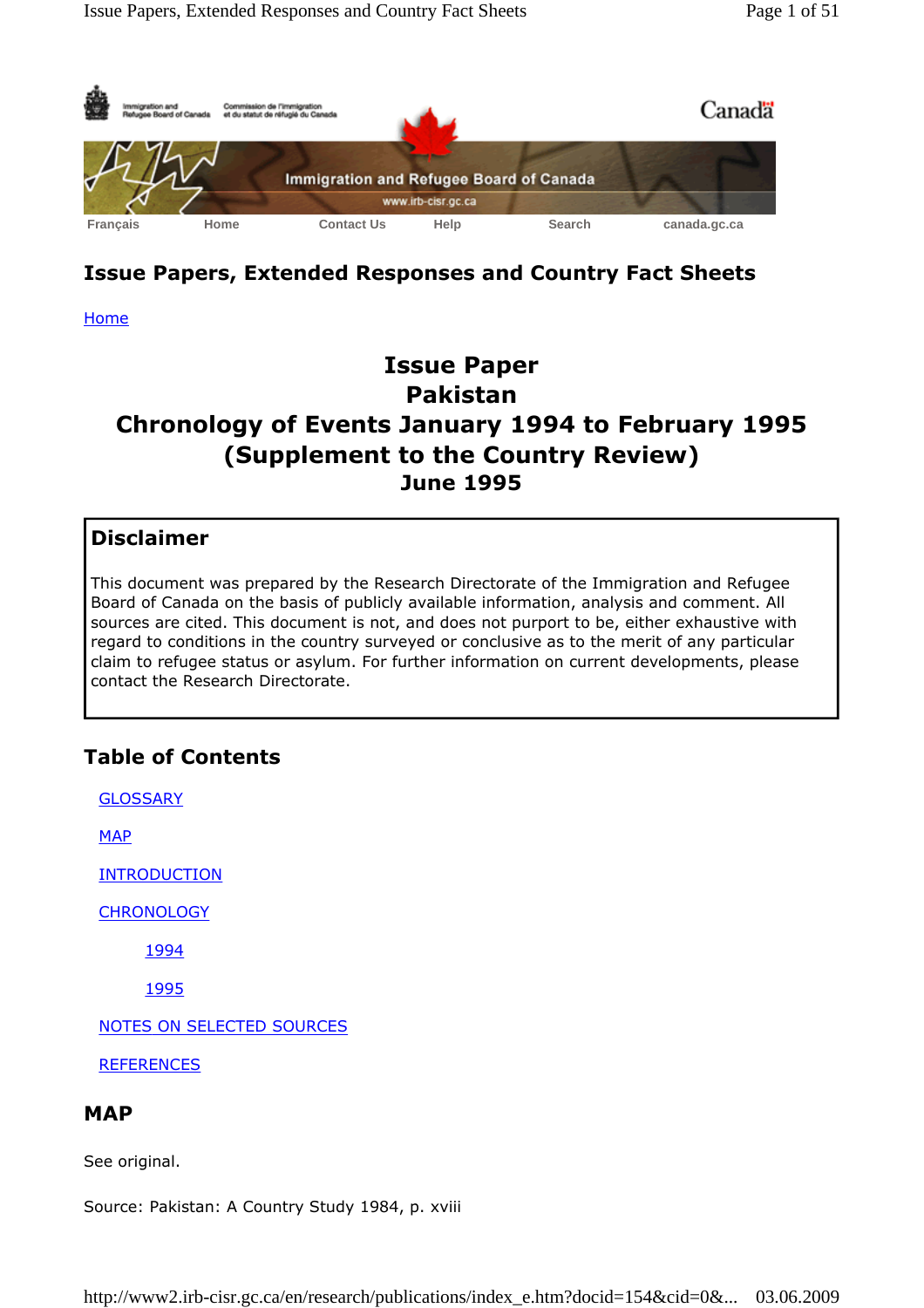# GLOSSARY

| <b>AJK</b>  |                                                           |
|-------------|-----------------------------------------------------------|
|             | Azad Jammu and Kashmir                                    |
| <b>ANP</b>  |                                                           |
|             | Awami National Party                                      |
| <b>HRCP</b> |                                                           |
|             | Human Rights Commission of Pakistan                       |
| ISI         |                                                           |
|             | Inter Service Intelligence                                |
| JI          |                                                           |
|             | Jamaat-i-Islami Pakistan (Islamic Assembly)               |
| JUI         | Jamaat Ulema Islam (Conference of Ulema of Islam)         |
| MNA         |                                                           |
|             | Member of National Assembly                               |
| MQM-A       |                                                           |
|             | Mohajir Quami Mahaz-Altaf (Mohajir National Movement)     |
| MQM-H       |                                                           |
|             | Mohajir Quami Mahaz-Haqiqi                                |
| <b>NPT</b>  |                                                           |
|             | <b>Nuclear Proliferation Treaty</b>                       |
| <b>NWFP</b> |                                                           |
|             | North West Frontier Province                              |
| PML-J       |                                                           |
|             | Pakistan Muslim League-Junejo                             |
| PML-N       |                                                           |
|             | Pakistan Muslim League-Nawaz                              |
| <b>PPP</b>  |                                                           |
|             | Pakistan People's Party                                   |
| <b>SSP</b>  |                                                           |
|             | Sipah-i-Sahaba Pakistan (Forces of the Lions of Pakistan) |
| <b>TJP</b>  |                                                           |
| T1001       | Tehrik-i-Jafria Pakistan                                  |

**TNSM** 

Tehrik-i-Nawaz-i-Shariat Mohammed (Movement for the Enforcement of Islamic Law)

## INTRODUCTION

Prime Minister Benazir Bhutto's Pakistan People's Party (PPP) government was challenged in several ways throughout 1994 and early 1995. Bhutto faced open public criticism from her brother and mother, and the parliamentary opposition, led by the Pakistan Muslim League-Nawaz (PML-N), employed a variety of tactics to bring down the government. The spread of fundamentalist Islam to tribal areas led to several armed confrontations, and the blasphemy laws were a continuing source of controversy. Sectarian conflict between Sunnis and Shiites increased and spread beyond Punjab province. The situation in Karachi deteriorated markedly, with hundreds of deaths due to sectarian conflict, increasing crime and conflicts between both the Mohajir Quami Mahaz (MQM) and the government and between MQM factions.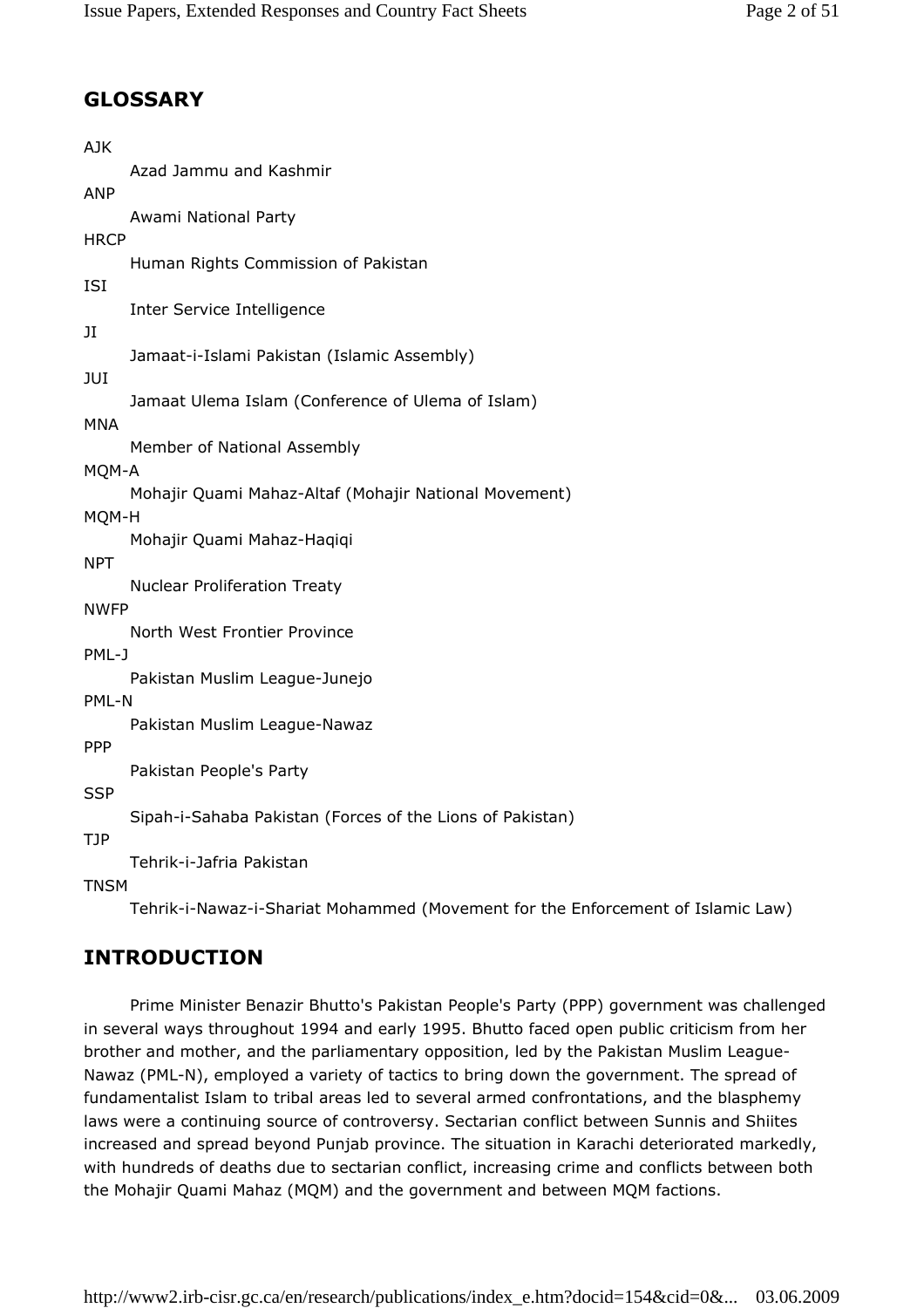The following chronology provides details on these trends. This paper is a supplement to the chronology included in the the DIRB's April 1994 Pakistan: Country Review and should be read in conjunction with that paper. For additional background information, please consult the January 1994 DIRB Question and Answer Series paper Pakistan: Ahmadis Update December 1991-October 1993, and the June 1994 DIRB Human Rights Brief Women in Pakistan.

# **CHRONOLOGY**

## 1994

## 4 January

In response to reports that 5,000 to over 40,000 Afghans have entered Pakistan since fighting renewed in Afghanistan on 1 January 1994, the government imposes visa restrictions on all Afghans entering the country (Radio Pakistan 9 Jan. 1994; The News 4 Jan. 1994).

## 5 January

Several hundred supporters of Murtaza Bhutto, the prime minister's brother, attempt to stage a march from the Bhutto family home in Larkana to Zulfikar Ali Bhutto's grave about 15km away (AP 5 Jan. 1994; The Houston Chronicle 16 Jan. 1994; AFP 5 Jan. 1994). Over 12,000 police are deployed in a 20km radius around the site to allow Prime Minister Bhutto to commemorate her father's birthday without meeting her brother's supporters (ibid.; Reuters 5 Jan. 1994; FEER 20 Jan. 1994). At least two people are killed when police fire upon some of Murtaza Bhutto's supporters at Larkana (The Herald Jan. 1994, 34; Asiaweek 9 Feb. 1994b, 42; AP 5 Jan. 1994); some sources report as many as four killed and 20 wounded (Current History Mar. 1994, 143; Time 17 Jan. 1994; The Houston Chronicle 16 Jan. 1994). Although police later state that they were returning gunfire from the crowd (The Herald Jan. 1994, 34; AP 5 Jan. 1994; AFP 5 Jan. 1994), Bhutto's widow claims the police fired without provocation (ibid.; AP 5 Jan. 1994).

Bhutto's widow later describes her daughter as a "dictator" (ibid.; Keesing's Jan. 1994a, 39819), comparing her to General Mohammed Zia ul-Haq (Time 17 Jan. 1994; FEER 20 Jan. 1994). Mother and daughter reportedly reach a "truce" later in the month, with both making statements of rapprochement (Dawn 17 Jan. 1994; The Nation 18 Jan. 1994; Asiaweek 9 Feb. 1994b, 42), but it is not clear how their differences on Murtaza will be resolved (ibid.; The Nation 18 Jan. 1994). [ This confrontation is only the latest in a Bhutto family conflict that has grown since Murtaza's November 1993 return to Pakistan after 16 years of self-imposed exile in Syria, and his subsequent arrest on charges of terrorism (AP 5 Jan. 1994; Financial Times 8 Jan. 1994; AFP 5 Jan. 1994). Bhutto's widow maintains that Murtaza should inherit her husband's political legacy and be involved in the PPP leadership (Asiaweek 9 Feb. 1994b, 42; AFP 8 Jan. 1994; Newsweek 24 Jan. 1994).]

## 8 January

At least ten people are injured when a bomb explodes near the Karachi city courts (AFP 8 Jan. 1994; The News 9 Jan. 1994). Sources within the city administration suggest the bombing may be linked to the recent confrontation at Larkana (ibid.; AFP 8 Jan. 1994).

Suresh Kumar, an "active member of the Murtaza Bhutto Committee" who was injured during the 5 January demonstration (The Muslim 9 Jan. 1994), is rearrested after escaping custody (ibid.; AFP 8 Jan. 1994). According to one source, Sindh information minister Perves Ali Shah has described Kumar as a "known terrorist" (The Muslim 9 Jan. 1994).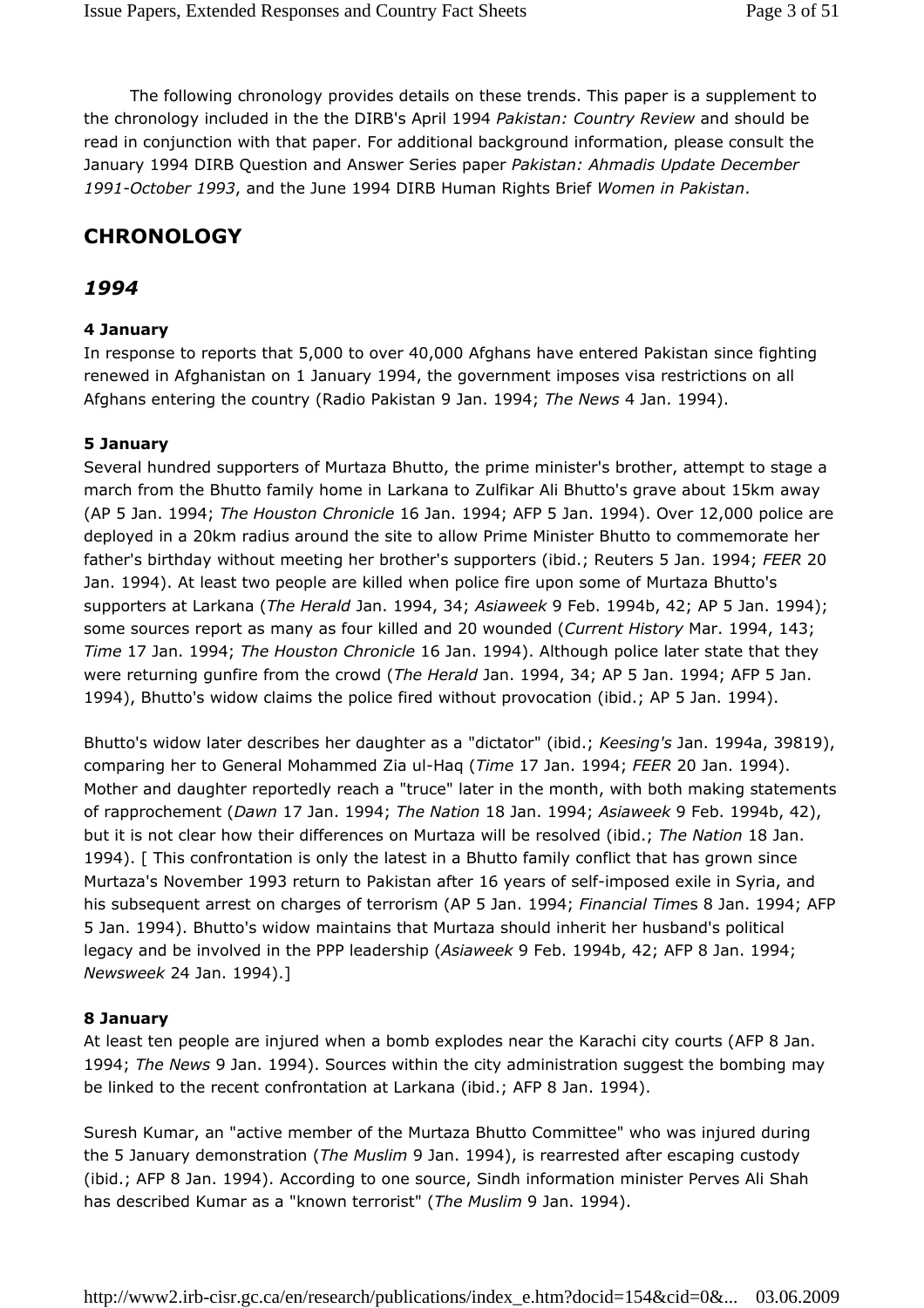### 12 January

Thousands are stranded in Afghanistan when the Torkham border post is closed because of the large number of Afghans seeking asylum in Pakistan (AFP 13 Jan. 1994; The News 13 Jan. 1994b; UNHCR 14 Jan. 1994; UNCHR 14 Feb. 1994). Sources indicate that the government does not recognize these new arrivals as "refugees" (PTV Television Network 13 Jan. 1994) and has denied that the border is closed (The News 13 Jan. 1994b; The Muslim 14 Jan. 1994; Radio Pakistan 26 Jan. 1994). The government states that people with "valid" travel documents are still allowed entry to Pakistan (ibid.; AFP 13 Jan. 1994; Jang 18 Jan. 1994), and the UNCHR notes that the sick and wounded have been permitted entry (UNCHR 14 Feb. 1994; Jang 18 Jan. 1994). The government decides to contribute to the relief effort underway in the camps near Jalalabad (ibid.; The News 13 Jan. 1994b; PTV Television Network 13 Jan. 1994).

## 13 January

Federal interior minister Naseerullah Babar states that the army security presence in Sindh province will likely continue until June (The News 13 Jan. 1994a).

According to Radio Pakistan, government officials claim Indian troops have been "indiscriminately firing from across the Line of Control" between Pakistani and Indian Kashmir (Radio Pakistan Overseas 13 Jan. 1994).

#### 15 January

In what the presiding judge describes as a poorly investigated case, two Christian men charged with blasphemy are granted bail by the Lahore High Court after a lower court had denied it (The Herald Feb. 1994b, 16). Along with Salamat Masih, an illiterate 13-year-old boy, Manzoor Masih and Rehmat Masih were originally accused of writing anti-Islamic graffiti on a mosque wall (ibid.). Conviction on blasphemy charges brings a mandatory death sentence in Pakistan (also see 5 April 1994 entry) (AP 5 Apr. 1994; UPI 5 Apr. 1994; Reuters 21 Apr. 1994).

#### 21 January

Five people are killed and at least 15 wounded in a grenade attack outside a Shiite mosque in Punjab province (Voice of the Islamic Republic of Iran 21 Jan. 1994). Other sources report from four to seven deaths and up to 25 injured (BBC Summary 24 Jan. 1994; Asiaweek 2 Feb. 1994, 7; Reuters 5 Feb. 1994). The attack is believed linked to the ongoing sectarian conflict between Sunnis and Shiites (The Herald Mar. 1994e, 107; Voice of the Islamic Republic of Iran 21 Jan. 1994).

#### 22 January

Amir Kazi Hussain Ahmad resigns as leader of the Jamaat-i-Islami Pakistan (JI), the main Islamic political party (UPI 22 Jan. 1994; The Herald Feb. 1994a, 66; Keesing's Jan. 1994b, 39819). On 27 February, in what is interpreted as a mandate to reform the JI, Ahmad is reelected leader (Keesing's Feb. 1994c, 39865).

An attack on a Sunni mosque in Punjab province that leaves two dead and eight injured is believed to be a response to the 21 January attack on a Shiite mosque (Reuters 5 Feb. 1994).

#### 23 January

In response to requests from Egypt, Algeria, Tunisia and other Arab countries to extradite nationals who participated in the war in Afghanistan, the government instructs all "Arab Islamists" to leave Pakistan by the end of the month. The requesting governments suspect that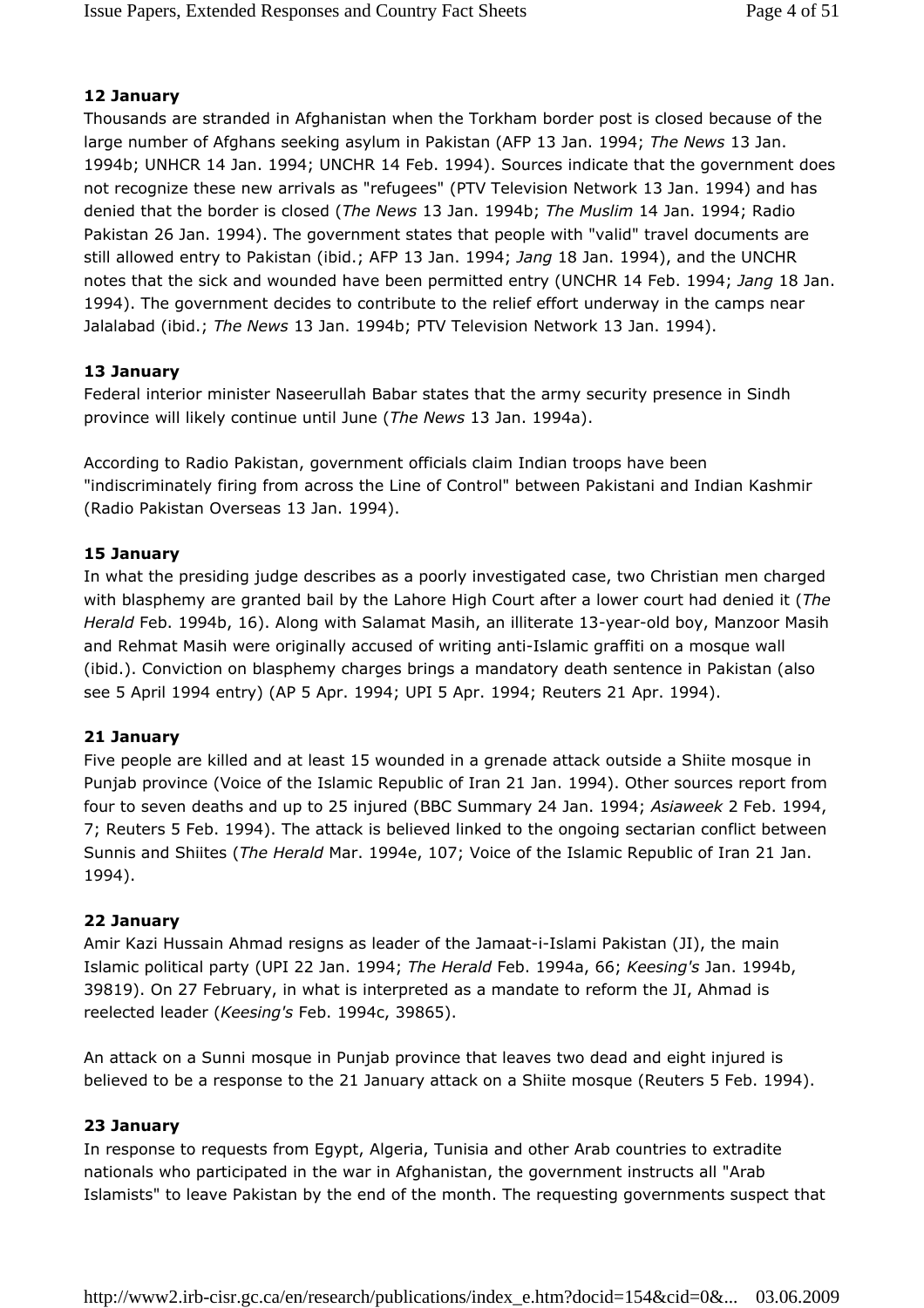many of their nationals are involved in terrorist or insurrectionary activities in their home countries (Keesing's Jan. 1994b, 39819; Al-Sharq Al-Awsat 6 Jan. 1994; Dawn 24 Jan. 1994; UPI 26 Jan. 1994). Earlier in the month the Pakistani government stated that the passports of foreign nationals would not be renewed (The News 13 Jan. 1994a).

In March justice and law minister Iqbal Haider states that Pakistan has recently expelled 2,000 veterans of the war in Afghanistan believed connected to attacks in Egypt (AFP 27 Mar. 1994). In April, in reference to the continued presence of Arab nationals, interior minister Babar states that Pakistan will not be used as a base for terrorism (Xinhua 3 Apr. 1994). On April 18 the government states that Arab nationals must leave the country immediately or "face severe action" (The News 19 Apr. 1994; The Frontier Post 21 Apr. 1994). One source reports that most Arab war veterans simply cross the border into Afghanistan (ibid.). On 27 April the National Assembly amends the penal code to allow the prosecution of people who engage in acts of terrorism against "friendly countries" (AFP 28 Apr. 1994b). The government effort to remove Arab militants continues into May; on 17 May 1994, alleged "Jihad cadre" Ali Eid is extradited and other members of "militant cells" are arrested (Middle East International 29 May 1994a).

#### 25 January

The country's first all women police station is opened in Rawalpindi by Prime Minister Bhutto (Le Devoir 26 Jan. 1994; Time 7 Feb. 1994; Middle East Times 20 Feb. 1994).

#### 30 January

Mohajir Quami Mahaz-Haqiqi (MQM-H) activist Zafar Abbas is killed in Karachi (Radio Pakistan 31 Jan. 1994a; Xinhua 1 Feb. 1994). The following day, in an unrelated incident, two people are killed and several injured in an attack on a passenger van (AFP 31 Jan. 1994; Reuters 31 Jan. 1994; Radio Pakistan 31 Jan. 1994b).

#### 5 February

A nationwide strike is held to express solidarity with the Kashmiri people under "Indian occupation" and their desire for self-determination. The strike is endorsed by the government and opposition and is observed on both sides of the Line of Control (PTV Television Network 5 Feb. 1994; Keesing's Feb. 1994d, 39866; BBC Summary 7 Feb. 1994).

Two people are killed and at least seven injured in an attack on a Sunni mosque near Multan. Reuters reports the location of the attack as Kabirwala while The Herald reports it as Kukkar Hatta (Reuters 5 Feb. 1994; The Herald Mar. 1994e, 107).

#### 6 February

The government announces that Pakistan will no longer carry out public executions (FEER 17 Feb. 1994; Le Devoir 2 Feb. 1994; AI Mar. 1994, 4); executions in jails will continue, however, as will the practice of public stoning (ibid.).

#### 7 February

The PPP introduces a no-confidence motion against the PML-N coalition government in the North West Frontier Province (NWFP) assembly. The motion is reportedly timed to coincide with the expiry of an ordinance preventing assembly members from switching parties (also see 23 February 1994 entry) (Keesing's Feb. 1994b, 39865).

#### 9 February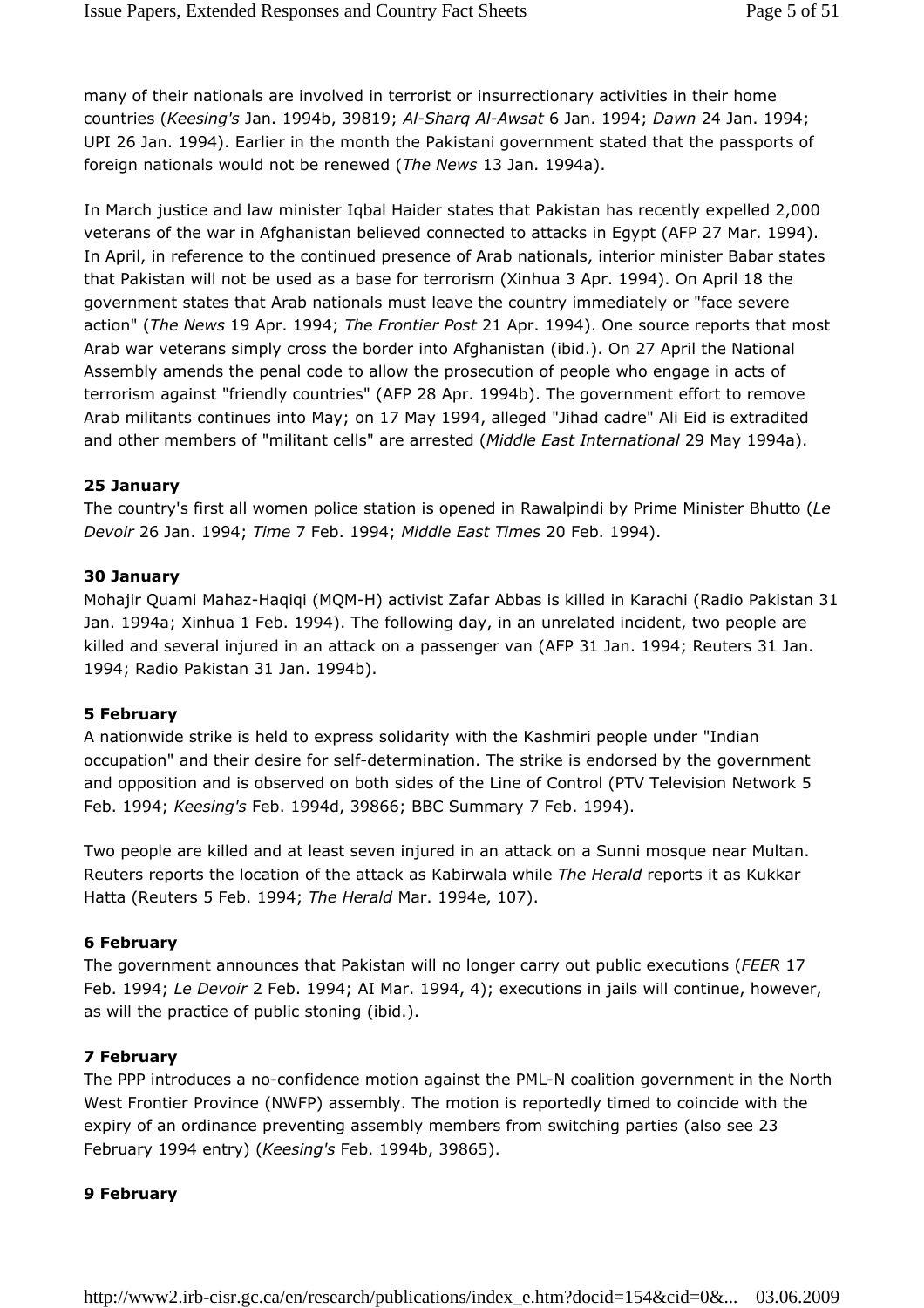According to Asiaweek, five women allege that they were raped by eight men for voting for Prime Minister Benazir Bhutto (Asiaweek 9 Feb. 1994a, 5).

## 10 February

At least 12 people are killed in Baluchistan in tribal feuds involving the Tarin and Nasar tribes and the Raisini and Rind tribes (Reuters 10 Feb. 1994; Libération 11 Feb. 1994).

## 12 February

Maulana Samiullah Jhangvi, the Lahore vice-president of the Sunni organization Sipah-i-Sahaba Pakistan (SSP), is shot by two men on motorcycles (The Herald Mar. 1994e, 107).

A woman whose husband administered electric shocks to her, stopping only when he felt her life was in danger, is admitted to hospital in Rawalpindi with "severe internal burns" (The Herald Apr. 1994d, 17). The husband is later arrested, charged with attempted murder (ibid., 18; Xinhua 11 Mar. 1994; AFP 19 Mar. 1994) and sentenced to 30 years imprisonment (ibid. 14 July 1994). The woman is taken to London for surgery (ibid.; The Herald Apr. 1994d, 18; UPI 12 June 1994).

## 18 February

Five Iraqi Kurds engaged in a hunger strike since 17 January are taken to hospital. They have been demanding the resettlement of 1,200 Kurdish asylum seekers to western countries (AFP 18 Feb. 1994a).

The government announces that the Council of Islamic Ideology, a group chartered under the constitution to advise the government on religious matters, will review the blasphemy law with a view to ending abuses. According to Maulana Kausar Niazi, a "distinguished religious scholar" and former religious affairs minister who heads the council, "the law needs modifications to ensure it is not abused by unscrupulous elements for their selfish ends" (AFP 18 Feb. 1994b). The council's recommendations will be forwarded to the Pakistan Law Commission, whose head expressed concern about the "abuse of authority by police vis-à-vis the blasphemy act and its misuse by political and sectarian organizations" (see entries for April-May 1994, 10 July 1994 and 9 Feb. 1995) (ibid.).

## 19 February

A special court acquits Prime Minister Bhutto on the first of seven corruption charges laid soon after she was dismissed from office in 1990 (Keesing's Feb. 1994a, 39865; Middle East Times 6 Mar. 1994; Reuters 19 Feb. 1994).

## 23 February

Three Afghans who hijacked a school bus in Peshawar on February 20 are killed and their child hostages freed when security forces mount an operation on the Afghanistan embassy in Islamabad (Le Monde 23 Feb. 1994; PTV Television Network 24 Feb. 1994; The Herald Mar. 1994a, 45). Among the hijackers' demands were the reopening of the Torkham border crossing, aid for Kabul and a cash ransom (ibid., 49; Le Monde 23 Feb. 1994; Asiaweek 9 Mar. 1994, 5).

The speaker stops proceedings in the NWFP assembly when fist fights break out during debate on the 7 February PPP-sponsored no-confidence motion on the PML-N led coalition government (UPI 23 Feb. 1994; Keesing's Feb. 1994b, 39865; The Economist 4 Mar. 1994). Direct federal rule is imposed on 25 February when President Leghari transfers power to Governor Khurshid Ali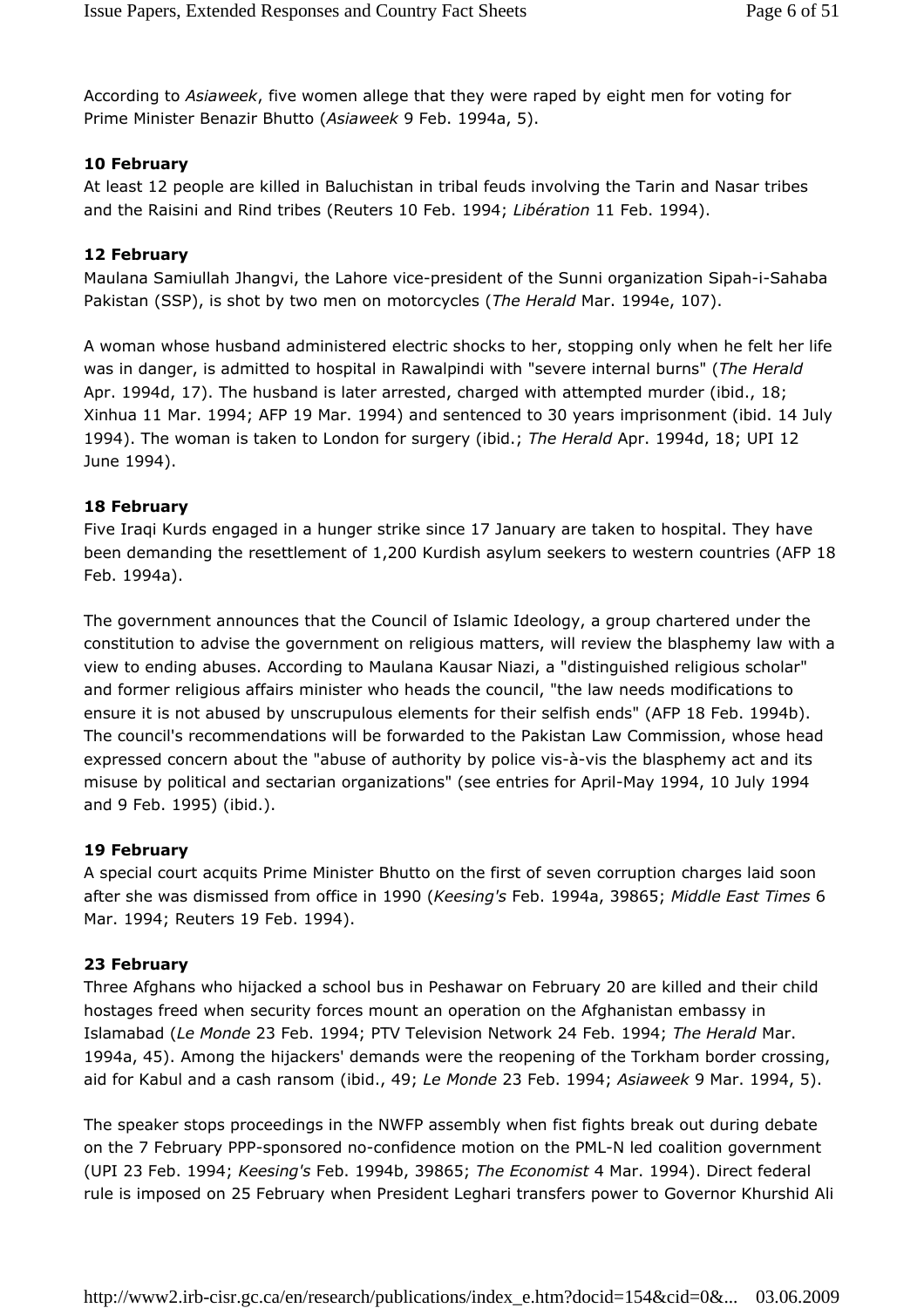Khan and suspends the assembly (ibid.; FEER 10 Mar. 1994, 23; Keesing's Feb. 1994b, 39865). One source describes the events as a "constitutional crisis" (see entry for 24 April 1994) (The Herald Mar. 1994c, 44).

## 24 February

Three rockets are reportedly fired at the Torkham border post from within Afghanistan, and there are reports of skirmishes with Afghans attempting to cross into Pakistan. The border remains closed (The News 25 Feb. 1994).

## 28 February

The prime minister's husband, Asif Ali Zardari, has the last of 13 charges against him dismissed by a special court. The corruption-related charges were filed shortly after Bhutto's removal from power in 1990 (Keesing's Feb. 1994a, 39865; FEER 28 Apr. 1994, 33).

## March

As a result of the recent surge in violence in Karachi, police are reportedly "shoot[ing] to kill" when dealing with criminal suspects and street demonstrations (Country Reports 1994 1995, 1246; The Herald Mar. 1994d, 20). At least 20 young men were killed by police in the previous four months (ibid.).

## 1 March

Opposition members led by PML-N leader Nawaz Sharif march on the National Assembly to protest Prime Minister Bhutto's policies (The Herald Mar. 1994c, 44a; UPI 2 Mar. 1994a), in particular the dismissal of the NWFP government, and pledge to "oust Bhutto 'within six months'" (ibid.; ibid. 2 Mar. 1994b).

## 2 March

Elections are held for half of the 87 senate seats (UPI 2 Mar. 1994a; The Herald Mar. 1994b, 17- 18). The PPP wins 16 seats, the PML-N six, the Awami National Party (ANP) three, the Pakistan Muslim League-Junejo (PML-J), Jamhoori Watan and MQM-Altaf (MQM-A) two each, and a number of other parties each win single seats (Keesing's Mar. 1994, 39914; Radio Pakistan 2 Mar. 1994). PPP senate seats now total 22 with support from the PML-J and Jamaat Ulema Islam (JUI), while the opposition PML-N has 20 seats with support from five ANP and two Pakhtunkhwa Milli Awami Party members (The Herald Mar. 1994b, 18).

## 7 March

Five Ahmadi journalists charged with blasphemy are released on bail (Country Reports 1994 1995, 1252; AI Apr. 1994, 2). A lower court had previously rejected bail for lesser charges but then added the blasphemy charges (ibid.). The original complaint was registered on 15 January 1994 by an official of Punjab province (ibid., 1), with the additional charges following on 21 January 1994 and 7 and 15 February 1994 (ibid., 2). The charges relate to articles that appeared in the Ahmadi publications Al Fazal and Ansarullah in June and July 1993, in which the journalists allegedly "passed themselves as Muslims and thereby have injured the religious feelings of Muslim[s]" (ibid.).

The Nation reports that the United States is considering withdrawing Pakistan's "most favoured nation" trading status because it is not abiding by International Labour Organization (ILO) conventions on bonded and child labour, practices reported to be widespread in some industries (The Nation 7 Mar. 1994).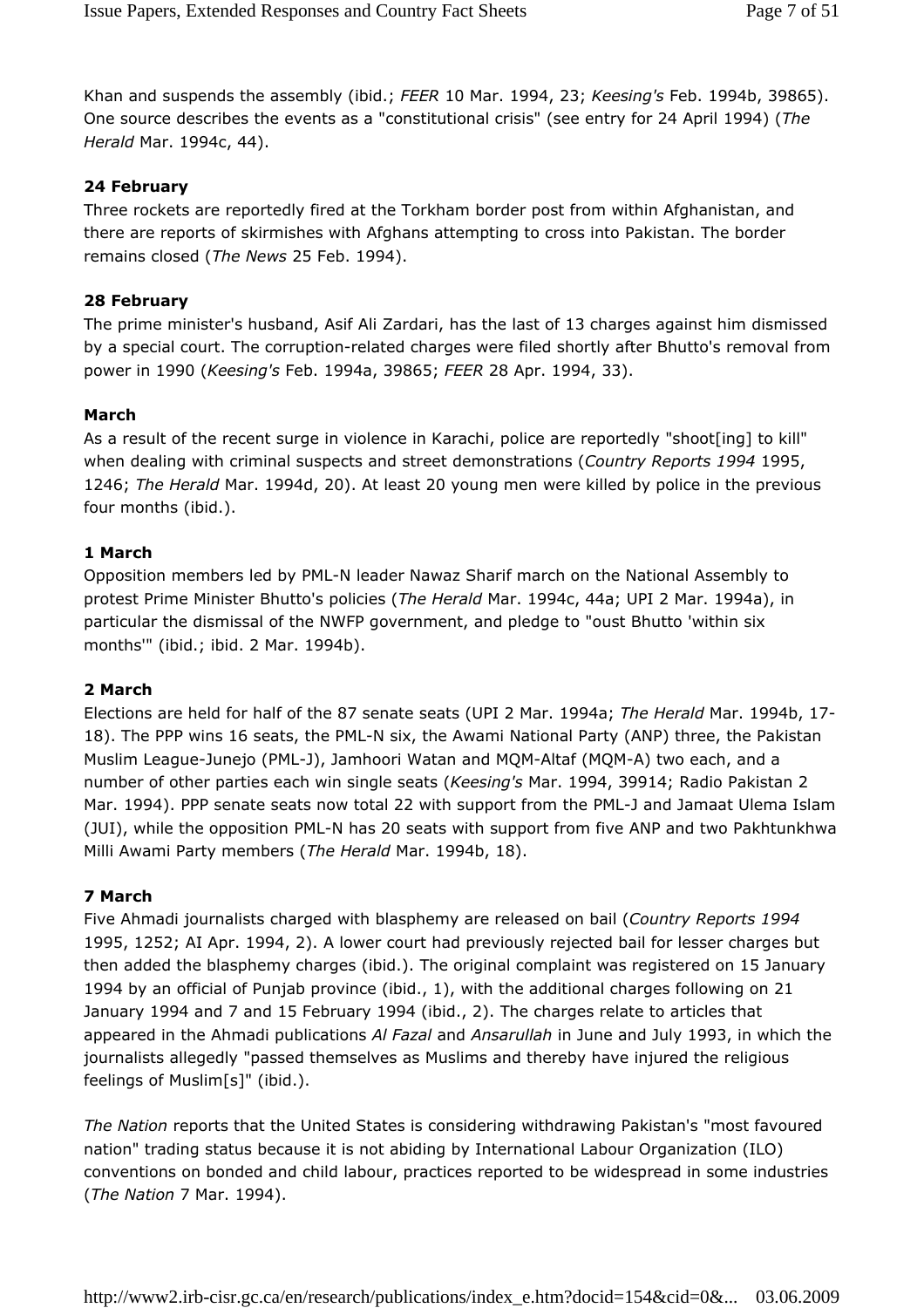## 8 March

Prime Minister Bhutto is acquitted by a Lahore special court on charges of improperly appointing PPP members to "top bureaucratic posts" during her first term in office (Asiaweek 23 Mar. 1994).

Good attendance is reported at International Women's Day events in several cities (The Herald Apr. 1994c, 82).

## 9 March

Radio Pakistan reports that one person is killed and two injured when Indian forces fire across the Line of Control in three separate incidents in Azad Kashmir (Radio Pakistan 10 Mar. 1994).

## 17 March

Officials reportedly detain for questioning 350 people in Karachi and 50 to 70 in other cities in Sindh province after a suspected MQM "ambush" of policemen in Karachi (AFP 18 Mar. 1994b; ibid. 17 Mar. 1994; AI 5 Apr. 1994). Reports indicate that between four and eight police officers are killed (ibid.; Xinhua 20 Mar. 1994; AFP 17 Mar. 1994). Reports on the number of detentions vary, with the MQM claiming up to 500 arrested (Reuters 17 Mar. 1994).

#### 18 March

A bomb explodes in a bus in Gurat Punjab, killing six people and wounding 25. There are no immediate arrests or claims of responsibility (AFP 18 Mar. 1994a).

#### 18-19 March

Over 30 development organizations and women's, human rights, labour and minorities groups hold a two-day national convention in Islamabad to press for reforms to laws that discriminate against women (UPI 19 Mar. 1994; The Herald Apr. 1994c, 81; WIN News Autumn 1994, 54). A joint action committee, Action for Legal Reforms, is formed to develop a consensus and apply pressure to the government and religious groups (ibid.; The Herald Apr. 1994c, 81).

## 20 March

In what is described as an "assassination attempt," Begum Nasim Wali Khan, the ANP leader in NWFP, is shot at while driving near Peshawar. Two suspects are arrested by police (PTV Television Network 20 Mar. 1994; AFP 20 Mar. 1994). An ANP spokesperson blames the PPP for the attack (ibid.).

#### 21 March

Manzoor Gichki, the PPP senate chair candidate from Baluchistan, loses to the PML-N incumbent Wasim Sajjad (Keesing's Mar. 1994, 39914; UPI 21 Mar. 1994). According to one source, the loss is Bhutto's first since her election as prime minister five months earlier (ibid.).

## 21-25 March

Applied Socio-Economic Research (ASR), a "Lahore-based women's research institute," holds a conference to bring together members of the women's movement and to stimulate discussion on developing a women's studies centre in Lahore (The Herald Apr. 1994a, 89-90).

#### 25 March

At a press conference in Karachi, a young girl claims she was humiliated during a police search of her home for MQM activists. Naheed Butt states that she was forced to strip in front of male officers and was subjected to abusive and threatening remarks (The Herald Apr. 1994b, 70; AI 5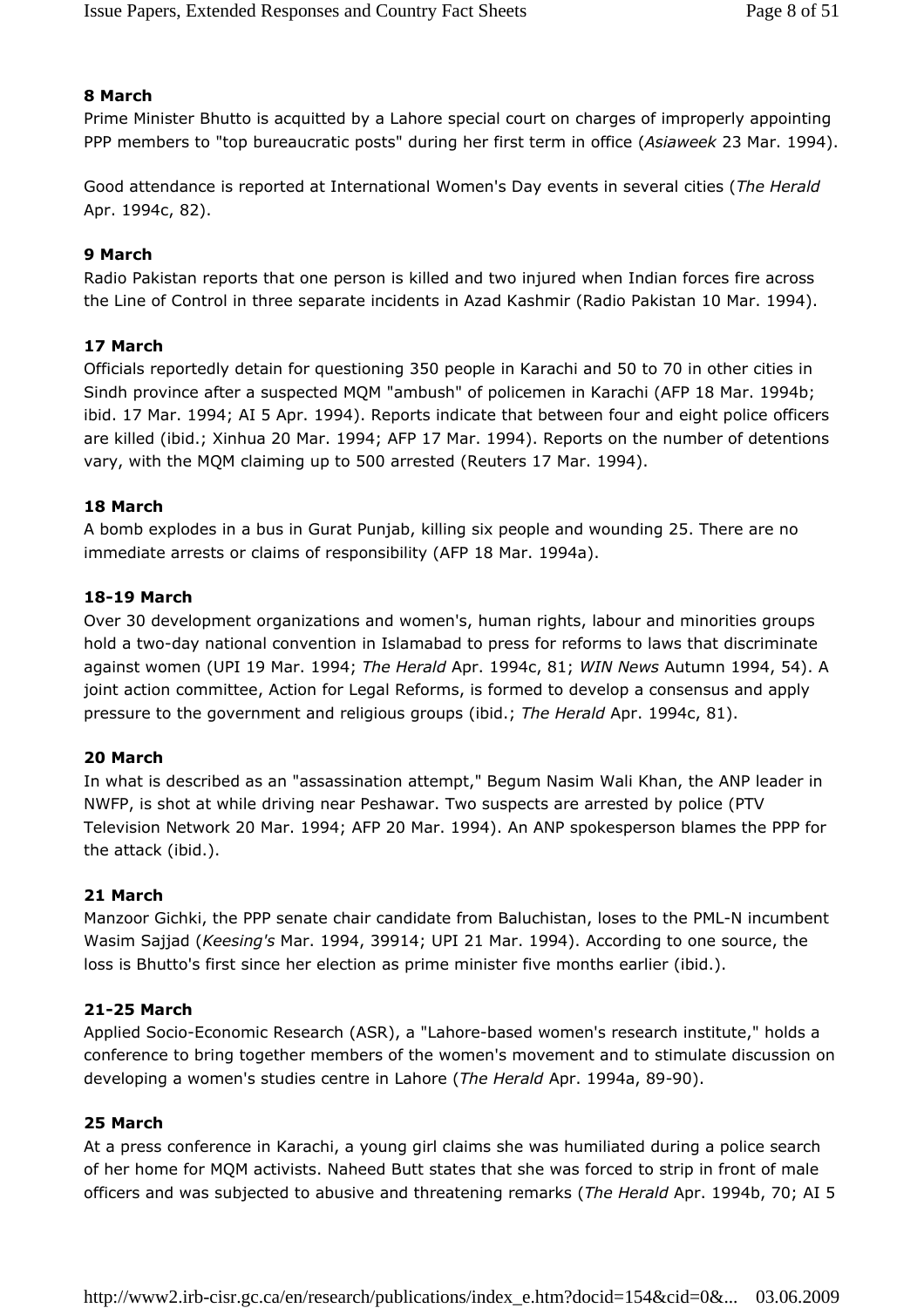Apr. 1994).

## 26-27 March

Prime Minister Bhutto is acquitted in a special court in Lahore of an additional two of the seven charges relating to abuse of power during her first term in office (Keesing's Apr. 1994a, 39962; AFP 26 Mar. 1994).

## 27 March

Violence erupts in Karachi during a "day of mourning" called by the MQM to protest arrests of its supporters and police "humiliation" of Naheed Butt. The strike shuts down schools, offices and businesses (UPI 27 Mar. 1994; Xinhua 27 Mar. 1994; BBC Summary 31 Mar. 1994a). Reports on the number of killed and injured vary from "two feared dead" to four killed and 10 injured (ibid.; Radio Pakistan 27 Mar. 1994; UPI 27 Mar. 1994; Xinhua 27 Mar. 1994).

## 29 March

The Press Trust of India (PTI) news agency reports that three Pakistanis were killed at a border post in Jammu and Kashmir. According to PTI, the three were killed in an exchange of gunfire with the Indian Border Security Force (BSF) (BBC Summary 31 Mar. 1994b).

## April

Despite government efforts to restrict the flow, the interior ministry estimates that 60,000 displaced Afghans have entered Pakistan in the last six months, with half thought to be residing in Islamabad. According to The Nation, the government has asked the UNHCR not to provide financial assistance to asylum seekers through its local offices (The Nation 18 Apr. 1994).

## 4 April

Pakistan formally requests that the Afghanistan government work toward the release of several Chinese engineers and Pakistani officials believed to have been kidnapped by Afghanistan national Mullah Salam Rocketi (also see 22 July 1994 entry) (BBC Summary 11 Apr. 1994).

## 5 April

One Christian is killed and three wounded in an attack by three men on motorcycles outside a Lahore courthouse. All four had been charged under the country's blasphemy laws with writing anti-Islamic graffiti on a mosque wall (AP 5 Apr. 1994; UPI 5 Apr. 1994; AI 6 Apr. 1994). According to witnesses, the attackers are members of an Islamist party (ibid.; UPI 5 Apr. 1994; Reuters 21 Apr. 1994). The Herald reports in May that two suspects have been arrested but are being secluded by the police on orders from the interior ministry (The Herald May 1994e, 46a). The accused are freed on bail by the end of the year (Country Reports 1994 1995, 1252).

## 15 April

MQM "dissident" and former MNA Rehman Umer Farooqi is shot and killed in Karachi by four men suspected of belonging to a rival MQM group (Japan Economic Newswire 16 Apr. 1994; Reuters 15 Apr. 1994).

## 16 April

Unidentified attackers throw a grenade at a Shiite mosque in Karachi, injuring at least five people (Japan Economic Newswire 16 Apr. 1994; Reuters 16 Apr. 1994).

## 17 April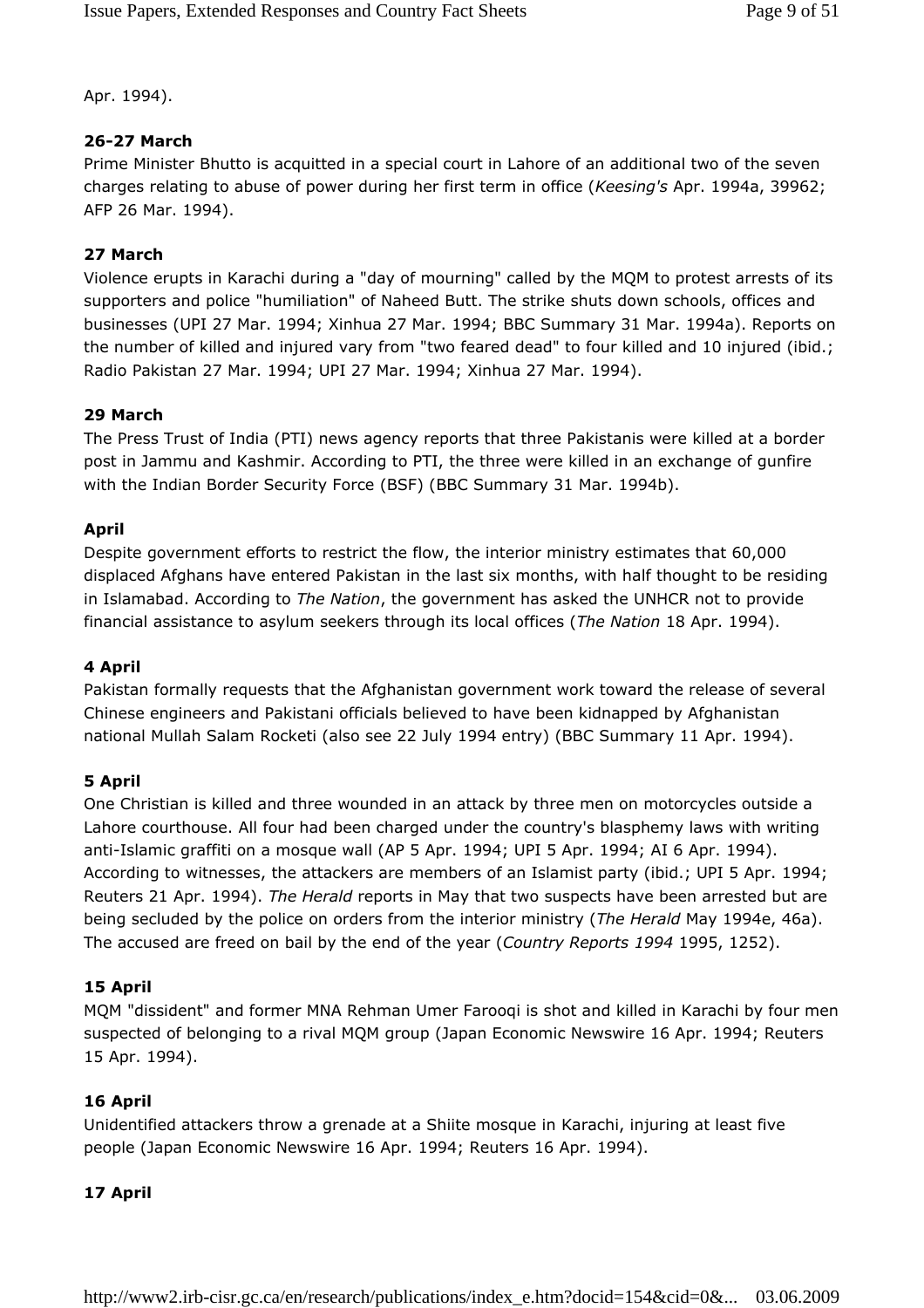According to a local press report, the Pakistan Supreme Appellate Court has ruled that a man convicted of killing his wife or children cannot receive the death sentence because it is not provided for in religious law (UPI 17 Apr. 1994).

## 20 April

The Punjab provincial assembly unanimously passes a resolution urging the national government not to remove the death penalty for blasphemy (AFP 21 Apr. 1994; Reuters 21 Apr. 1994; Los Angeles Times 25 Apr. 1994).

## 21 April

In Lahore thousands of Christians demonstrate against the blasphemy laws and demand their repeal (AFP 21 Apr. 1994; Reuters 21 Apr. 1994; Los Angeles Times 25 Apr. 1994). A similar demonstration in Karachi attracts an estimated 3,000 people (ibid.).

Near Lahore Dr. Hafiz Farooq Sajjad, accused of burning the Koran, is stoned to death and his corpse burned by a mob (UPI 10 Dec. 1994; The Herald May 1994f, 46b-50). Although recognized in his community as a "devout Muslim" (ibid.), he was initially beaten and then taken to a police station. A local maulvi, described by The Herald as a jealous competitor of Farooq's (ibid.), then announced over the loudspeakers of his neighbourhood mosque that a Christian had burned a copy of the Koran. An enraged crowd took Farooq from the police, stoned him, set his corpse on fire and dragged it through the streets behind a motorcycle (ibid.; AI July 1994, 15- 16).

## 22 April

A grenade attack on a Sunni mosque in Lahore injures at least 25 people, including four children (AFP 23 Apr. 1994; The Muslim 23 Apr. 1994; Reuters 22 Apr. 1994).

#### 24 April

The PPP wins a Supreme Court-ordered no-confidence vote in NWFP, with Aftab Ahmad Khan Sherpao assuming power from PML-N chief minister Sabir Shah (Keesing's Apr. 1994b, 39962; Radio Pakistan Overseas 24 Apr. 1994; AFP 4 May 1994b). In protest the opposition parties boycott the session (ibid.; FEER 5 May 1994) and the National Assembly (PTV Television Network 24 Apr. 1994; AFP 25 Apr. 1994; Radio Pakistan 25 Apr. 1994). Several days later Punjab opposition members mount a sympathy boycott (FEER 12 May 1994, 20).

In response to demands for better protection of women's rights, the government states that it will set up shelters and grant free legal aid to abused women (Middle East Times 24 Apr. 1994).

#### 25 April

Three MQM senators-Ishtiaq Azhar, Nasreen Jalil and Aftab Shaikh-are arrested for "inciting people to violence" during the 27 March MQM strike in Karachi (Reuters 25 Apr. 1994; AFP 28 Apr. 1994a). A few days later three Sindh provincial assembly members and another senator are arrested (ibid.; Reuters 1 May 1994; Radio Pakistan 5 May 1994). Sources state that the MQM leaders are beginning a "concerted" anti-government campaign and invited their own arrests (AFP 28 Apr. 1994a; The Herald May 1994b, 38a).

The government extends the franchise to the northern areas, promising party-based elections in October and two reserved seats for women in the proposed 24-member council (Keesing's May 1994c, 40010; Radio Pakistan 28 Apr. 1994).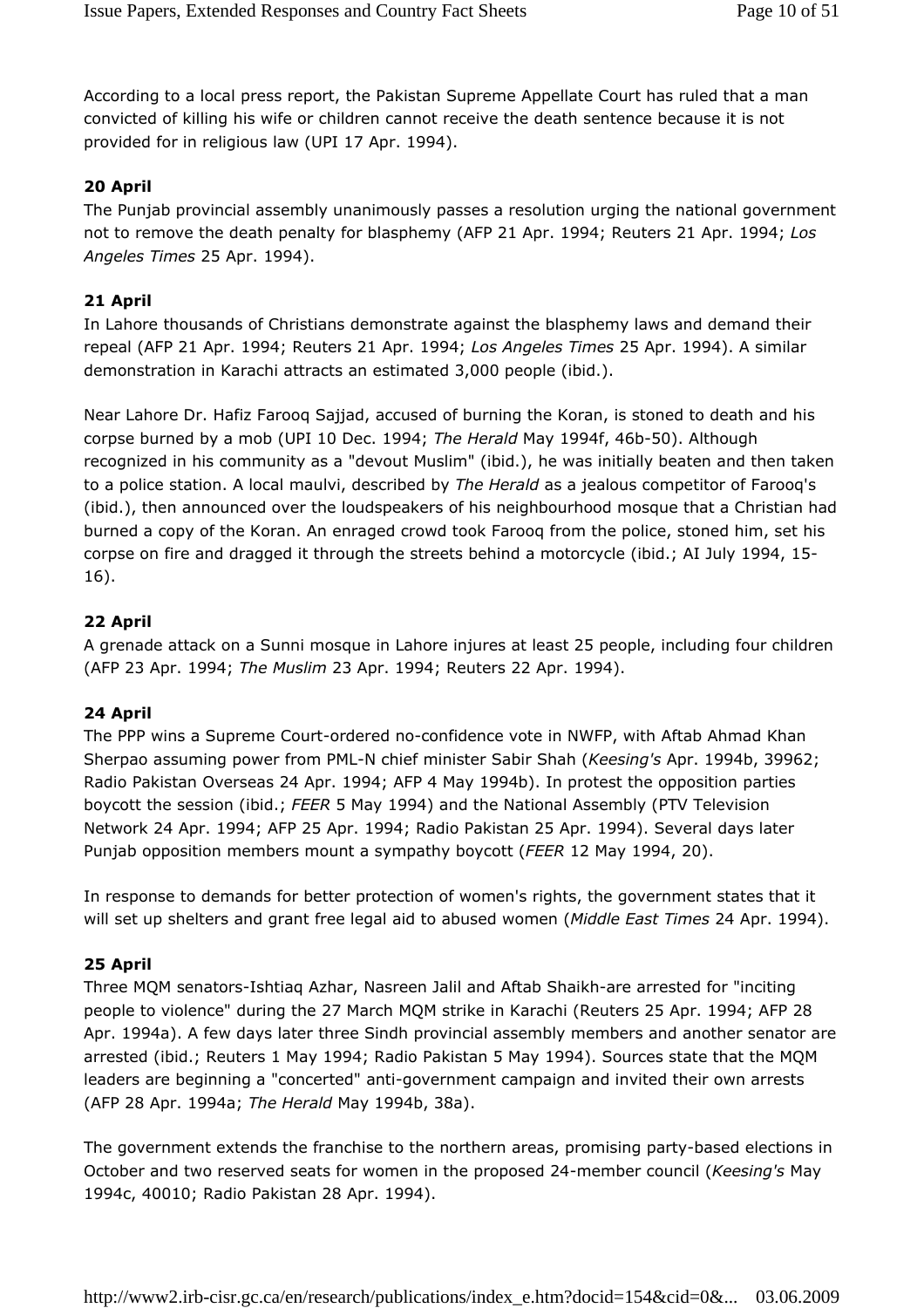## 27 April

A relative of the judge presiding in cases involving Murtaza Bhutto is killed by masked men, as is his bodyguard (Xinhua 28 Apr. 1994).

## 28 April

The Bhutto government introduces a constitutional amendment bill to reserve 25 seats for women in the National Assembly, nine in the Senate and others in the provincial assemblies. The move is opposed by the Islamic parties. A previous measure introduced in 1973 expired in 1988 (Reuters 28 Apr. 1994; Middle East International 29 May 1994b). Two-thirds majorities are required in both the National Assembly and the Senate to pass a constitutional amendment (News India 13 May 1994). On 7 December law and justice minister Haider states that the government is still pursuing the issue and that the bill is still in committee (Xinhua 7 Dec. 1994).

## 29 April-7 May

Two or three people are killed by police during an MQM street demonstration in Karachi on 29 April (UPI 29 Apr. 1994; Reuters 1 May 1994; AFP 2 May 1994; The Herald May 1994c, 28). To protest this incident and the arrest of several MQM politicians, the MQM calls a strike, which leads to further violence (ibid.; FEER 12 May 1994; AFP 1 May 1994). Over the next few days in Karachi there are reports of "masked gunmen ... roaming the streets" (AFP 2 May 1994), "intermittent sniper firing" (Radio Pakistan 3 May 1994a), and a government ban on "assembl [ies] of more than five persons" (ibid. 2 May 1994). The army is called in to restore order (Le Devoir 4 May 1994; Reuters 2 May 1994; Xinhua 3 May 1994), but the government blames the MQM for the continuing violence (Radio Pakistan 3 May 1994b; The Herald May 1994c, 28; Keesing's May 1994b, 40009). Estimates of the number of dead and injured range from 20 dead and 85 injured to 32 dead and several hundred injured (ibid.; Le Devoir 4 May 1994; AFP 4 May 1994a; BBC Summary 5 May 1994; Asiaweek 18 May 1994, 30). Although Radio Pakistan reports that only 20 people were arrested (Radio Pakistan 4 May 1994), other sources estimate the number of detained at 200 to 500 (Keesing's May 1994b, 40009; Reuters 2 May 1994; AP 27 May 1994). Country Reports 1994 indicates that over 800 MQM activists were arrested between 4 and 7 May, but that most were released within a week (Country Reports 1994 1995, 1248).

## April-May

The Supreme Court of Pakistan interprets the blasphemy law to mean that all prophets of Islam, not just the Prophet Mohammed, are to be protected. The court believes this will provide greater protection for minorities (Asiaweek 4 May 1994, 6). However, some Christians fear the worship of Jesus as the son of God could be interpreted as "blasphemous," as could Biblical stories involving aspects of the Islamic canon (The Economist 13 May 1994, 110).

Reports indicate that the government is considering changes to the blasphemy law to prevent it being used to settle personal vendettas (The Herald May 1994e, 46a; Inter Press Service 27 May 1994). One change would require that a charge first be presented in court before it could be filed with police, while another change would provide "severe" penalties for persons giving false evidence (FEER 26 May 1994; UPI 7 June 1994; International Herald Tribune 18 June 1994). These amendments have been ready for months, but the government has yet to introduce them in the National Assembly (also see 10 July entry) (ibid.).

In its 1993 annual report, the Human Rights Commission of Pakistan (HRCP) estimates that one woman is raped every three hours, and of these 50 per cent are minors and 25 per cent are gang-raped (HRCP 1994, vii). Women also continue to be victims of public humiliation, police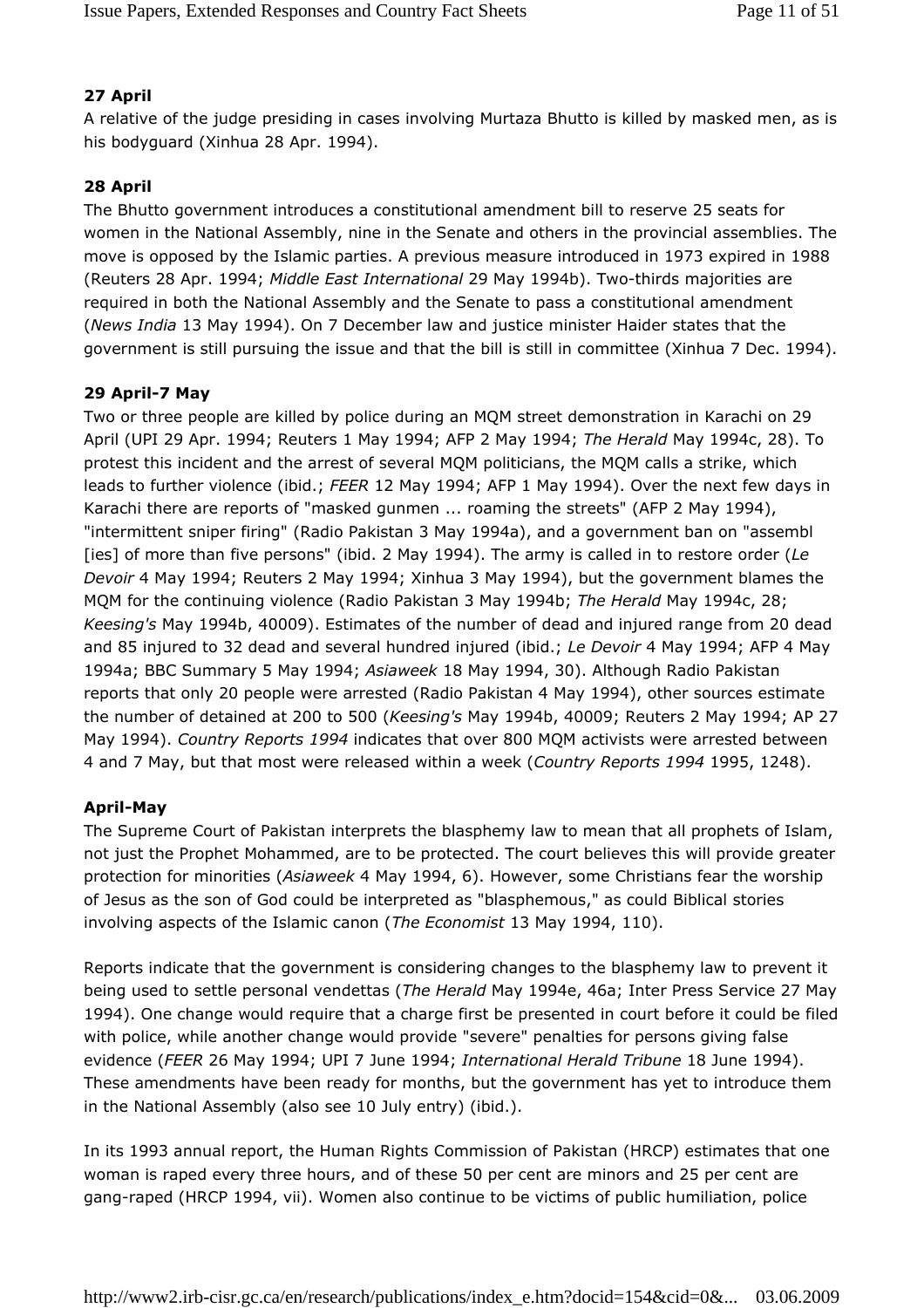excesses and domestic violence (ibid., 57-62). While noting that the incidence of political harassment declined in 1993, HRCP remains concerned about excesses in the name of religious laws, prospects for the poor, and child and bonded labour (ibid., i).

According to the HRCP, official discrimination against and general harassment of Ahmadis continued in 1993 (HRCP 1994, 7, 28, 39-40). A movement to declare Zikris, a religious group of about one million concentrated in Baluchistan, to be non-Muslims gained momentum in 1993 (Country Reports 1994 1995, 1253; India Abroad 3 June 1994; HRCP 1994, 48), and a bill to this effect was referred to a parliamentary standing committee (ibid.). Zikris have been subjected to violence and harassment (ibid.), and according to India Abroad, the PPP has assured the JUI, its political ally in Baluchistan, that it will move to declare Zikris non-Muslims (India Abroad 3 June 1994).

#### 3 May

At least four young men are killed by police in Sukker, 350km north of Karachi; while the HRCP accuses police of "executing" them (VOA 15 May 1994; Country Reports 1994 1995, 1246), the police claim the men were "dangerous criminals" killed in a two-hour gun battle (ibid.; The Herald May 1994d, 37; AP 27 May 1994). The HRCP conducts its own inquiry and concludes that the men had been arrested, their hands bound behind their backs and taken to the home of a policeman and shot (ibid.; Country Reports 1994 1995, 1246).

#### 4-5 May

Two Indian "terrorists" are arrested as they attempt to cross the Line of Control in Azad Kashmir. Confiscated weapons reportedly include two rocket launchers and 18kg of explosives (Xinhua 9 May 1994; PTV Television Network 9 May 1994).

#### 16 May

Sources report that the army has intervened in the Malakand tribal area in NWFP, killing as many as 11 people and wounding up to 28 (The Herald May 1994a, 60-61; Le Devoir 17 May 1994; Inter Press Service 27 May 1994; UPI 16 May 1994). The deaths occurred when the army attempted to open a road that had been blocked by an estimated 20,000 to 30,000 tribes people demanding the enforcement of Islamic law (ibid.; Reuters 17 May 1994; Pakistan News Service 20 May 1994; Keesing's May 1994d, 40010). The gathering occurred at the urging of the Tehriki-Nawaz-i-Shariat Mohammed (Movement for the Enforcement of Islamic Law, or TNSM) after a recent Supreme Court ruling struck down British colonial law, which had been in force for over a century (ibid.; Reuters 16 May 1994; The Herald May 1994a, 60-61). The following day the government promises to introduce Sharia law in Malakand (Reuters 17 May 1994; AFP 17 May 1994). Religious fundamentalists reportedly interpret Islamic law to mean that people must drive on the right side of the road, contrary to traffic law. A number of accidents occur before the fundamentalists' directive is withdrawn (Reuters 16 May 1994; Inter Press Service 27 May 1994).

## 27 May

Several hundred children march through Karachi streets to demand that Pakistan end child labour (Journal of Commerce 31 May 1994; Reuters 27 May 1994). They attempt to present a petition to the government but are stopped by police. Rally organizers estimate that 19 million children are working in Pakistan (ibid.).

#### 29 May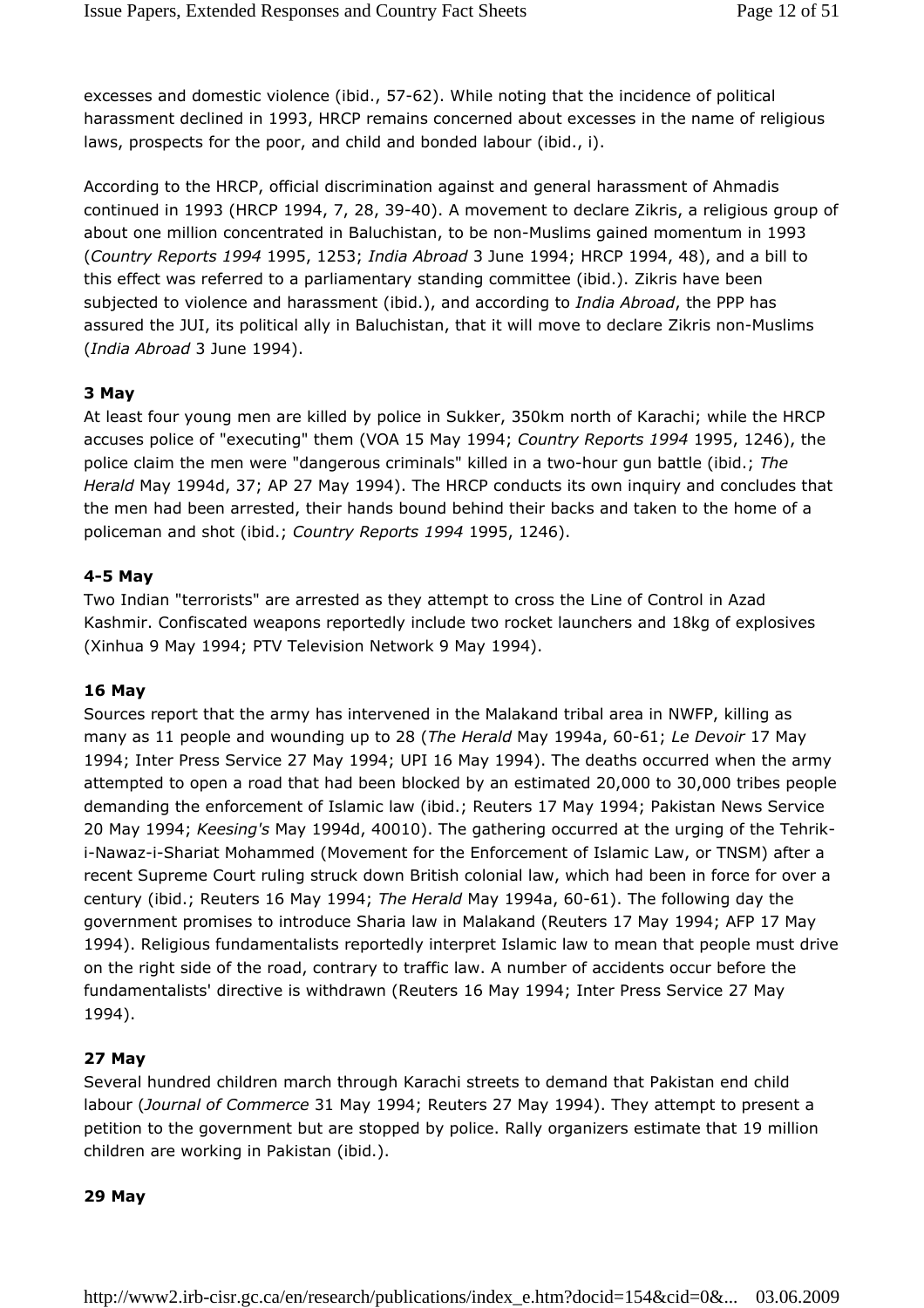The opposition PML-N ends its boycott of the National Assembly, which was begun to protest removal of the NWFP government, and returns to parliament for the upcoming budget debate (Keesing's May 1994a, 40010; AFP 29 May 1994; PTV Television Network 29 May 1994).

## 30 May

A protest over a water shortage in Islamabad leaves one person dead and more than 50 injured (VOA 30 May 1994). Two people were killed in a similar protest in Karachi a week earlier (ibid.; Pakistan News Service 3 June 1994).

## 31 May

Three policemen and one civilian are killed by unidentified gunmen in Karachi (Xinhua 31 May 1994).

## 5 June

Murtaza Bhutto, detained on charges of terrorism, is granted bail by a special court for speedy trials (Keesing's June 1994a, 40056-57; Radio Pakistan 5 June 1994). He has spent more than six months in jail since returning to Pakistan (The Herald June 1994, 49; FEER 16 June 1994, 13; Asiaweek 22 June 1994, 26). Immediately upon release he criticizes the Bhutto government (ibid.; Middle East Times 19 June 1994; The San Francisco Chronicle 9 June 1994), calling his sister's administration "corrupt and incompetent," and promising to work for her removal from office (ibid.). Middle East Times reports that "thousands of people" turn out to greet him three weeks later on his first public tour since returning to Pakistan, and speculates that "he might pose a tangible threat to his sister" (Middle East Times 10 July 1994).

## 9 June

The Special Court for the Suppression of Terrorism sentences Altaf Hussain and 18 other MQM leaders to 27 years each for involvement in the kidnapping and torture of a military intelligence officer 30 months earlier (Xinhua 9 June 1994; FEER 23 June 1994, 20; UPI 10 June 1994). Hussain is living in London in self-imposed exile, while many other MQM leaders are believed to be in hiding in Pakistan (ibid.; Xinhua 9 June 1994). Following his sentencing Hussain promises that there will be "strong retaliation" (AFP 11 June 1994a), and MQM gunmen reportedly fire from Karachi rooftops "as a show of strength" (UPI 10 June 1994). Three people are killed as a result of the shooting (ibid.).

## 11 June

Police raid a youth camp near Muzaffarabad in Pakistani Azad Kashmir. Twelve people are injured, including four policemen, and eight students are arrested. The students were engaged in a hunger strike in solidarity with Yasin Malik, a Kashmiri leader recently released by India (AFP 11 June 1994b).

## 12 June

At least two people are killed in Karachi in factional fighting between MQM-A and MQM-H supporters (Xinhua 12 June 1994).

## 16 June

Associated Press of Pakistan (APP) reports that opposition leader Nawaz Sharif's car is stoned by a "mob" in Muzaffargarh. Banners reading "do not turn the sale of personal property into a political issue" were displayed, in reference to Sharif's allegation that President Farooq Ahmed Khan had sold barren farm land to six Karachi residents (Radio Pakistan 16 June 1994).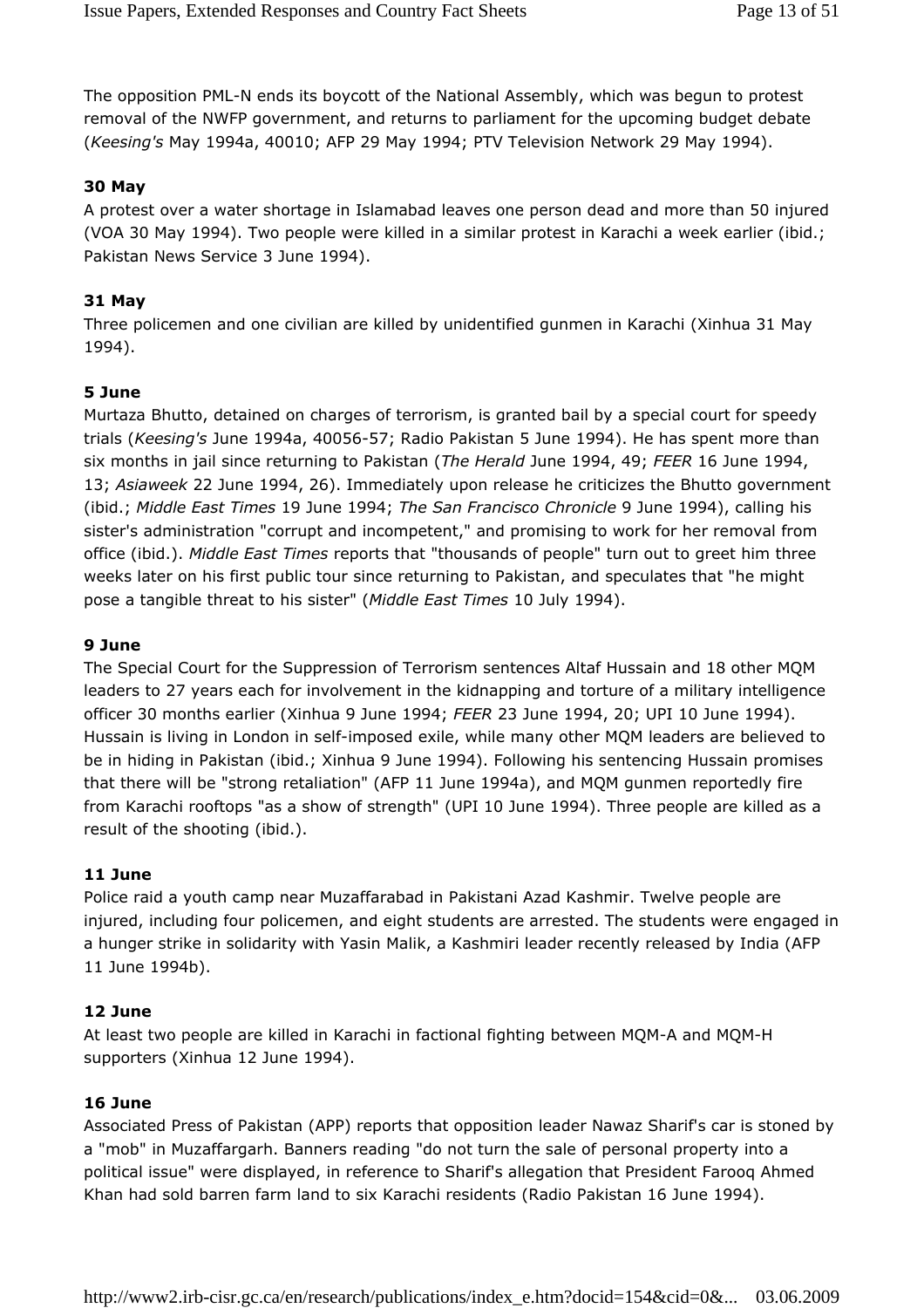The government posts troops in major towns and cities in order to prevent sectarian conflict during the Islamic month of *moharram*. Shiites traditionally march to morn the death of the grandson of the prophet Mohammed, and the occasion is often marked by confrontations with Sunnis. According to UPI, Sunni leader and MNA Azam Tariq had earlier threatened to "wage war against the Shiites" (UPI 16 June 1994).

## 18 June

At least two people are killed as fundamentalist Sunnis fire upon Shiite worship sites in Karachi and Hyderabad. At least 10 people have been killed in sectarian clashes in Sindh province in the last month (Xinhua 19 June 1994; Keesing's June 1994b, 40056).

## 25 June

A clash between Shiites and Sunnis outside a Shiite mosque in a Sindh village results in one person killed, 16 injured and 158 arrested (Reuters 26 June 1994).

## 26 June

Pashtoon tribes people in NWFP battle Arab veterans of the war in Afghanistan who are wanted for political violence in their home countries. The Arab veterans' "attempts to enforce strict Islamic Law" (UPI 26 June 1994) reportedly drove the tribes people to declare a "Jihad" against them (VOA 28 June 1994; Reuters 14 July 1994). Reports indicate that three to five Arabs and five tribes people are killed (ibid.; UPI 26 June 1994; AFP 29 June 1994).

## 26-27 June

The Federation of Pakistan Chambers of Commerce and Industry (FPCCI) calls a strike to protest the government's recent budget. Industrial areas and shopping centres are closed in Karachi, as are major shopping centres in Islamabad, Rawalpindi and Peshawar (Radio Pakistan Overseas 26 June 1994; PTV Television Network 27 June 1994; The Economist 22 July 1994). The business community is opposed to proposed new sales taxes, fines for tax evaders and increased powers to tax collectors (UPI 27 June 1994).

## 27 June

G.M. Syed, the 91-year-old leader of the Jeay Sindh Movement, is in very poor health after 30 months under house arrest. Syed is awaiting trial on sedition charges (AI 27 June 1994).

## 28 June

"Heavily armed gunmen" kill six police officers in Karachi. The senior officer was investigating several cases against the MQM (Radio Pakistan 28 June 1994; AP 28 June 1994; AFP 28 June 1994). MQM "Black Tigers" are suspected of responsibility (The Gazette 10 July 1994).

## 10 July

Minister of justice and law Iqbal Haider receives death threats from religious fundamentalists for suggesting that the blasphemy laws should be reformed (The Pakistan Observer 11 July 1994a; Chicago Tribune 28 July 1994; UPI 10 July 1994). Religious groups hold demonstrations and strikes in several areas of the country (Jang 11 July 1994; The Frontier Post 11 July 1994; FBIS 11 July 1994). The prime minister states that there will be no change to the law (PTV Television Network 11 July 1994), a position adopted by cabinet on 11 July (ibid.; Radio Pakistan Overseas 11 July 1994). Haider is quoted by one source as stating that the government does not want to weaken the law, only to discuss ways of improving procedures to make blasphemy cases "foolproof" (The Pakistan Observer 11 July 1994b). At year's end the government still had done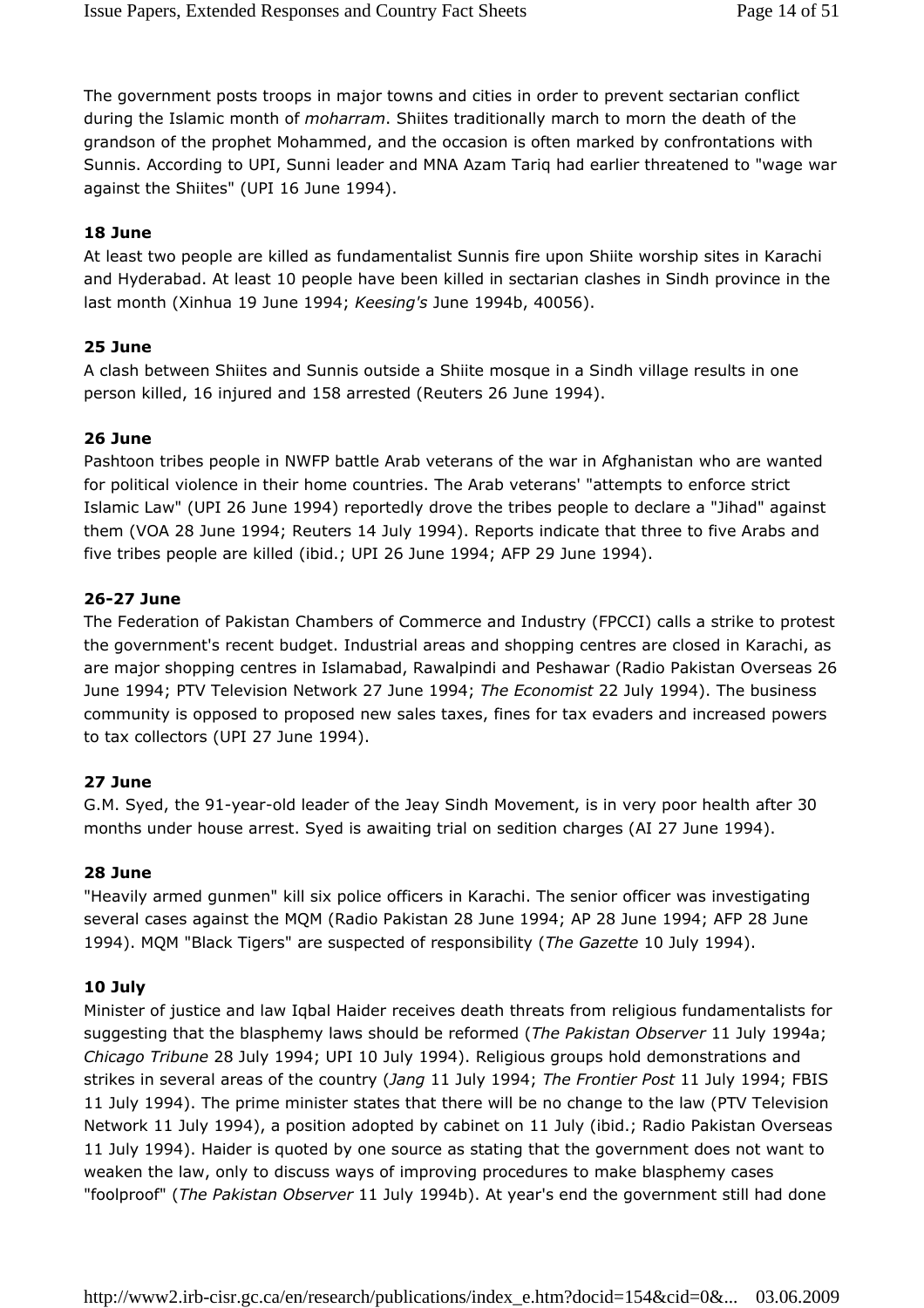nothing to amend the law (also see 9 February 1995 entry) (Country Reports 1994 1995, 1253).

## 11 July

The vice-president of Tehrik-i-Jafria Pakistan (TJP) is killed near Islamabad by two unidentified men on a motorcycle (AFP 12 July 1994).

## 12 July

The Associated Press of Pakistan reports at least two people killed and 27 injured in a bomb explosion at a Sunni mosque in Lahore (VOA 23 July 1994; AFP 12 July 1994; AP 12 July 1994). No one claims responsibility but the attack is believed related to the ongoing conflict between Shiite and Sunni extremists (ibid.; DPA 12 July 1994). Another bombing in a Lahore garbage depot injures two others (ibid.; AFP 12 July 1994; AP 12 July 1994).

## 14 July

Dawn reports that 37 lawyers protesting the "manhandling and arrest" of another lawyer are themselves arrested in Quetta (Pakistan News Service 21 July 1994).

Pakistan and Egypt sign an extradition treaty that allows fugitive nationals to be extradited to their home countries (Xinhua 14 July 1994; DPA 14 July 1994; Reuters 14 July 1994).

## 16 July

At least four people, including a young child, are killed in fighting between MQM factions in Karachi (AFP 16 July 1994; Country Reports 1994 1995, 1247). Two of the corpses are identified as belonging to MQM-Altaf members and show signs of torture (ibid.).

## 22 July

Afghan commander Mullah Rocketi releases seven Pakistani and two Chinese hostages, several of whom have been held for over a year (Radio Pakistan Network 22 July 1994). His initial demands had included the release of his brother, the return of weapons and cash (The News 6 July 1994).

Lt.-Gen. Hamid Gul, the former chief of Inter Service Intelligence (ISI), announces the formation of a new political party. The party's stated purpose is to end "communalism and ethnic prejudice" and to better provide for Pakistan's defence needs. A founding convention is promised for the near future (Radio Pakistan 23 July 1994; Reuters 22 July 1994).

## 23 July

At least nine people are killed and 40 injured in Sunni-Shiite violence in Karachi (Keesing's July 1994, 40103).

## 23-24 July

An attack on a bus in Karachi leaves six Shiites dead and up to 28 injured (VOA 23 July 1994; Xinhua 24 July 1994; Kayhan International 28 July 1994; AFP 24 July 1994). Some sources, including the speaker of the Iranian parliament, blame the attack on Sunni militants, specifically the SSP (ibid.; Xinhua 24 July 1994). Clashes between Shiites and Sunnis the following day result in attacks on Shiite mosques, with another two to four killed and up to 13 injured (ibid.; VOA 24 July 1994). Police believe "religious hit squads" may be operating on the streets of Karachi (VOA 11 Aug. 1994).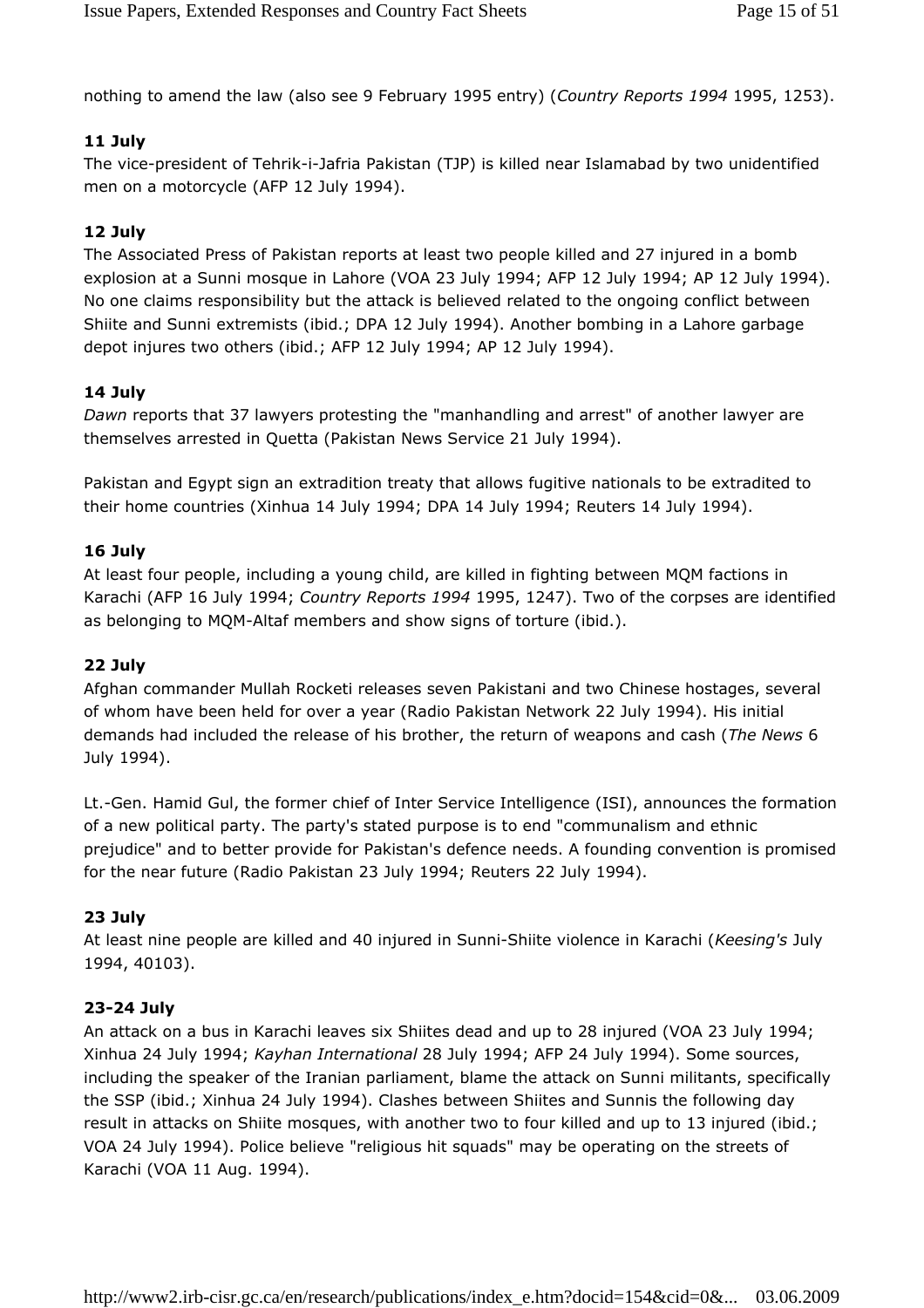#### 24 July

An opposition bill that would have extended the scope of the blasphemy laws is defeated in the Senate, with only 11 of 88 senators supporting it. The proposal would have made blaspheming the family and associates of the Prophet Mohammed subject to the death penalty (UPI 24 July 1994).

### 25 July

Retired general Imtiaz Ahmed, the former chief of Pakistan's intelligence service, is arrested on charges of attempting to "topple" the previous Bhutto government by buying MNAs' support (AFP 25 July 1994; FEER 8 Sept. 1994; UPI 25 July 1994). Ahmed is considered a "close aide" of opposition leader Nawaz Sharif (ibid.; FEER 8 Sept. 1994).

The Senate passes a law that permits the death penalty in some drug trafficking cases and raises the minimum penalty from two to 25 years (Reuters 26 July 1994). The legislation was passed by the National Assembly in April 1994 (ibid.; AFP 26 Apr. 1994).

#### 28 July

About 17,000 oil tank truck drivers strike after Saifur Rahman, the secretary of the tanker drivers association, is arrested and allegedly tortured by police. The strike soon spreads to other cities, halting an estimated 38,000 tanker trucks and forcing the authorities to begin rationing fuel (UPI 30 July 1994).

#### 31 July

According to AFP, the UNHCR plans to scale back its aid to Afghan asylum seekers in Pakistan by early 1996 (AFP 31 July 1994). The UNHCR reportedly states that the majority of the estimated one million displaced Afghans can be considered "self-sufficient," but it pledges continued assistance to those "truly in need" (ibid.).

#### August

The government appoints 20 new judges, 13 of whom are PPP members (FEER 8 Sept. 1994; India Today 15 Dec. 1994, 75-76; Keesing's Aug. 1994, 40144). The opposition claims the government is trying to pack the courts with PPP sympathizers in anticipation of the upcoming corruption cases of PML leader Sharif and his supporters (ibid.).

The government proposes to introduce legislation to restrict public criticism of politicians. According to FEER, the proposals are widely condemned in the press as presuming the guilt of anyone charged (FEER 8 Sept. 1994, 22).

#### 10-11 August

At least five people are killed in Karachi in two days of Sunni-Shiite sectarian violence. In one incident a Shiite man and his father are shot and killed on the street, while in another two Shiites are killed by gunfire (VOA 11 Aug. 1994; Xinhua 11 Aug. 1994).

#### 16 August

The opposition announces a boycott of all parliamentary standing committees to protest government corruption (Keesing's Aug. 1994, 40144). PML leader Nawaz Sharif pledges to engage in a "long march" to "push the government into the sea" if it does not resign by 11 September (also see entries for 11 and 16 September 1994) (ibid.; Radio Pakistan 16 Aug. 1994; FEER 8 Sept. 1994).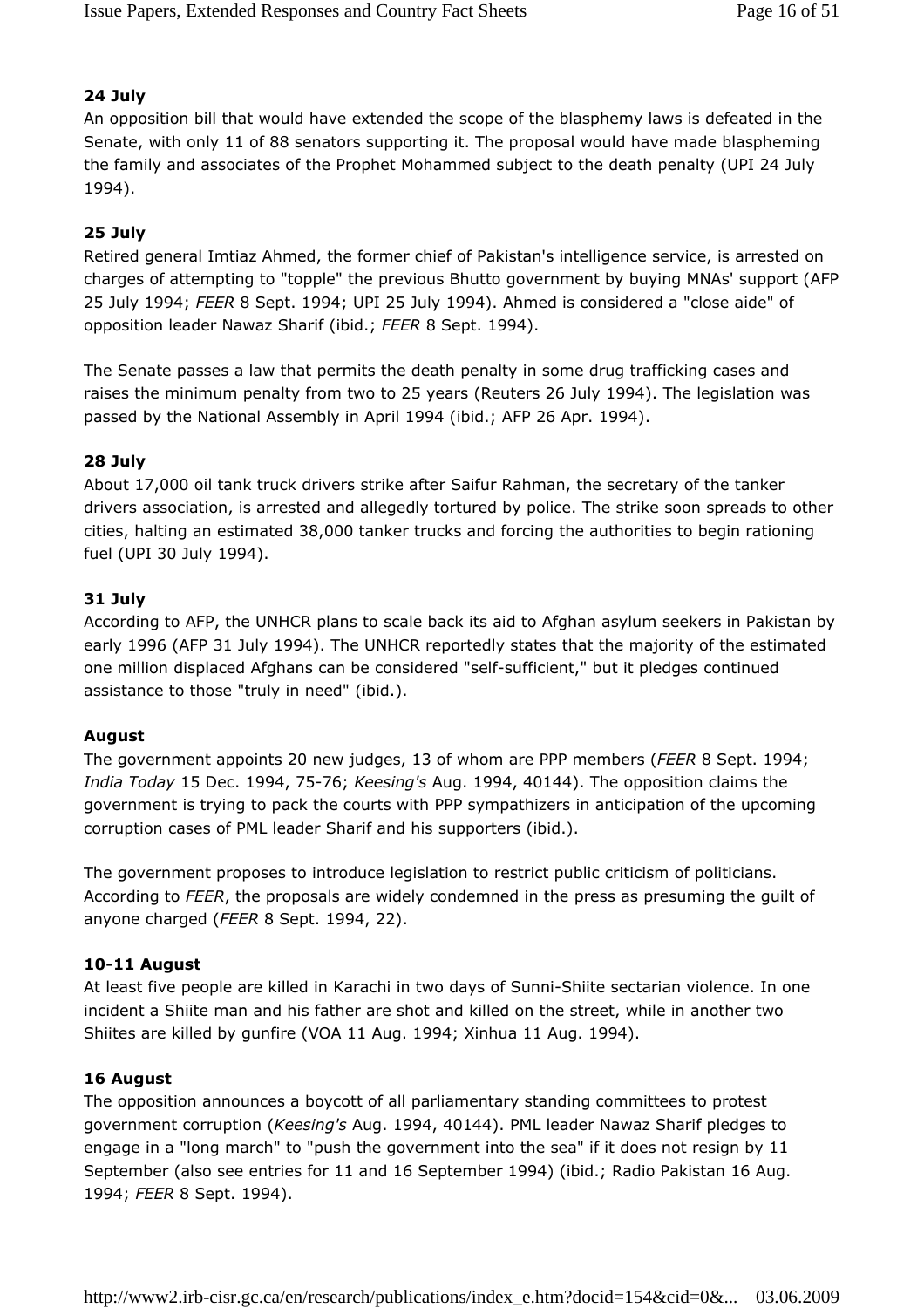## 18 August

Prime Minister Bhutto rejects opposition calls for new elections (Keesing's Aug. 1994, 40144; Xinhua 22 Aug. 1994). She states that the government will complete its mandate and asks the opposition to play its "due role" in parliament (ibid.). She further predicts that opposition's long march will "fizzle out" (ibid.).

## 23 August

Government and opposition lawmakers agree to form a panel to review the eighth amendment to the constitution, which allows the president to remove the prime minister. The panel, the creation of which is informally approved in the National Assembly, will report its findings and recommendations to the government (VOA 23 Aug. 1994).

## 25 August

Interior minister Naseerullah Babar states that the government is planning to expel about one million illegal immigrants residing in Karachi because of their involvement in drug trafficking and violence in the city (Los Angeles Times 26 Aug. 1994; News India 2 Sept. 1994; Reuters 25 Aug. 1994). Government officials believe most are from neighbouring countries such as India, Afghanistan, Bangladesh, Burma and Iran. Karachi's population is estimated to be about 10 million (ibid.).

## 27 August

Nine people are killed and over 20 wounded in a tribal clash between Bugtis and Raisani in Quetta, Baluchistan (FEER 6 Oct. 1994, 20; UPI 27 Aug. 1994). A curfew is imposed and the army deployed, but people remain fearful of revenge killings (ibid.).

The government bans the public display of all weapons in Karachi. President Leghari is reported to have recently met with the MQM to discuss the violence in the city (Dawn 28 Aug. 1994).

## 11 September

A government spokesman states that security forces will not stop Sharif's "long march," but emphasizes that any street demonstrations must remain peaceful (Radio Pakistan 11 Sept. 1994).

## 12 September

The Washington Post publishes an interview in which Nawaz Sharif alleges that in 1991, Pakistan's army and security intelligence officials proposed a "detailed" plan to pay for covert military operations by trafficking in heroin (The Washington Post 12 Sept. 1994, A13; Le Point 24 Sept. 1994; UPI 14 Sept. 1994). The government denies the allegations (ibid.), while Sharif denies that the interview ever took place and says he will sue the paper for US\$100 million (ibid.; FEER 6 Oct. 1994, 20). The Washington Post stands by its story (ibid.; UPI 14 Sept. 1994).

## 14 September

A bomb explodes in a refugee camp near Kotli in Kashmir, killing 10 and wounding 17 (Reuters 15 Sept. 1994).

The Supreme Court of Azad Jammu and Kashmir upholds an earlier judgement from the Azad Jammu and Kashmir (AJK) High Court that the Northern Areas, including Gilgit and Baltistan, are part of Azad Jammu and Kashmir (AJK) "as it existed on 14<sup>th</sup> of August 1947" (The News 15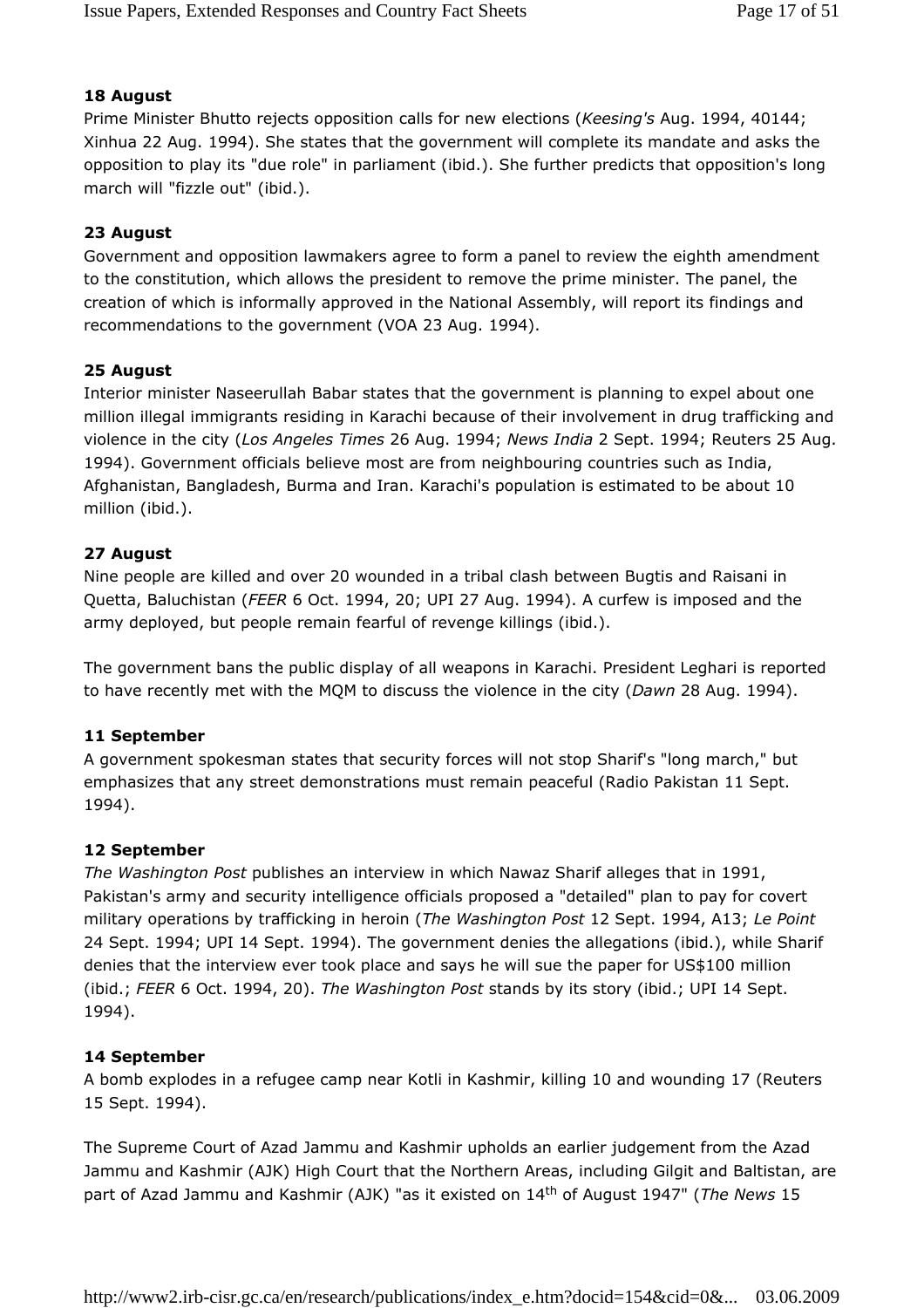Sept. 1994). However, it also rules that the Northern Areas are not defined as such in the AJK interim constitution of 1974, and therefore sets aside the lower court ruling that administrative responsibility for the area be assumed by AJK (ibid.; The Frontier Post 16 Sept. 1994; Country Reports 1994 1995, 1254-55).

#### 15 September

An Ahmadiya mosque in Rawalpindi is razed by city officials on grounds that it could incite "religious riots" since authority to build had neither been granted nor sought (UPI 16 Sept. 1994). One source notes that the site had served as a place of worship for 40 years (Country Reports 1994 1995, 1253).

#### 16 September

Sharif's "long march" concludes. He calls for a national strike on 20 September and announces that the opposition parties have agreed to set up a "supreme council," to be led by Sharif, to deliberate on opposition strategy (Xinhua 16 Sept. 1994; The News 16 Sept. 1994).

In Karachi, six SSP supporters are killed. The following day six supporters of the rival TJP are killed (AFP 19 Sept. 1994).

#### 19 September

After three days of sectarian violence in Karachi that results in at least 12 killed, the army begins a "massive" crackdown involving house-to-house searches for weapons and criminals (Asiaweek 28 Sept. 1994; AP 19 Sept. 1994; AFP 19 Sept. 1994). According to Karachi residents, an undeclared curfew is in effect (ibid.). Religious "hit squads" are again said to be operating (AP 19 Sept. 1994).

#### 20 September

The parliamentary opposition begins a national strike to protest against the Bhutto government (The News 30 Sept. 1994; Inter Press Service 21 Sept. 1994). Businesses close throughout the country despite the deployment of police to prevent violence. Clashes occur between police and opposition supporters after the government bans public gatherings in all major cities (ibid.). The following day Sharif calls the strike an "unprecedented success" (The News 21 Sept. 1994; Inter Press Service 21 Sept. 1994), but some analysts believe the closure of shops and businesses may have been due more to a fear of violence than a sign of support for the opposition (ibid.).

#### 26 September

Shaukat Ali Kashmiri, secretary-general of the Jammu and Kashmir People's National Party (JKPNP), is released from an army detention centre at Attok Fort (AI 30 Sept. 1994; Country Reports 1994 1995, 1248). On 22 September Amnesty International had called for an inquiry into his disappearance after reports that he was taken into custody by ISI on 26 August. Kashmiri had been prohibited from leaving Pakistan on 17 May 1994 and was reportedly set to enter a local election in Gilgit and Baltistan when he disappeared (AI 22 Sept. 1994).

Two bomb blasts kill 13 people in Azad Kashmir. According to the All India Radio Network, the bombings are the work of ISI, which is "forcing the muhajirs to undergo arms training" (All India Radio Network 28 Sept. 1994).

#### 27 September

The Sindh home department bans PML leader Nawaz Sharif and several senior PML and ANP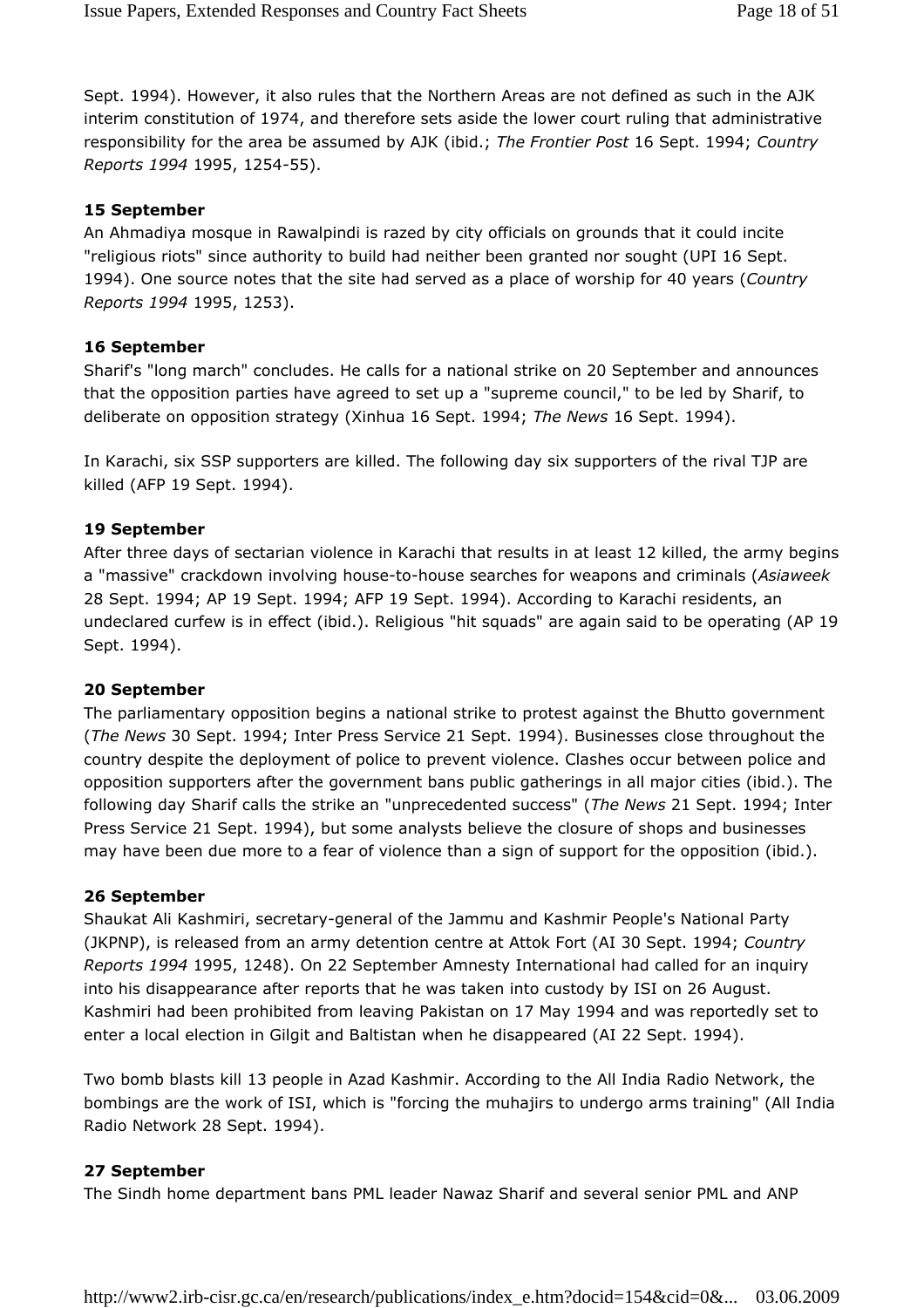officials from entering Sindh province (AFP 28 Sept. 1994; Dawn 28 Sept. 1994; Radio Pakistan 27 Sept. 1994). The order is in effect until 7 October (ibid.). According to PML-N sources, the ban and the detention of 500-600 party activists is timed to coincide with a planned series of opposition rallies (ibid.; AFP 28 Sept. 1994). One PML source claims there were over 11,000 arrests, primarily in Punjab province (Libération 7 Oct. 1994). Sharif and his supporters vow to defy the ban (AFP 28 Sept. 1994; Reuters 28 Sept. 1994).

#### 29 September

Just hours before his arrival, the Sindh government lifts the order preventing Sharif from entering the province. According to The News, the day of opposition protest is "peaceful" and no violent incidents are reported anywhere in the country. Crowd sizes are said to vary from "poor" in Rawalpindi to "reasonably good" in Peshawar and other parts of NWFP (The News 30 Sept. 1994).

#### Early October

A Pakistani delegation in Geneva refuses a UNHCR request to grant permanent residency to asylum seekers from Afghanistan. A government spokesman states that the asylum seekers are in Pakistan temporarily and must "return to their country at the first available opportunity." An estimated 1.4 million Afghans are living in camps in Pakistan (The News 24 Oct. 1994; Country Reports 1994 1995, 1253).

#### 3 October

Pointing to "serious violations" of human rights, the HRCP demands the army's withdrawal from Sindh province (AFP 3 Oct. 1994).

#### 10 October

On the eve of a nationwide general strike, police reportedly arrest thousands of opposition supporters (AFP 8 Oct. 1994; VOA 10 Oct. 1994). Opposition sources allege that over 3,000 people have been arrested in Sindh, while a police spokesperson, denying that there has been a crackdown, states that 1,100 people have been detained to prevent violence during the strike (ibid.; Index on Censorship Nov.-Dec. 1994, 245). According to Country Reports 1994, among those detained are 45 members of the Sindh provincial assembly. Few of those detained are charged and within a month most are released (Country Reports 1994 1995, 1248).

#### 11 October

The general strike is alternately described as a "complete success" by the PML-N and a "flop" by the PPP government (AFP 12 Oct. 1994). PTV Television reports that the response to the strike was poor in Islamabad and Rawalpindi PTV Television Network (11 Oct. 1994), while VOA states that Karachi was "virtually paralysed" by the strike and that most shops were closed in Islamabad and Peshawar (VOA 11 Oct. 1994). Current History reports that at least three were killed and 12 wounded in Karachi gunfire (Current History Dec. 1994, 442).

Pointing to the 12 September 1994 Washington Post article about the Pakistan army's plan to finance covert operations with the proceeds from "large-scale narcotics deals," 19 American politicians urge President Clinton to put Pakistan on the US State Department's "terrorist watch list" (Reuters 11 Oct. 1994).

#### 16 October

Law and justice minister Haider tells a UNICEF delegation that the government will soon set up a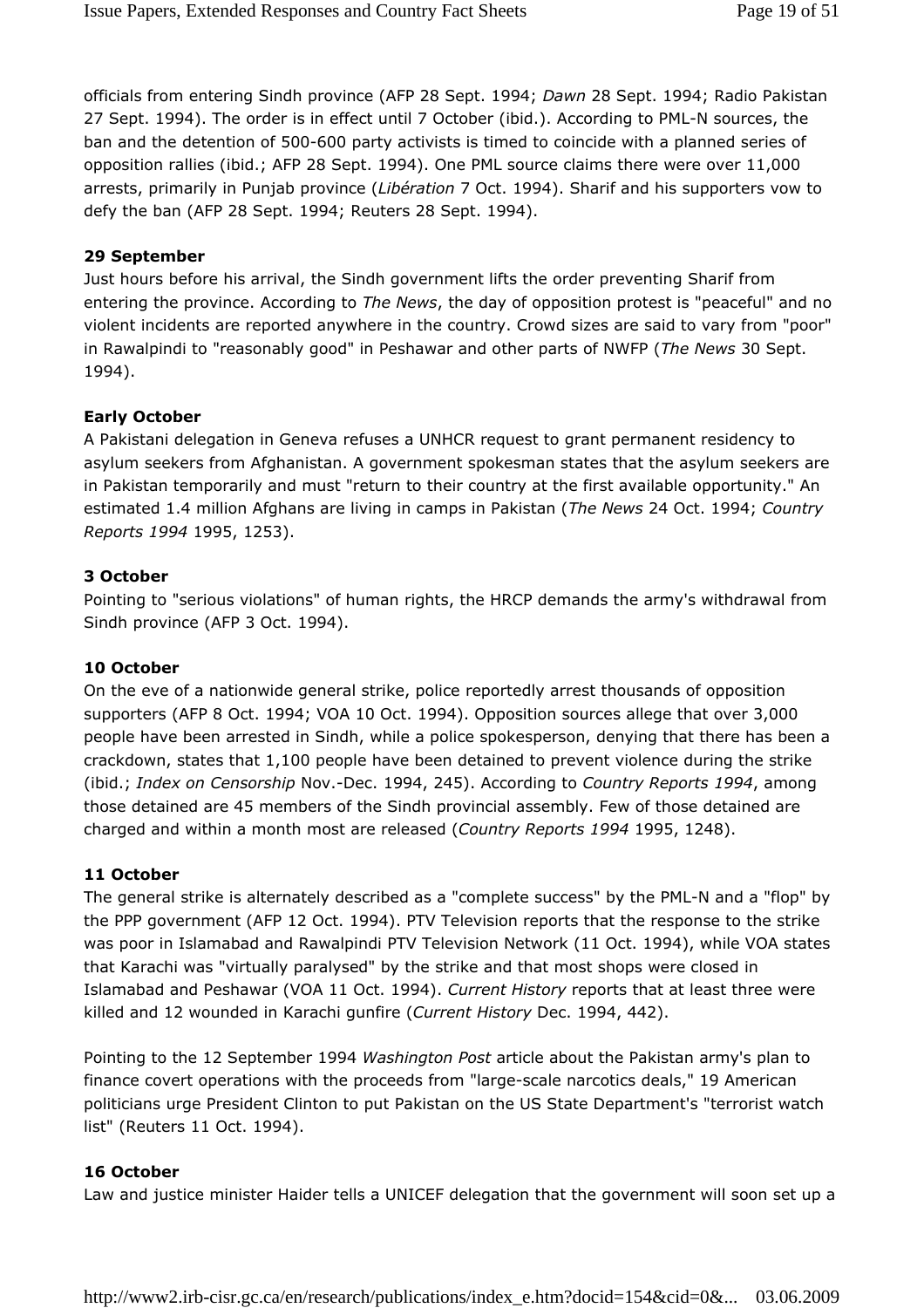permanent commission to "curb abuses against children" and "suggest appropriate measures to protect children" (Xinhua 16 Oct. 1994).

#### 16-18 October

Violence erupts in Karachi, with reports of torture, sectarian and factional conflicts and dozens of deaths (AFP 18 Oct. 1994; FEER 3 Nov. 1994, 22; Libération 19 Oct. 1994; ibid. 20 Oct. 1994). Security forces conduct house-to-house searches (The Herald Nov. 1994c, 63; The Nation 24 Oct. 1994) and make over 100 arrests (ibid.).

#### 19 October

According to a Radio Pakistan report, the Sindh government and MQM have agreed on a number of points, including curbing the activities of "miscreants and antisocial elements," examining cases filed against MQM members, returning properties taken during the PPP's term in office, permitting legal MQM political activities, and provision of federal and provincial government grants to rebuild services and amenities in Karachi (BBC Summary 27 Oct. 1994).

#### 24 October

Chinese engineers employed on a canal project in Jaffarabad district are fired upon by unidentified attackers, causing them to refuse to continue working (Dawn 26 Oct. 1994).

#### 25 October

The election results for a Northern Areas council are announced: of the 24 seats the TJP wins eight, the PPP seven, independents seven and the PML-N one, with one seat not yet decided (Radio Pakistan 26 Oct. 1994; DPA 29 Oct. 1994). A later report indicates that the final seat is won by an independent (ibid.).

A Jang photographer is beaten and arrested by soldiers while photographing a security operation in Karachi (La lettre de Reporters sans frontières Dec. 1994; Index on Censorship Nov.-Dec. 1994, 245). He is released after protests from fellow journalists (ibid.).

#### 29 October

The opposition walks out of parliament to protest the government's refusal to allow detained MNAs to attend the session (Xinhua 29 Oct. 1994). "Dozens" of opposition MNAs were arrested during the earlier anti-government campaign (ibid.; The Herald Nov. 1994a, 41).

#### 30 October

Eight people, including two soldiers and a policeman, are reported killed in Karachi in confrontations between rival MQM factions, and in clashes with police (UPI 30 Oct. 1994).

#### 2 November

"Scores" and perhaps "hundreds" of hostages, including two judges, are taken by tribes people who want Sharia law introduced in Malakand (Keesing's Nov. 1994a, 40280; U.S. Department of State 8 Nov. 1994; The Herald Nov. 1994b, 46; FEER 1 Dec. 1994). The following day a PPP NWFP provincial assembly member, also taken hostage, is reportedly killed (Reuters 3 Nov. 1994; MNS News 7 Nov. 1994; Index on Censorship Nov.-Dec. 1994, 245).

The conflict between the government and the tribes people reportedly resurfaced when two judges were appointed to Malakand, a move the TNSM regarded as government refusal to honour its promise to implement Sharia in the region (The Herald Nov. 1994b, 46). The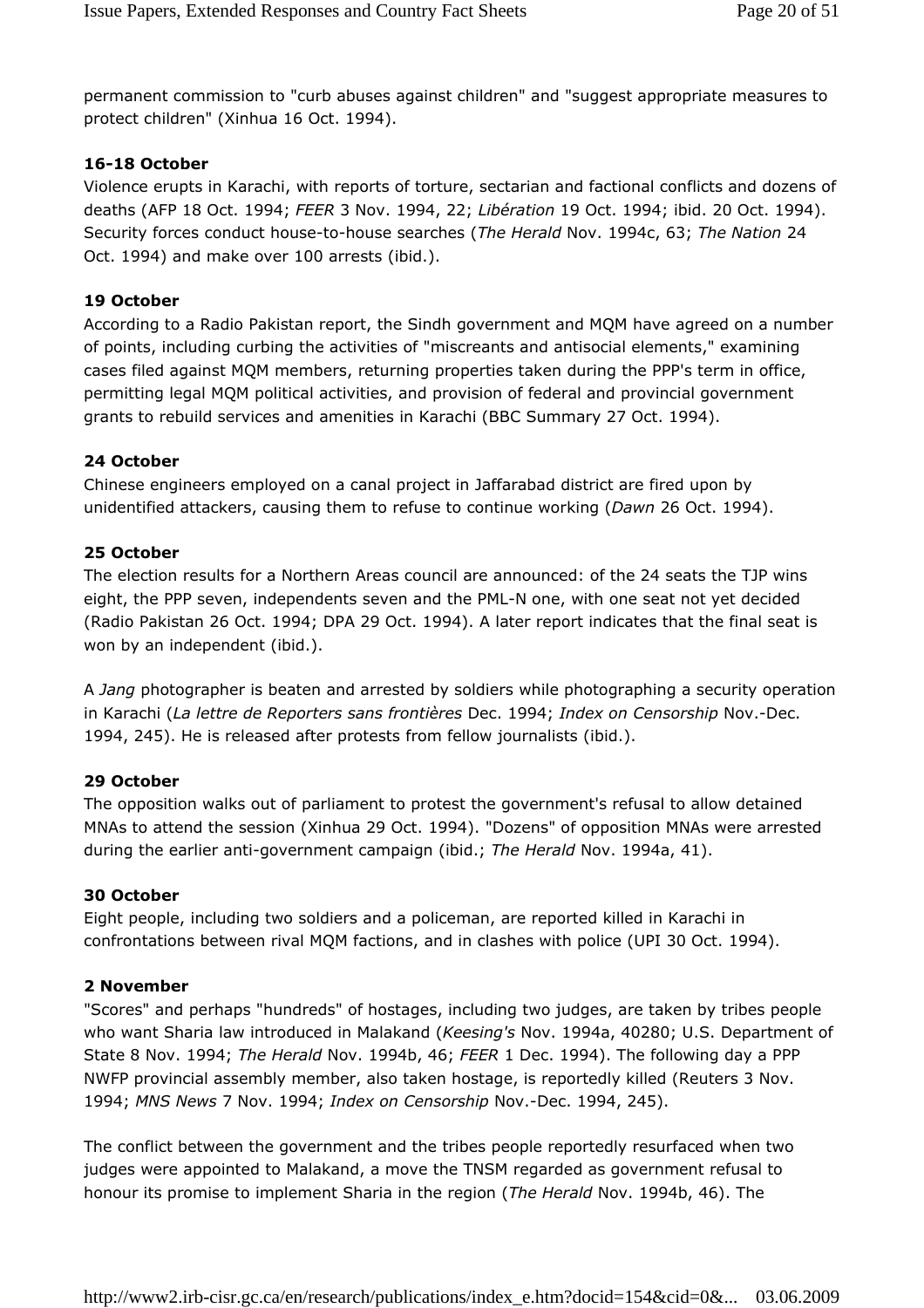government sends in the military and reaffirms its commitment to enforce Sharia in Malakand (ibid.; MNS News 7 Nov. 1994; Keesing's Nov. 1994a, 40280). In response the TNSM leader orders the hostages released, but the "rebellion" by "thousands of heavily armed" tribes people continues (ibid.; The Herald Nov. 1994b, 45-48; FEER 1 Dec. 1994; India Today 15 Dec. 1994, 75). According to India Today, the insurgency is supported by "Afghan refugees, drug lords and gunrunners" who do not want Pakistani law to prevail in the area (ibid.). The revolt is eventually crushed by security forces (FEER 1 Dec. 1994), but not before as many as 200 people are killed (Keesing's Nov. 1994a, 40280; FEER 12 Jan. 1995, 22).

#### 10 November

MQM-Haqiqi secretary-general Mansoor Ahmed Khan is shot and killed in his car in Karachi, along with his wife, baby and sister-in-law (AFP 11 Nov. 1994). His killing sparks an outbreak of violence over the next few days (ibid.; The Herald Nov. 1994c, 64; U.S. Department of State 14 Nov. 1994), with reports of up to 17 deaths (Keesing's Nov. 1994b, 40280).

#### 13 November

Mian Mohammed Sharif, the father of opposition leader Nawaz Sharif, is arrested on charges of tax evasion, fraud, forgery and impersonation (UPI 13 Nov. 1994; Keesing's Nov. 1994c, 40280; FEER 24 Nov. 1994, 13; Reuters 17 Nov. 1994). He is released on 16 November (ibid.; Keesing's Nov. 1994c, 40280), reportedly because of poor health (Reuters 17 Nov. 1994; FEER 1 Dec. 1994). At year end his case is still before the courts (Country Reports 1994 1995, 1250).

#### 14 November

Fist fights break out between government and opposition MNAs when President Leghari is shouted down while addressing a joint session of parliament (India Today 15 Dec. 1994, 76; Keesing's Nov. 1994c, 40280; The Daily Telegraph 15 Nov. 1994). Security measures are needed to protect both the president and prime minister (ibid.; FEER 1 Dec. 1994; Xinhua 14 Nov. 1994).

#### 19-20 November

Seven people are killed by snipers as rival MQM factions battle in Karachi (Reuters 19 Nov. 1994). A total of 13 are killed and more than 20 wounded in "running gun battles" during the two days of fighting (AFP 20 Nov. 1994; Keesing's Nov. 1994b, 40280).

#### 23 November

Karachi business people hold a "peace march" (AFP 27 Nov. 1994a; Xinhua 27 Nov. 1994). One source notes that "violence and killing are becoming a daily routine" in Karachi, with the situation "deteriorating day by day" (ibid.).

#### 25 November

Six members of a Shiite party are killed and 17 wounded in an attack on a bus near Islamabad (Middle East Times 10 Dec. 1994).

#### 27 November

PML-N member and former interior minister Chaudry Shujaat Hussain is released on "interim" bail after his 22 November arrest on charges of fraud (AFP 27 Nov. 1994b). He is rearrested after failing to raise the required amount (AFP 8 Dec. 1994).

Gul Masih, a Christian sentenced to death for blasphemy in 1992, is acquitted by the Lahore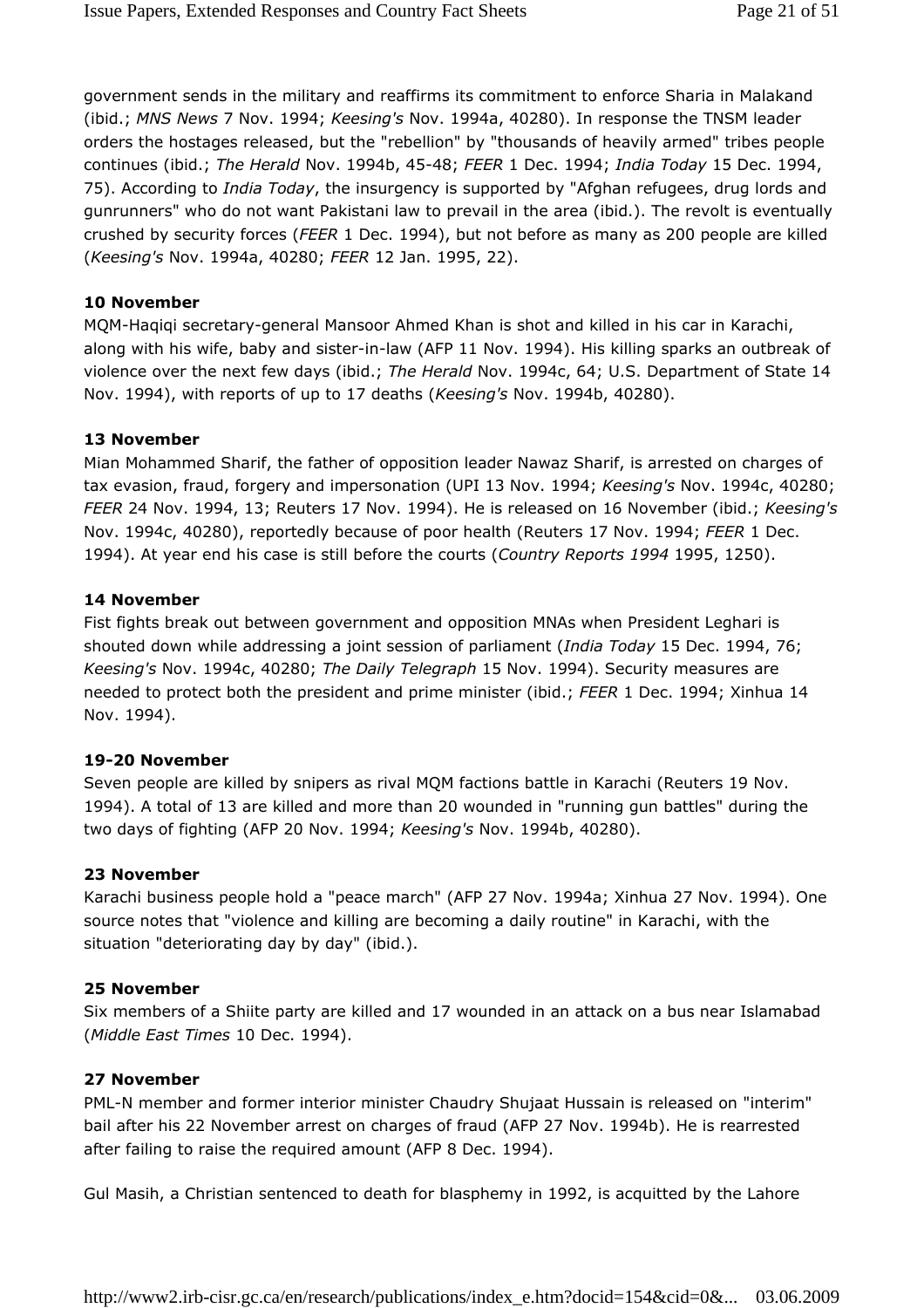Court of Appeal (Libération 28 Nov. 1994; AI 28 Nov. 1994; The Herald Dec. 1994e, 20). The original charge resulted from a dispute between Masih and his plumber. According to The Herald, Masih was detained "in what appeared at that time to be more a case of protective custody," but he was charged under the blasphemy laws, tried and sentenced to death (ibid.). Despite his release there are still concerns about his safety (ibid.; AI 28 Nov. 1994).

#### November-December

After 29 months on the streets of Karachi, the army withdraws to its barracks on November 30 (The Herald Dec. 1994b, 30; AFP 3 Dec. 1994; UPI 19 Dec. 1994), resulting in an immediate surge in violence and factional fighting (Libération 12 Dec. 1994; AFP 5 Dec. 1994; UPI 19 Dec. 1994). Ethnic leader Altaf Hussain alleges that the recent disturbances have been "staged" by government agencies that want the army returned (ibid.). Some business organizations want the army returned, but with increased powers (The Herald Dec. 1994d, 33; FEER 12 Jan. 1995, 22). The number of casualties rises as the month progresses, with UPI reporting on 19 December that 130 people have been killed since December 1.

#### 3 December

A peace march in Karachi led by intellectuals and sports and entertainment personalities is attended by an estimated 5,000 people (AFP 3 Dec. 1994).

#### 4 December

Mohammed Salahuddin, editor of the conservative Urdu-language Karachi weekly Takbeer, is killed outside his office by unidentified gunmen (Asiaweek 14 Dec. 1994, 19; Libération 12 Dec. 1994; UPI 9 Dec. 1994). According to The Herald, Salahuddin was as outspoken critic of "terrorism, parochialism, ethnicism and anti-Pakistani elements" (The Herald Dec. 1994a, 38) and a well-known critic of both the MQM and PPP (ibid., 38a; Xinhua 5 Dec. 1994b; Country Reports 1994 1995, 1251), and there is "little doubt" that he was killed because of his differences with the MQM (The Herald Dec. 1994a, 38a). Two days later Ghulum Mohammed Samdani, general manager of the Urdu daily Parcham, is killed in his office by masked gunmen (ibid. Jan. 1995, 97; Country Reports 1994 1995, 1251; VOA 9 Dec. 1994b; UPI 9 Dec. 1994). The All Pakistan Newspapers Society calls a nationwide strike for 9 December to protest the killings (ibid.; VOA 9 Dec. 1994b; Index on Censorship Jan.-Feb. 1995, 244).

#### 5 December

After indications that the UNHCR will reduce assistance by 40 per cent by 1 January 1995, and terminate all assistance by 30 September 1995, information minister Khalid Kharal states that the government will provide "incentives" to displaced Afghans to return home (UPI 7 Dec. 1994; Xinhua 5 Dec. 1994a). Several days later a Yugoslav Telegraph Service report states that the Pakistan government will provide US\$5.5 million in assistance to displaced Afghans over the next year, and that the UNHCR is expected to propose to its executive committee in October 1995 that aid be continued (BBC Summary 16 Dec. 1994).

#### 7 December

Abdul Sattar Edhi, a man described as "Karachi's patron saint" because of his long-term work with the poor, leaves Karachi for London, stating that his life is in danger and he is under pressure to become involved in politics (also see entries for January 1995 and 7 January 1995) (The Herald Dec. 1994c, 38b; VOA 9 Dec. 1994a).

An attack on a Sunni mosque in Karachi leaves eight people dead, including a leader of the SSP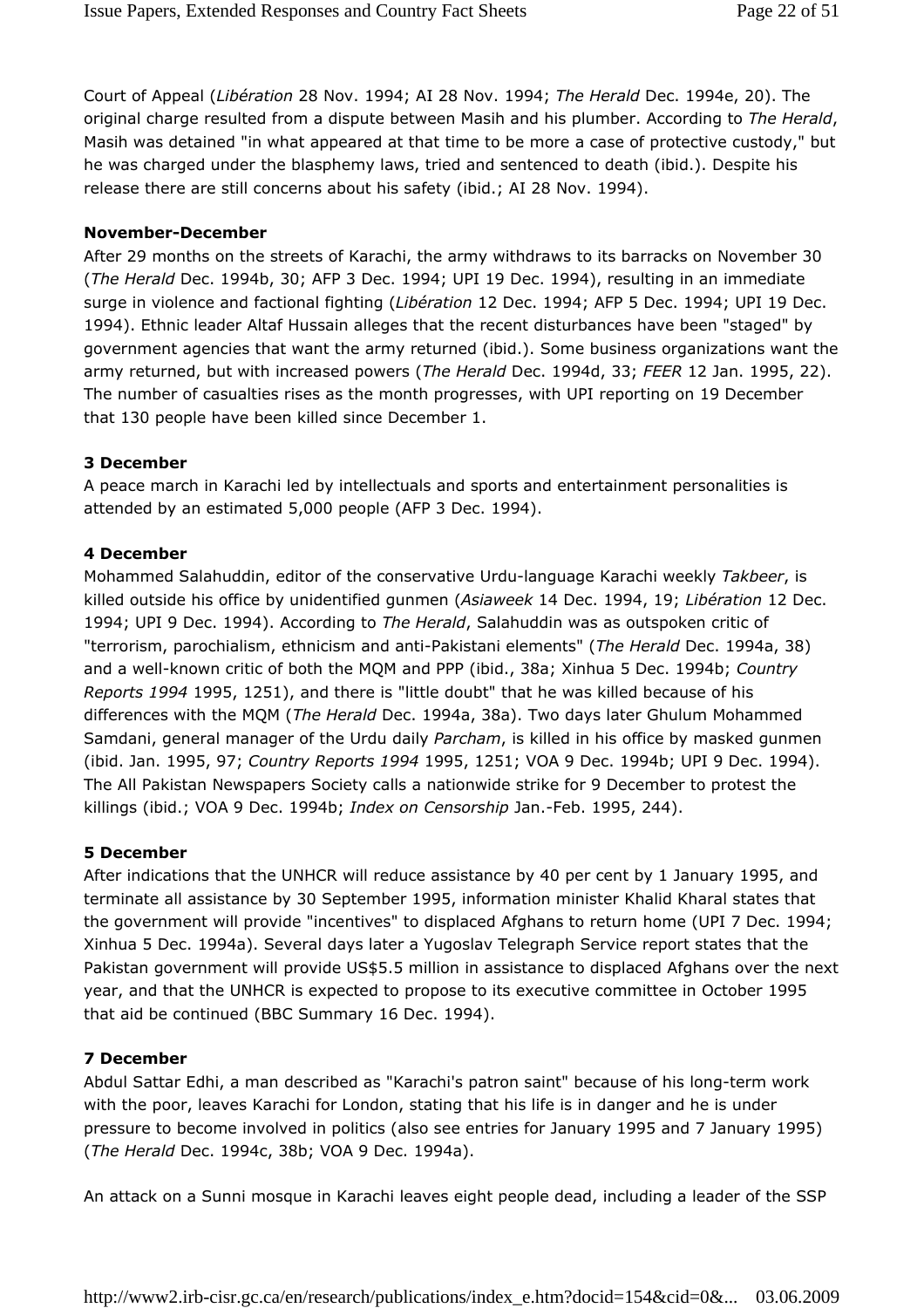(AI 13 Dec. 1994; VOA 8 Dec. 1994). Shiite sources deny responsibility (ibid.).

## 10 December

Intellectuals and human rights and political activists march in Islamabad to demand an end to the sectarian and ethnic violence responsible for the deaths of about 70 people during the previous week (UPI 10 Dec. 1994).

## 14 December

Religious "hit squads" in Karachi kill four Shiite activists and one Sunni cleric (AP 14 Dec. 1994). Bomb threats result in several school districts being closed until 1 January 1995 (ibid.). According to AP, this is the "first time the threat of violence has moved into Karachi's rich suburbs" (ibid.).

The National Assembly unanimously decides to establish a parliamentary committee to investigate the causes of the Karachi violence (Keesing's Dec. 1994b, 40322).

## 18 December

Three people are killed in Karachi during a strike called by the SSP (Current History Feb. 1995, 94; AFP 18 Dec. 1994). The strike was called to protest the 7 December attack on the Sunni mosque in Karachi (ibid.; UPI 19 Dec. 1994; Current History Feb. 1995, 94).

## 22 December

At least eight people are killed in Karachi on the same day President Leghari arrives for talks with MQM representatives. In one incident, four men seeking to avenge the deaths of comrades killed the previous week capture and execute four members of the paramilitary Rangers (UPI 22 Dec. 1994).

## 24 December

Three people are killed and several injured when a bus is bombed near Lahore. It is unknown who is responsible, but Reuters alludes to the continuing tension and violence between Shiites and Sunnis (Reuters 24 Dec. 1994).

## 26 December

Alleging that India has been encouraging the Karachi violence, the government orders the Indian consulate in Karachi closed (Keesing's Dec. 1994a, 40322; Asiaweek 6 Jan. 1995, 6; AFP 7 Jan. 1995).

## 28 December

President Leghari and JI leader Senator Kurshid Ahmad meet to discuss the JI's planned protest of a mid-January visit from a delegation containing US Defence Secretary William Perry (The Muslim 29 Dec. 1994). According to The Muslim, President Leghari urges the JI to call off the demonstration and assures him that the government has no plans to 'unilaterally' sign the Nuclear Non-Proliferation Treaty (NPT) (ibid.). Despite these assurances the rally goes ahead in Rawalpindi on 6 January. Thousands are reported as attending. Senator Ahmad alleges that the purpose of the visit is to "pressure" Pakistan to abandon its nuclear program and sign the NPT (ibid. 7 Jan. 1995; AFP 6 Jan. 1995).

## 31 December

A JI member is shot and killed while protesting against new year's celebrations, which he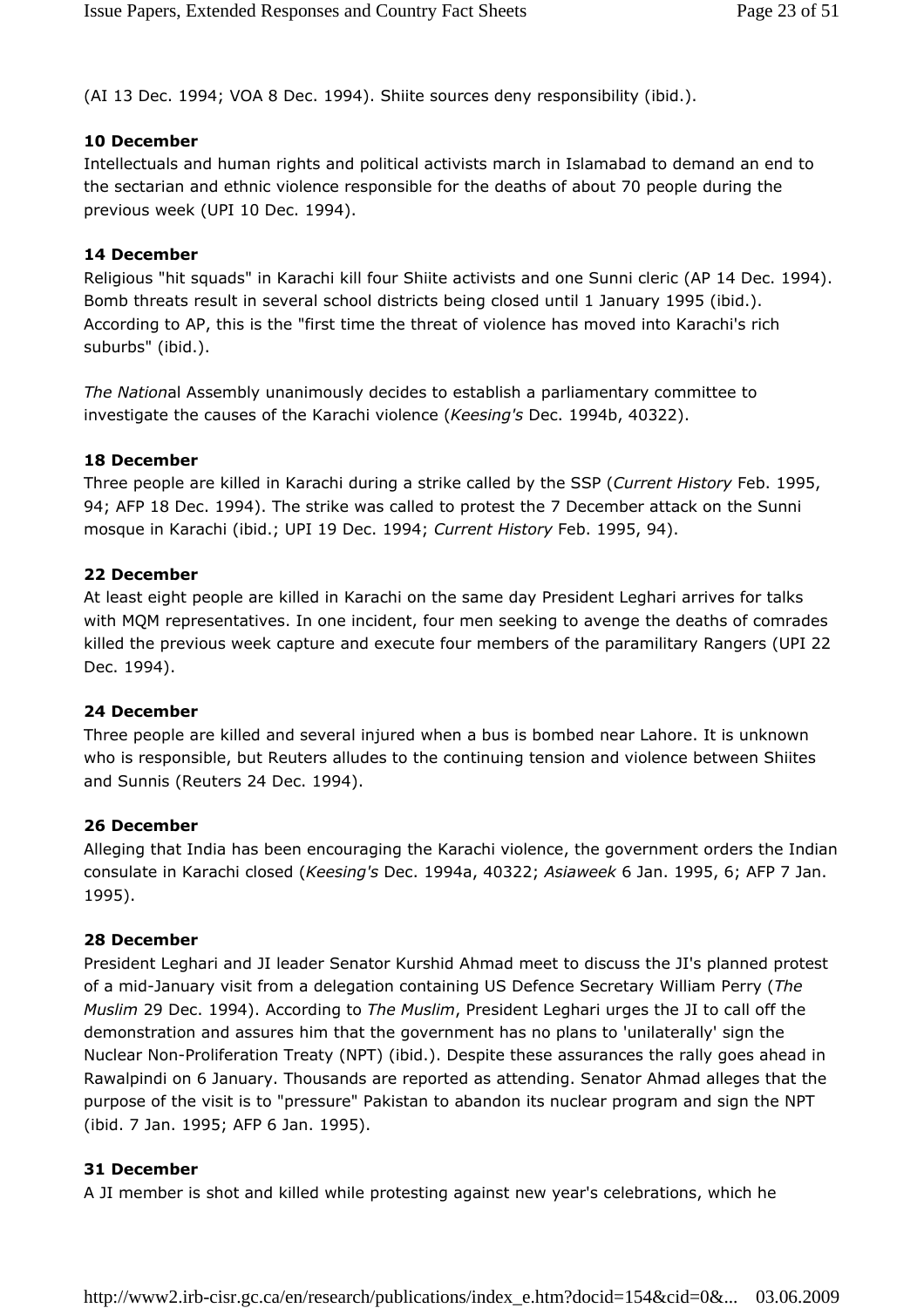considered anti-Islamic. Protestors and police blame each other for the death. In response to threats from fundamentalist parties, the government reportedly asks five star hotels and clubs not to hold new year's eve parties (Inter Press Service 4 Jan. 1995).

## 1995

## **January**

Sources report that a "third force" has been formed, to represent, from outside established political structures and parties, the interests of "millions of Pakistanis disgusted and disillusioned with corrupt politicians" (India Today 15 Feb. 1995, 107). At the centre of the movement is the former ISI chief, Lt.-Gen. Hamid Gul, who has also enlisted the support of popular former Pakistani cricket team captain Imran Khan (ibid.; FEER 9 Mar. 1995b, 20; The Herald Feb. 1995b, 26). Also involved is the Pasban, a group that began as the Jamaat-i-Islami youth wing but split from the JI in May 1994. The Pasban's strengths include fund-raising, grassroots organizing and attracting the young and others who have not traditionally supported conservative Islamic views. According to The Herald, it was after being approached by Gul's supporters that Abdul Sattar Edhi decided to flee the country on 7 December 1994 (ibid., 26- 30).

## 5 January

Ninety-one people are arrested and illegal arms confiscated by police in a government campaign to "restore law and order in Karachi" (Xinhua 5 Jan. 1995). About 140 people were arrested over the previous two days (ibid.).

Pakistan denies Russian accusations that Afghan mercenaries are being recruited from Pakistan refugee camps to fight Russian forces in Chechnya (AFP 5 Jan. 1995; The Herald Feb. 1995c, 69).

## 7 January

Abdul Sattar Edhi returns from London to Karachi, where he states that he will continue his work with the poor (AFP 7 Jan. 1995; VOA 7 Jan. 1995).

## 10 January

Two Afghans arrested in August 1993 are sentenced to death for blasphemy by a district court in Islamabad. They had asked a printing press to reproduce a sketch of the Prophet Mohammed (DPA 10 Jan. 1995).

## 12 January

Four people are shot and killed outside a Sunni mosque in Karachi. All are believed to have been SSP supporters (AFP 13 Jan. 1995).

#### 14 January

The Lahore High Court acquits Arshad Javed of blasphemy charges, ruling that he could not be criminally liable because of his mental condition (AI 1 Feb. 1995). According to Amnesty International, Javed, who was arrested in February 1989 and spent five years in jail, is only the second person in Pakistan to be acquitted on blasphemy charges (ibid.).

#### 22 January

The government announces that it will no longer permit direct foreign funding of Muslim religious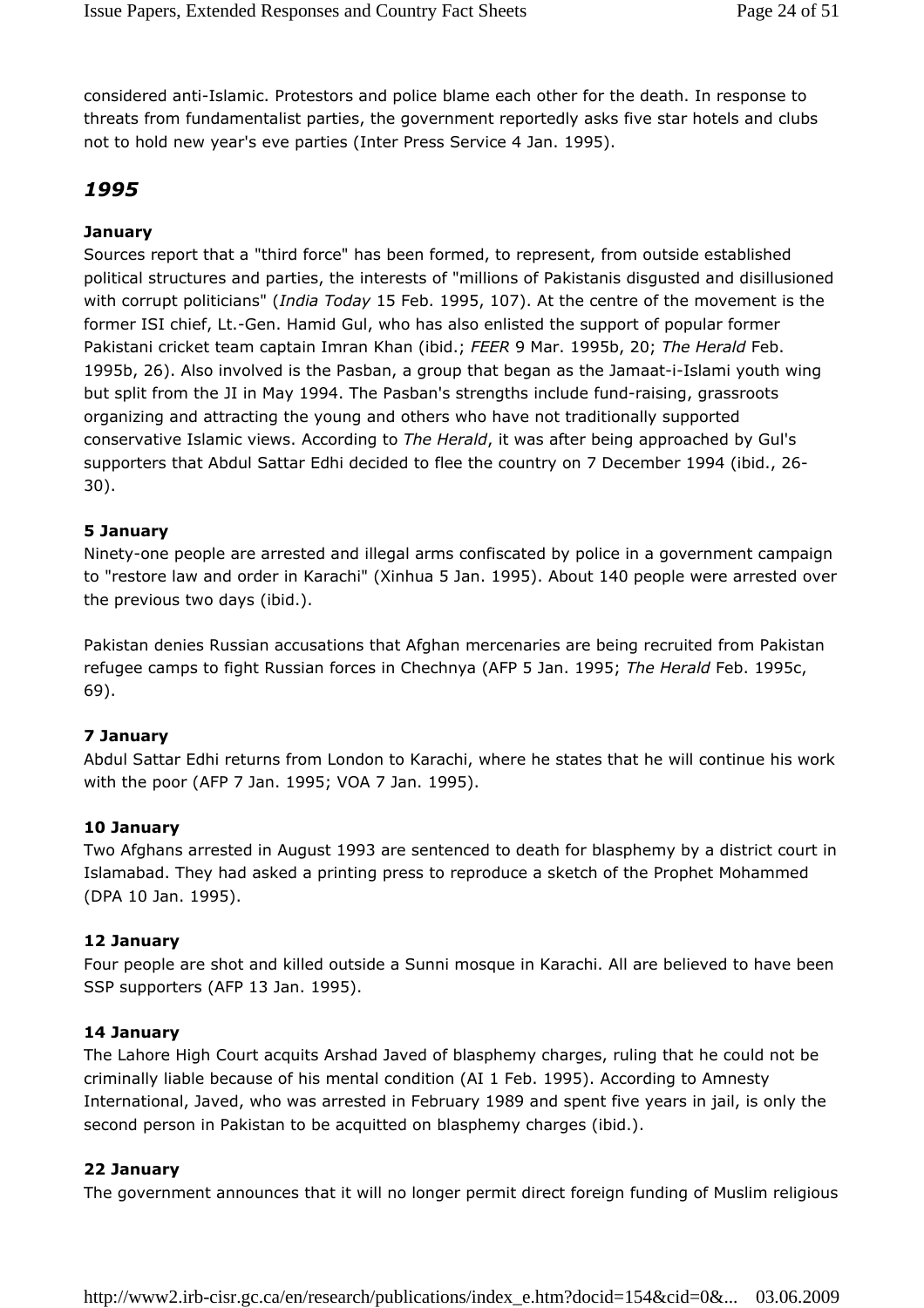schools and institutions. All contributions must now be routed through the government, a move intended to reduce sectarian violence (PTV Television Network 22 Jan. 1995; FEER 9 Mar. 1995c, 25; AFP 22 Jan. 1995). Many of these schools, funded by Islamic states such as Shiite Iran and Sunni Saudi Arabia (AFP 22 Jan. 1995; FEER 9 Mar. 1995b, 20), are believed to be providing students with military and political training (PTV Television Network 22 Jan. 1995; FEER 9 Mar. 1995c, 25; AFP 22 Jan. 1995). SSP and TJP spokesmen promise "retaliation" and "confrontation" if the government interferes in the affairs of religious schools (AFP 25 Jan. 1995).

#### 23 January

According to PTV Television, the prime minister has threatened The News with legal action after it published a report alleging that she had asked Britain to extradite MQM-Altaf leader Altaf Hussain (PTV Television Network 23 Jan. 1995). The prime minister denies ever having asked Britain to extradite Hussain (ibid.).

#### 25 January

In what police refer to as attacks by "armed bandits," ten people are killed in several incidents in Karachi (Xinhua 26 Jan. 1995).

#### 26 January

Demonstrators in Azad Kashmir mark Indian Republic Day as a "black day," with protest rallies in all major towns in the region (PTV Television Network 26 Jan. 1995).

#### 1 February

MNA Haji Nawaz Khokhar defects from the PML-N and announces the formation of a 12-member bloc within the party. In giving his reasons for the split, he expresses dissatisfaction with Sharif's "erroneous policies" and his confrontational relationship with the government (The News 2 Feb. 1995; The Economist 18-24 Feb. 1995).

#### 5 February

At least 20 people are killed in Karachi during a nationwide strike called by the prime minister to demonstrate solidarity with Muslims in Indian Kashmir (Libération 6 Feb. 1995; Radio Pakistan 5 Feb. 1995; The Ottawa Citizen 6 Feb. 1995). Officials believe that 12 of the killings are in retaliation for attacks in Karachi on 4 February that resulted in 12 deaths. Most of those killed today are Sunnis, while on 4 February most of the victims were Shiites. While the government describes support for the strike as "complete," with businesses, government offices, public and private transportation, schools and markets reported closed throughout the country (ibid.; Radio Pakistan 5 Feb. 1995), one source reports low turnouts at rallies in major cities (The Ottawa Citizen 6 Feb. 1995). The following day the interior minister claims to know who is responsible for the February 5 killings and, implying that some are foreign agents, states that they will soon be arrested (Dawn 7 Feb. 1995).

## 7 February

N.D. Khan, the new minister for law and justice, indicates that the government will use "political, administrative, and economic measures" to deal with Karachi's problems (Radio Pakistan 7 Feb. 1995). Among these measures is the provision of additional funding to Karachi police, a "massive economic package" of Rs 121 billion, and continued talks with the MQM (ibid.).

Ramzi Ahmed Yusuf, a suspect in the 1993 World Trade Centre bombing, is extradited to the US (AFP 9 Feb. 1995; The News 10 Feb. 1995; The Nation 10 Feb. 1995). The Jamaat-i-Islami,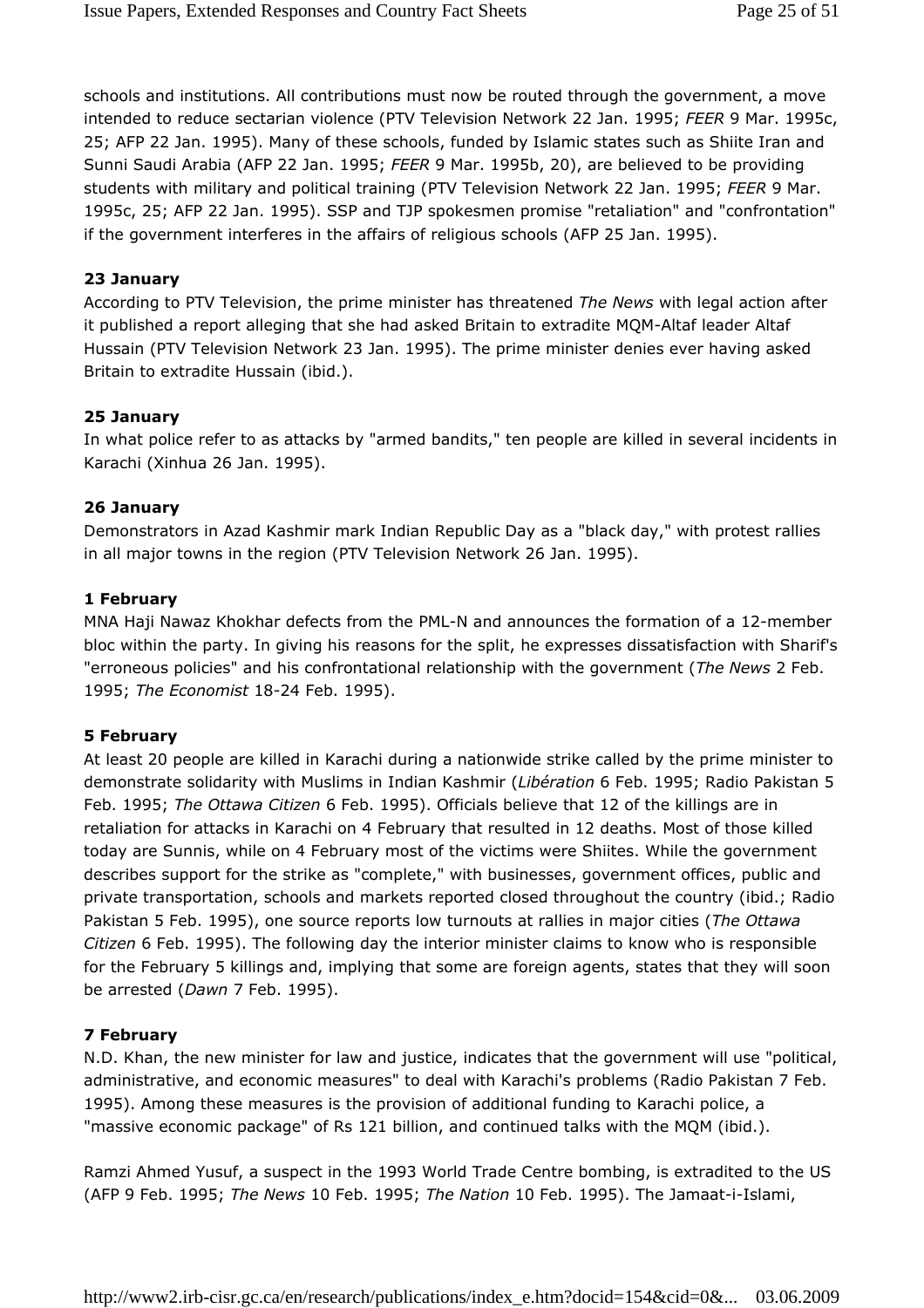Jamaat Ulema-i-Pakistan, Tanzeem-i-Islami and representatives of other Muslim countries all criticize the government action (Dawn 13 Feb. 1995; ibid. 12 Feb. 1995; The Nation 13 Feb. 1995).

#### 8 February

Opposition member Shaikh Rasheed is sentenced by a special "anti-terrorist" court to seven years' "rigorous imprisonment" for illegal possession of an assault rifle (The Economist 18-24 Feb. 1995; Radio Pakistan 9 Feb. 1995; The Herald Feb. 1995a, 48, 50).

#### 9 February

In Lahore, Salamat and Rehmat Masih are sentenced to death for blasphemy (AI 10 Feb. 1995; UPI 27 Feb. 1995; Reuters 13 Feb. 1995). Prime Minister Bhutto later reaffirms the government's intention to amend the blasphemy law (ibid.; FEER 23 Feb. 1995, 20). On 16 February the defence lawyer in the case is threatened, and her driver beaten, by a large crowd outside the Lahore High Court (also see 23 February 1995 entry) (AFP 16 Feb. 1995; The Independent 19 Feb. 1995).

#### 10 February

Seven more people are killed in various incidents in Karachi, including three MQM-Haqiqi members who are tortured and then killed after their house is broken into by six armed men. Three other people, including "a supporter of a militant Shiite" group, are killed in other incidents (Reuters 10 Feb. 1995).

#### 13 February

A strike is held in Vehari and Karampur towns in Punjab to protest nine recent killings, six of them at mosques and involving both Shiite and Sunni victims. The strikers demand that those responsible be found (AFP 13 Feb. 1995).

**15 February** br> The government announces its intention to look into the causes of the Karachi violence. France and Turkey offer to assist in the undertaking (AFP 15 Feb. 1995).

#### 18 February

Four TJP supporters are tortured and killed in Karachi, possibly by SSP supporters (AFP 18 Feb. 1995).

PML-N senior vice-president Ijaz ul-Huq, son of former president Zia ul-Huq, is arrested after displaying an unlicensed AK-47 at a February 16 rally in Islamabad and daring police to arrest him. The rally was called to protest the arrest of Shaikh Rasheed on the same charge (UPI 18 Feb. 1995).

#### 19 February

Members of the UN Military Observers Group, in Pakistan to investigate reported Indian ceasefire violations, are reportedly fired upon by Indian troops from across the Line of Control (Radio Pakistan 20 Feb. 1995). Another UN observer is fired upon the following day (ibid. 21 Feb. 1995).

## 23 February

At least 150 people are arrested in Lahore in confrontations with police after the Lahore High Court acquits Salamat Masih and Rehmat Masih of blasphemy charges because of lack of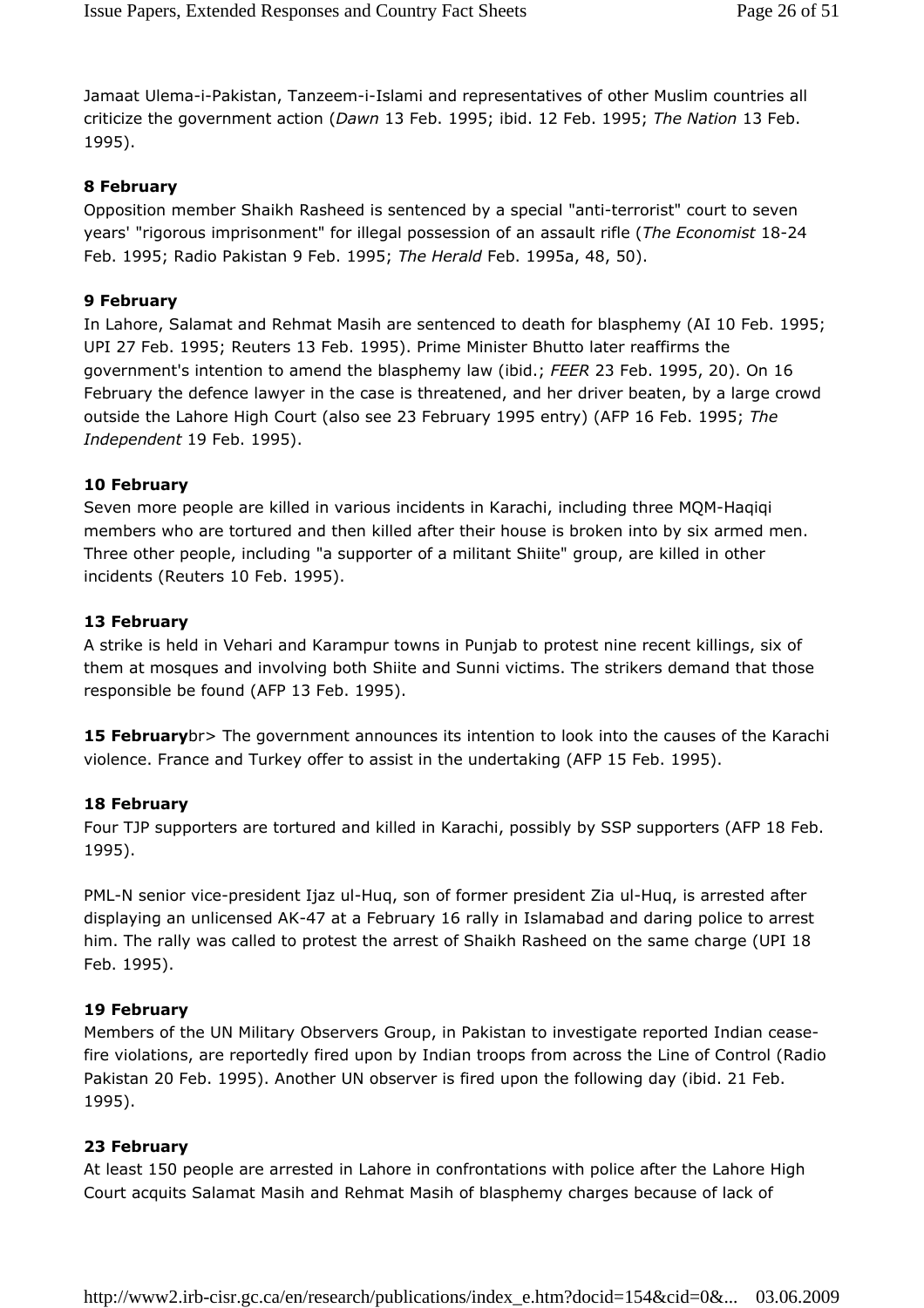evidence (Reuters 24 Feb. 1995; UPI 27 Feb. 1995; The Houston Chronicle 25 Feb. 1995).

## 24 February

Thirty-three SSP and TJP members are arrested in Punjab province in connection with cases involving murder, attempted murder and bombings. Officials indicate that a similar crackdown is likely in Karachi (AFP 23 Feb. 1995). According to FEER, the government is beginning a new crackdown on sectarianism (FEER 9 Mar. 1995a, 24).

## 25 February

Twenty worshippers in two Shiite mosques are shot and killed in Karachi by Sunni gunmen (UPI 27 Feb. 1995; FEER 9 Mar. 1995a, 24; AFP 25 Feb. 1995).

## 27 February

Salamat Masih and Rehmat Masih, the two Christians acquitted of blasphemy charges, are reported to have fled to Germany because they feared for their safety (Reuters 27 Feb. 1995). More than 100 journalists, teachers, social workers and writers rally outside the parliament building in Islamabad to demand repeal of the blasphemy law (ibid.; UPI 27 Feb. 1995).

# NOTES ON SELECTED SOURCES

## Far Eastern Economic Review (FEER) [Hong Kong]

Far Eastern Economic Review is a weekly magazine founded in 1946 which covers economic, social and political news in 30 Asian countries (The Serials Directory 1993, 1296). The World's News Media describes Far Eastern Economic Review as "influential" and "highly-regarded" (The World's News Media 1991, 217, 584).

## Human Rights Commission of Pakistan (HRCP)

The Human Rights Commission of Pakistan (HRCP), founded in 1987 and centered in Lahore, describes itself as a non-political, non-profit, non-governmental, and independent organization, of which "no office holder in government or a political party (at the national or political level) can be an office bearer" (HRCP 1992, back cover). HRCP activities include human rights monitoring and legal advocacy, and the dissemination of information through publications, workshops and seminars (ibid.).

## Pakistani Media Sources (Various):

This chronology makes use of various Pakistani media sources, many of which are made available through the Foreign Broadcast Information Service (FBIS), which publishes daily a wide variety of articles from the Pakistani press, radio and television. Press freedoms have reportedly been increasing in Pakistan in recent years, but reporters are still vulnerable to attacks for political or religious reasons, and self-censorship is common (The World's News Media 1991, 381-382; Country Reports 1994 1995, 1250-1251; CPJ 1992, 159-162; RSF 1994, 241-242). Printing presses and newspapers must be registered and the government has the power to seize "objectionable" materials (Country Reports 1994 1995, 1251). The government also reportedly influences editorial policy through its control of allocations of duty-free newsprint and government advertisements, and through bribery (ibid.). Nevertheless, sources indicate that the Pakistani press, especially those newspapers that are privately owned, can deliver high-quality, varied news coverage that critically examines government policies (The World's News Media 1991, 382; Country Reports 1994 1995, 1251). The Herald and the Jang publishing groups are the largest independent publishers. The Herald Group publishes, among others, Dawn, an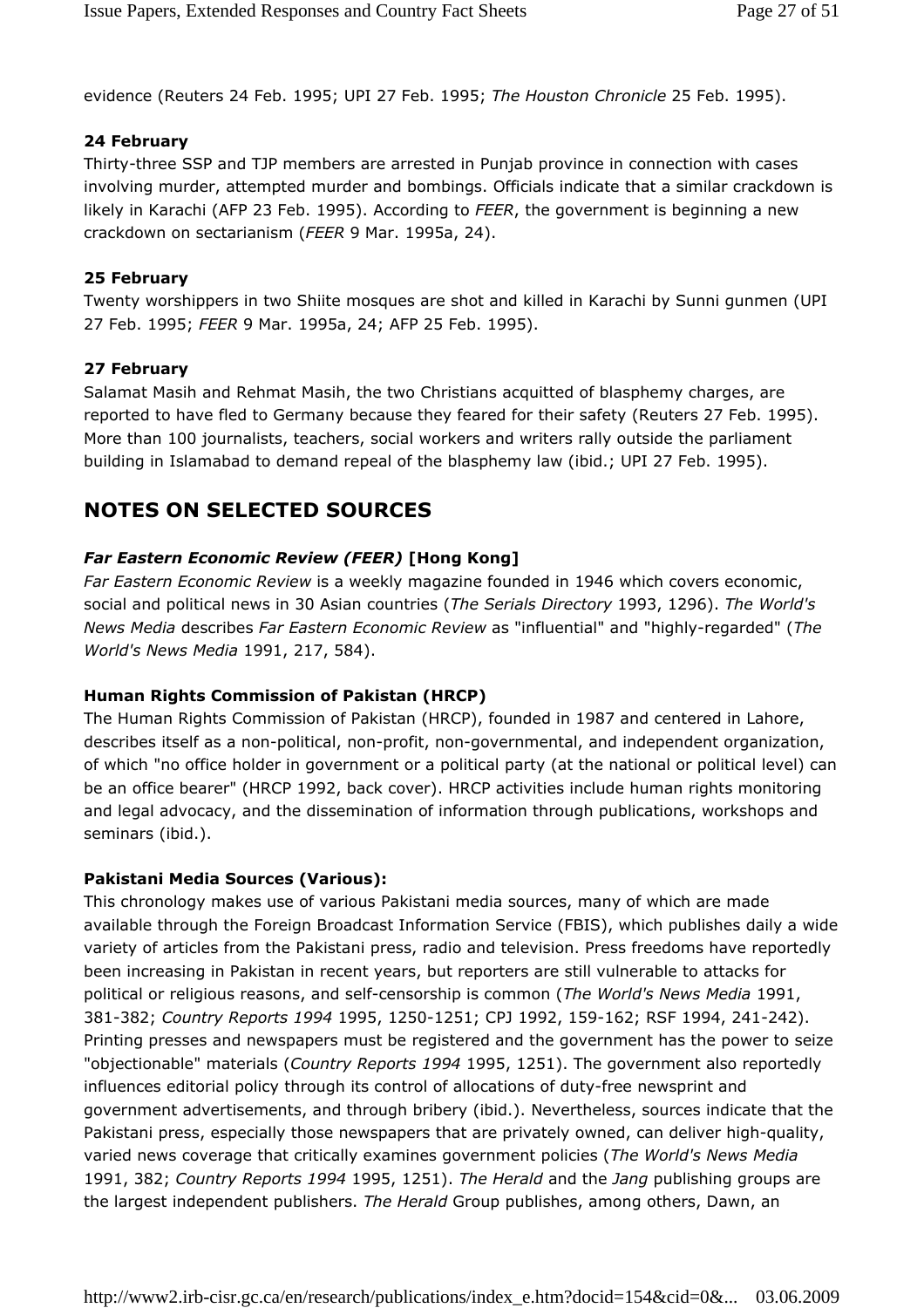influential English daily newspaper founded in 1947, and The Herald, an English monthly news magazine founded in 1970 and reportedly respected for its independent editorial line (The World's News Media 1991, 382-383). Jang Group publications include Jang, an Urdu daily with the highest circulation in Pakistan, and Daily News, an English daily (ibid.). The government controls many other leading newspapers through the National Press Trust, whose publications, including Imroze, Morning News, and Pakistan Times, reportedly "tend to follow government policy and project the official point of view" (ibid., 382).

All radio stations and all but one television station, the Shalimar Television Network, are run by the government through the Ministry of Information and Broadcasting, and newsbroadcasts are reported to be strictly controlled (Country Reports 1994 1995, 1251; The World's News Media 1991, 382-384).

## REFERENCES

- Agence France Presse (AFP). 25 February 1995. "Vingt-deux morts dans des attaques contre trois mosques a Karachi." (NEXIS)
- \_\_\_\_\_. 23 February 1995. "Pakistan Nabs 33 Religious Leaders in Crackdown on Sectarianism." (NEXIS)
- \_\_\_\_\_. 18 February 1995. "Four Brothers Tortured and Shot Dead in Karachi." (NEXIS)
- \_\_\_\_\_. 16 February 1995. "Moslem Militants Threaten Lawyers of Blasphemy Convicts, Beat Her Driver." (NEXIS)
- \_\_\_\_\_. 15 February 1995. "Pakistan to Set Up Foreign-Aided Team to Analyse Karachi Unrest." (NEXIS)
- \_\_\_\_\_. 13 February 1995. "Protest Strike Against Mosque Killings Cripples Pakistan Towns." (NEXIS)
- \_\_\_\_\_. 9 February 1995. "Official on World Trade Center Bombing Suspect." (FBIS-NES-95-027 9 Feb. 1995, p. 68)
- \_\_\_\_\_. 25 January 1995. "Pakistani Religious Groups Vow to Resist Government Interference." (NEXIS)
- \_\_\_\_\_. 22 January 1995. "Pakistan Forbids Direct Foreign Donations to Religious Bodies." (NEXIS)
- \_\_\_\_\_. 13 January 1995. "Snipers Kill Four Outside Karachi Mosque." (NEXIS)
- \_\_\_\_\_. 7 January 1995. "Pakistani 'Father Theresa' Returns Home from Self-Exile." (NEXIS)
- \_\_\_\_\_. 6 January 1995. "Thousands Participate in Anti-US Rally in Pakistan." (NEXIS)
- \_\_\_\_\_. 5 January 1995. "Official Denies Afghan Refugees Sent to Chechnya." (FBIS-NES-95-008 12 Jan. 1995, p. 53)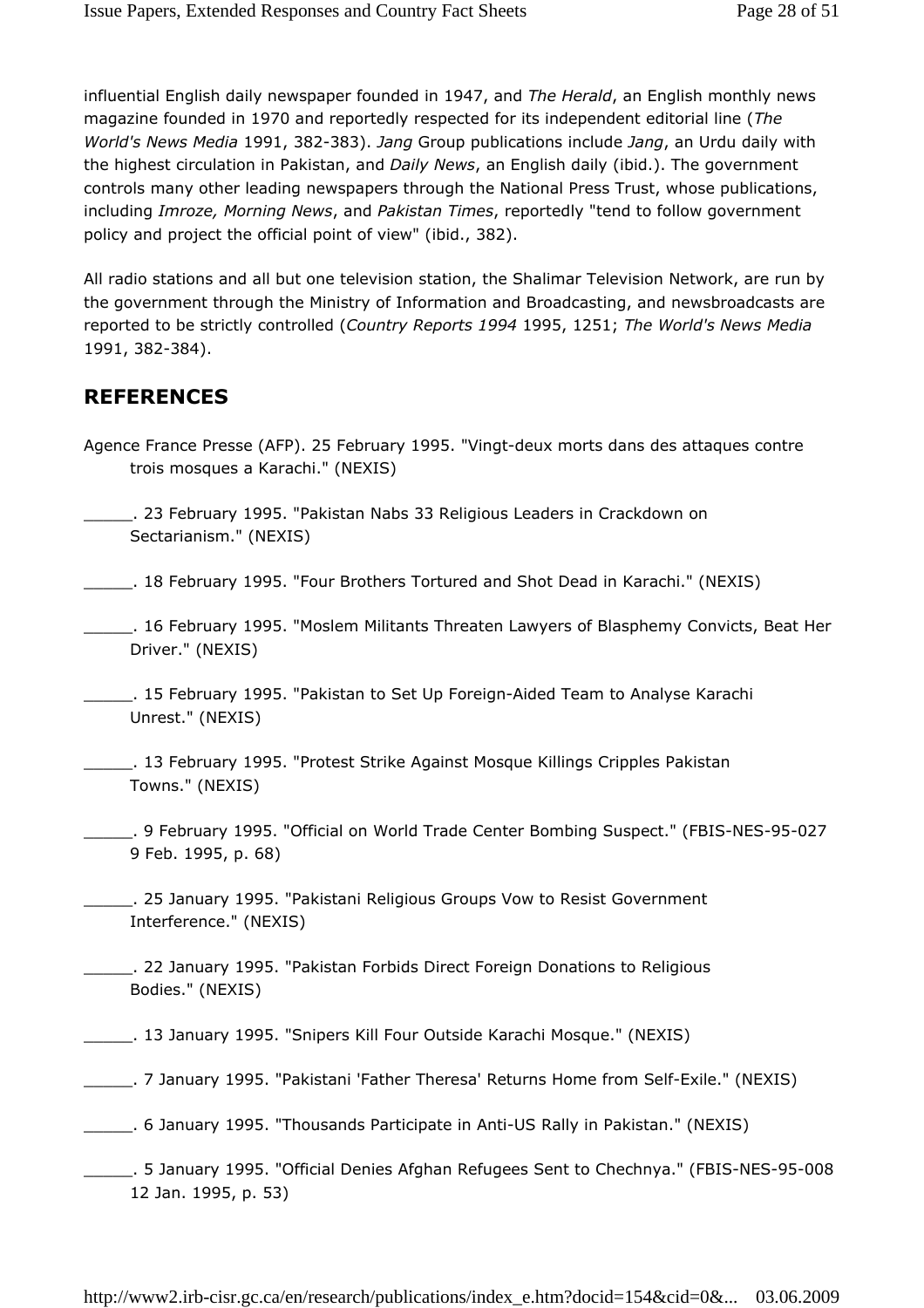| . 18 December 1994. "Strike Cripples Karachi, Three Killed." (NEXIS) |  |  |  |
|----------------------------------------------------------------------|--|--|--|
|----------------------------------------------------------------------|--|--|--|

- \_\_\_\_\_. 8 December 1994. "Prominent Pakistani Opposition Leader Rearrested." (NEXIS)
- \_\_\_\_\_. 5 December 1994. "Violence Escalates in Karachi, Newspaper Editor Killed in Ambush." (NEXIS)
- \_\_\_\_\_. 3 December 1994. "More Killings in Karachi March for Peace." (NEXIS)
- \_\_\_\_\_. 27 November 1994a. "Karachi Loses Millions of Dollars in Violence." (NEXIS)
- \_\_\_\_\_. 27 November 1994b. "Pakistan Opposition Leader Freed on Bail." (NEXIS)
- \_\_\_\_\_. 20 November 1994. "Death Toll in Karachi Violence Hits 13." (NEXIS)
- \_\_\_\_\_. 11 November 1994. Quatrina Hosain. "Pakistan's Anarchy City Sees New Eruption of Violence." (NEXIS)
- \_\_\_\_\_. 18 October 1994. "New Round of Violence Claims 23 Lives in Karachi." (FBIS-NES-94- 202 18 Oct. 1994, pp. 58-59)
- \_\_\_\_\_. 12 October 1994. Sami Zuberi. "Political Feud Sharpens Polarisation in Pakistan." (NEXIS)
- \_\_\_\_\_. 8 October 1994. "Pakistani Opposition Alleges Large-Scale Arrests of Workers." (NEXIS)
- \_\_\_\_\_. 3 October 1994. "Human Rights Body Demands End to Troops in Pakistan South." (NEXIS)
- \_\_\_\_\_. 28 September 1994. "Opposition Leaders Detained." (FBIS-NES-94-188 28 Sept. 1994, pp. 42-43)
- \_\_\_\_\_. 19 September 1994. "Army Launches House Searches for Arms." (NEXIS)
- \_\_\_\_\_. 31 July 1994. "UNHCR Plans Cut in Aid for Afghan Refugees in Pakistan." (NEXIS)
- \_\_\_\_\_. 25 July 1994. "Former Intelligence Chief Arrested for Treason." (FBIS-NES-94-143 26 July 1994, p. 68)
- \_\_\_\_\_. 24 July 1994. "Parliament Speaker Warns Against 'Ethnic War' in Pakistan." (NEXIS)
- \_\_\_\_\_. 16 July 1994. "Cinq morts dans des violences politiques a Karachi." (NEXIS)
- \_\_\_\_\_. 14 July 1994. "Un pakistanais condamne a 30 ans de prison pour avoir torture sa femme." (NEXIS)
- Letter 2012. 12 July 1994. "Une bomb fait deux morts dans une mosquee au Pakistan." (NEXIS)
- \_\_\_\_\_. 29 June 1994. "Clashes Between Arabs and Pakistani Tribesmen Claim 8 Lives." (NEXIS)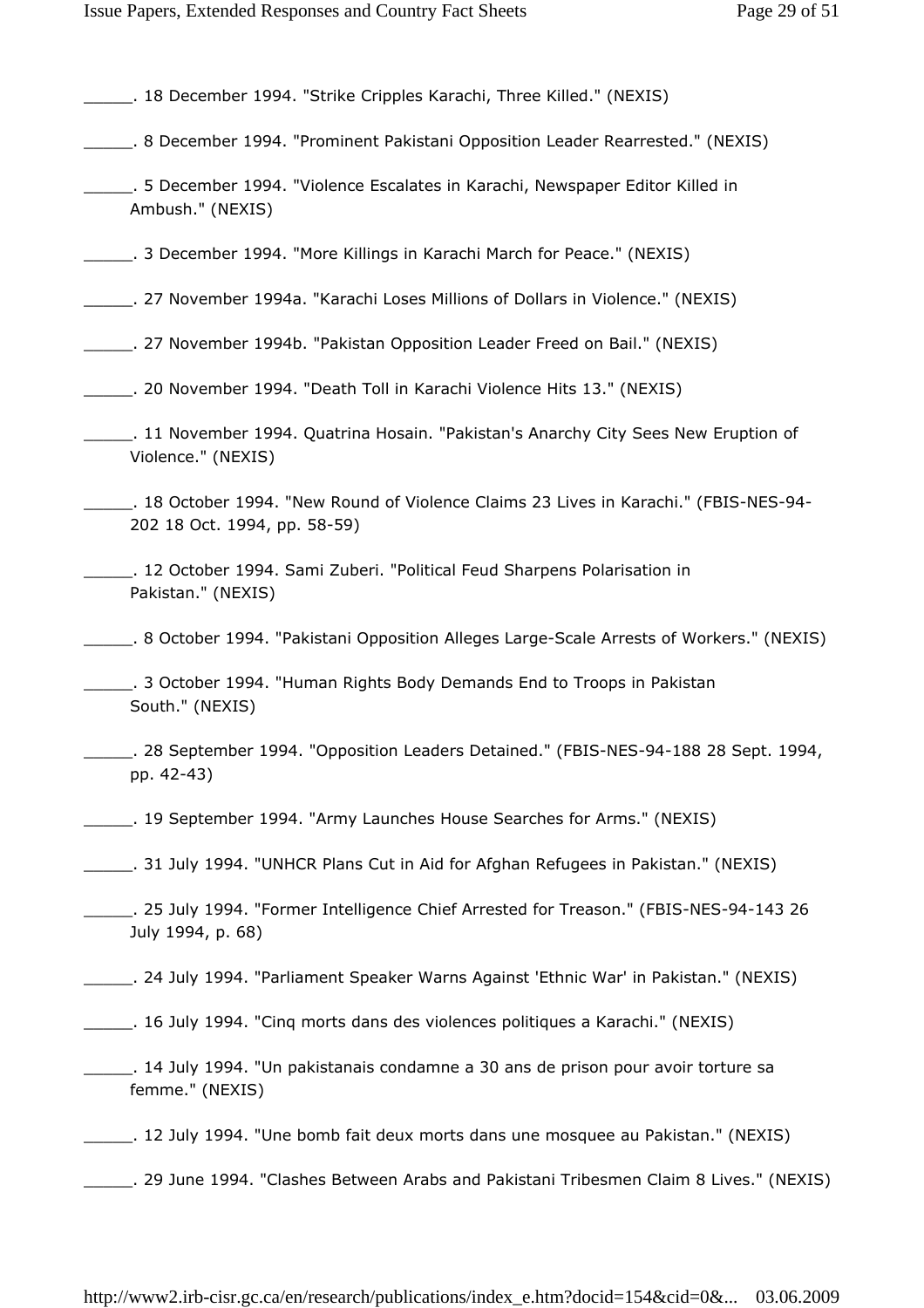| _____. 28 June 1994. "Six Policemen Gunned Down in Karachi." (NEXIS)                                 |
|------------------------------------------------------------------------------------------------------|
| ______. 11 June 1994a. "Pakistani Ethnic Party Chief Vows Retaliation." (NEXIS)                      |
|                                                                                                      |
| ______. 29 May 1994. "Pakistan Opposition Ends Boycott of Assembly, Attacks Bhutto." (NEXIS)         |
| May 1994, pp. 58-59)                                                                                 |
|                                                                                                      |
|                                                                                                      |
|                                                                                                      |
| Lettical Colorgia (1994. "Flambee de violence a Karachi." (NEXIS)                                    |
|                                                                                                      |
| . 28 April 1994b. "Pakistan Passes Law on Terrorist Acts Against Friendly States." (NEXIS). ________ |
|                                                                                                      |
|                                                                                                      |
|                                                                                                      |
|                                                                                                      |
|                                                                                                      |
| _. 26 March 1994. "Pakistan PM Exonerated in Fourth Case of Alleged Power<br>Abuse." (NEXIS)         |
|                                                                                                      |
| _____. 19 March 1994. "Pakistan Decides to Send Woman Victim of Unique Torture<br>Abroad." (NEXIS)   |
|                                                                                                      |
|                                                                                                      |
| ______. 17 March 1994. "Security Forces Detain 300 After Karachi Ambush." (NEXIS)                    |
|                                                                                                      |
| Let a Sheruary 1994b. Shah Alam. "Pakistan Moves to Prevent Abuse of Blasphemy                       |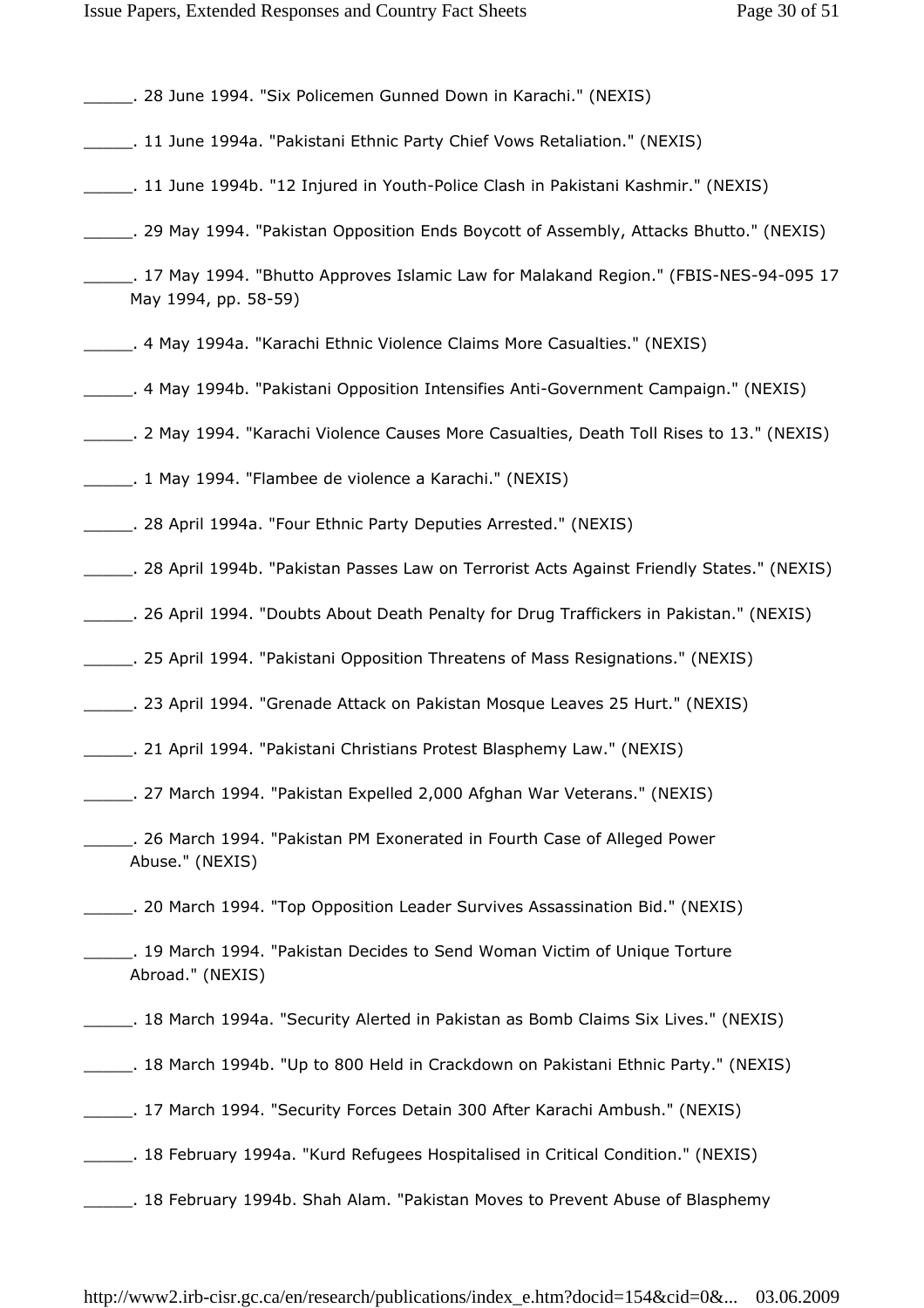Law." (NEXIS)

- \_\_\_\_\_. 31 January 1994. "Two Killed as Violence Erupts in Karachi." (NEXIS)
- \_\_\_\_\_. 13 January 1994. "Main Crossing Point with Afghanistan Closed." (FBIS-NES-94-009 13 Jan. 1994, p. 43)
- \_\_\_\_\_. 8 January 1994. "10 Injured in Bomb Explosion at Karachi Court Compound." (NEXIS)
- \_\_\_\_\_. 5 January 1994. "Murtaza Bhutto's Backers Demonstrate in Larkana." (FBIS-NES-94-003 5 Jan. 1994, p. 58)
- All India Radio Network [Delhi, in English]. 28 September 1994. "'Powerful' Bomb Blasts Said to Kill 13 in Kashmir." (FBIS-NES-94-188 28 Sept. 1994, p. 43)
- Al-Sharg Al-Awsat [London, in Arabic]. 6 January 1994. "Campaign to Expel 'Afghan' Arabs to Begin." (FBIS-NES-94-005 7 Jan. 1994, p. 55)
- Amnesty International (AI). 10 February 1995. Urgent Action: Pakistan. (AI Index: ASA 33/02/95). London: Amnesty International.
- \_\_\_\_\_. 1 February 1995. "Pakistan: Acquittal of a Muslim Sentenced to Death for Blasphemy." (AI Index: 33/WU 01/95). London: Amnesty International.
- \_\_\_\_\_. 13 December 1994. "Pakistan: Amnesty International Calls for Impartial Investigation of Spate of Deliberate and Arbitrary Killings." (AI Index: ASA 33/WU 08/94). London: Amnesty International.
- \_\_\_\_\_. 28 November 1994. "Pakistan: Acquittal of Christian Prisoner of Conscience Sentenced to Death on Blasphemy Charge." (AI Index: ASA 33/WU 07/94). London: Amnesty International.
- \_\_\_\_\_. 30 September 1994. "Pakistan: Opposition Politician Released After a Month's 'Disappearance'." (AI Index: ASA 33/WU 06/94). London: Amnesty International.
- \_\_\_\_\_. 22 September 1994. "Pakistan: Amnesty International Urges for Inquiry into 'Disappearance' of Opposition Politician." (AI Index: ASA 33/WU 05/94). London: Amnesty International.
- \_\_\_\_\_. July 1994. Pakistan: Use and Abuse of the Blasphemy Laws. (AI Index: ASA 33/08/94). London: Amnesty International.
	- \_\_\_\_\_. 27 June 1994. "Pakistan: 91-Year-Old Sindhi Nationalist Leader G.M. Syed Still Under House Arrest Without Trial After Almost 30 Months." (AI Index: ASA 33/WU 02/94). London: Amnesty International.
	- . April 1994. Pakistan: Five Ahmadi Journalists Charged With Blasphemy. (AI Index: ASA 33/03/94). London: Amnesty International.
- 6 April 1994. Urgent Action: Pakistan. (AI Index: ASA 33/02/94). London: Amnesty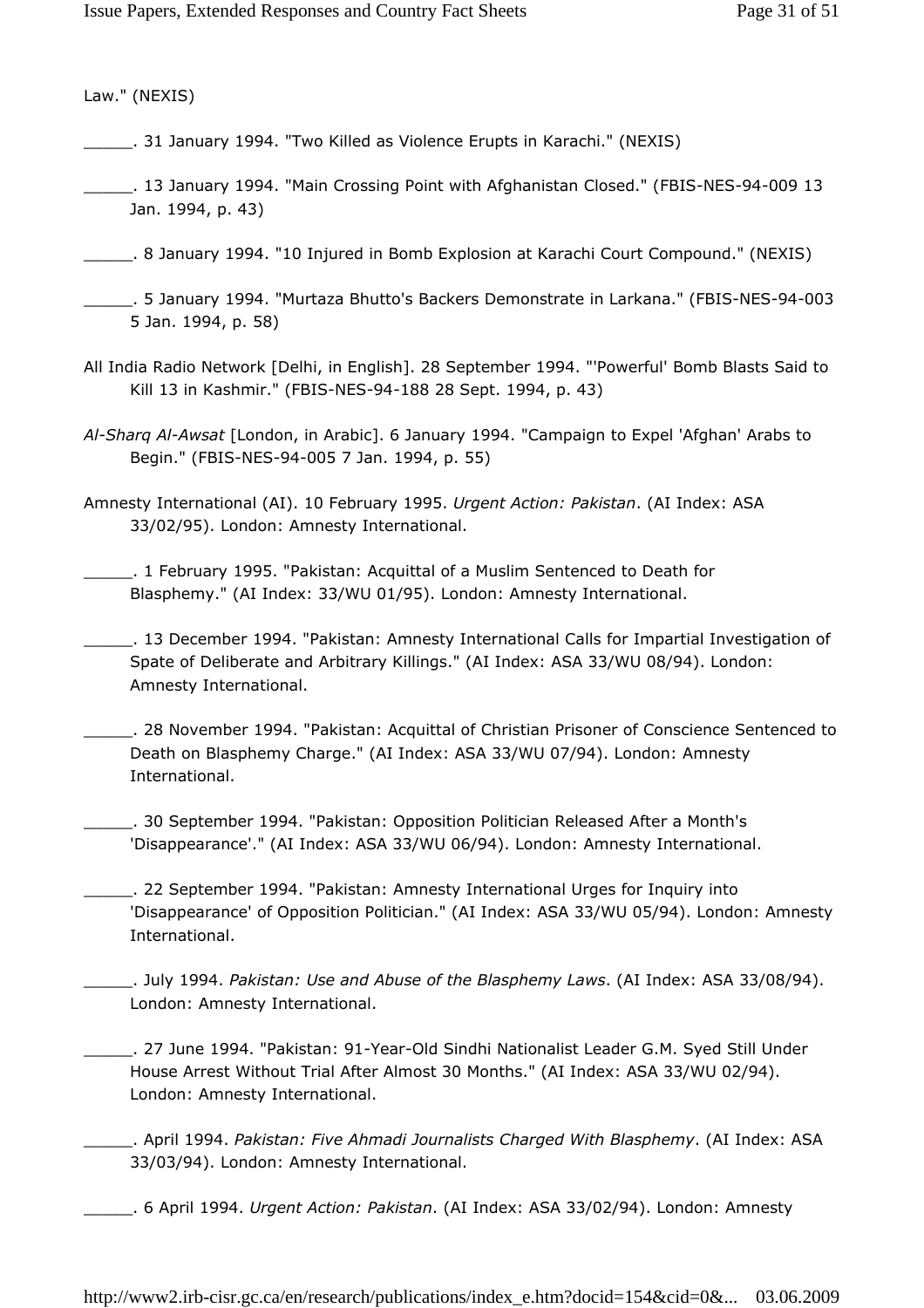International.

- \_\_\_\_\_. 5 April 1994. "Pakistan: Mass Arrests of Members of the Mohajir Qaumi Movement and Their Relatives in Sindh Province." (AI Index: ASA 33/WU 01/94). London: Amnesty International.
- . March 1994. Death Penalty News. (AI Index Act 53/01/94). London: Amnesty International.

Asiaweek [Hong Kong]. 6 January 1995. Vol. 21, N<sup>o</sup>. 1. "The Asiaweek Newsmap: Tit for Tat."

- Letter 20. 14 December 1994. Vol. 20, Nº. 50. "Killed: Mohammed Salahuddin."
- 28 September 1994. Vol. 20, N<sup>o</sup>. 39. "The Asiaweek Newsmap: Crackdown."
- $\_\_\_\_\$ . 22 June 1994. Vol. 20,  $\mathsf{N}^\circ$ . 25. "Pakistan: Gunning for the Top."
- $\frac{1}{2}$ . 18 May 1994. Vol. 20, N°. 20. "Pakistan: Under the Gun."
- 4 May 1994. Vol. 20, N<sup>o</sup>. 18. "The Asiaweek Newsmap: New Ruling."
- \_\_\_\_\_. 23 March 1994. "Acquitted: Benazir Bhutto." (DIRB country file)
- 9 March 1994. Vol. 20, N°. 10. "The Asiaweek Newsmap: Pakistan."
- 9 February 1994a. Vol. 20, N<sup>o</sup>. 6. "The Asiaweek Newsmap: Pakistan."
- 9 February 1994b. Vol. 20, Nº. 6. "Pakistan: A Dynasty Divided."
- Letter 2. February 1994. Vol. 20, Nº. 5. "The Asiaweek Newsmap: Pakistan."
- The Associated Press (AP). 14 December 1994. "Religious Hit Squads Kill Five in Pakistan." (NEXIS)
- \_\_\_\_\_. 19 September 1994. "Army Collecting Illegal Weapons." (NEXIS)
- \_\_\_\_\_. 12 July 1994. Kathy Gannon. "Grenade Attack on Mosque Kills 2, Injures 27." (NEXIS)
- \_\_\_\_\_. 28 June 1994. PM Cycle. Zahid Hussain. "Six Officers Killed as Gunmen Fire on Police Van." (NEXIS)
- \_\_\_\_\_. 27 May 1994. Greg Myre. "Bhutto Government Holding Hundreds of Prisoners Without Charge." (NEXIS)
- \_\_\_\_\_. 5 April 1994. Kathy Gannon. "Lone Gunman Kills Christian Accused Of Insulting Islam." (NEXIS)
- \_\_\_\_\_. 5 January 1994. "Police Teargas Ms. Bhutto's Mother: Two Killed." (NEXIS)
- BBC Summary of World Broadcasts. 16 December 1994. "Humanitarian Aid: Pakistan Announces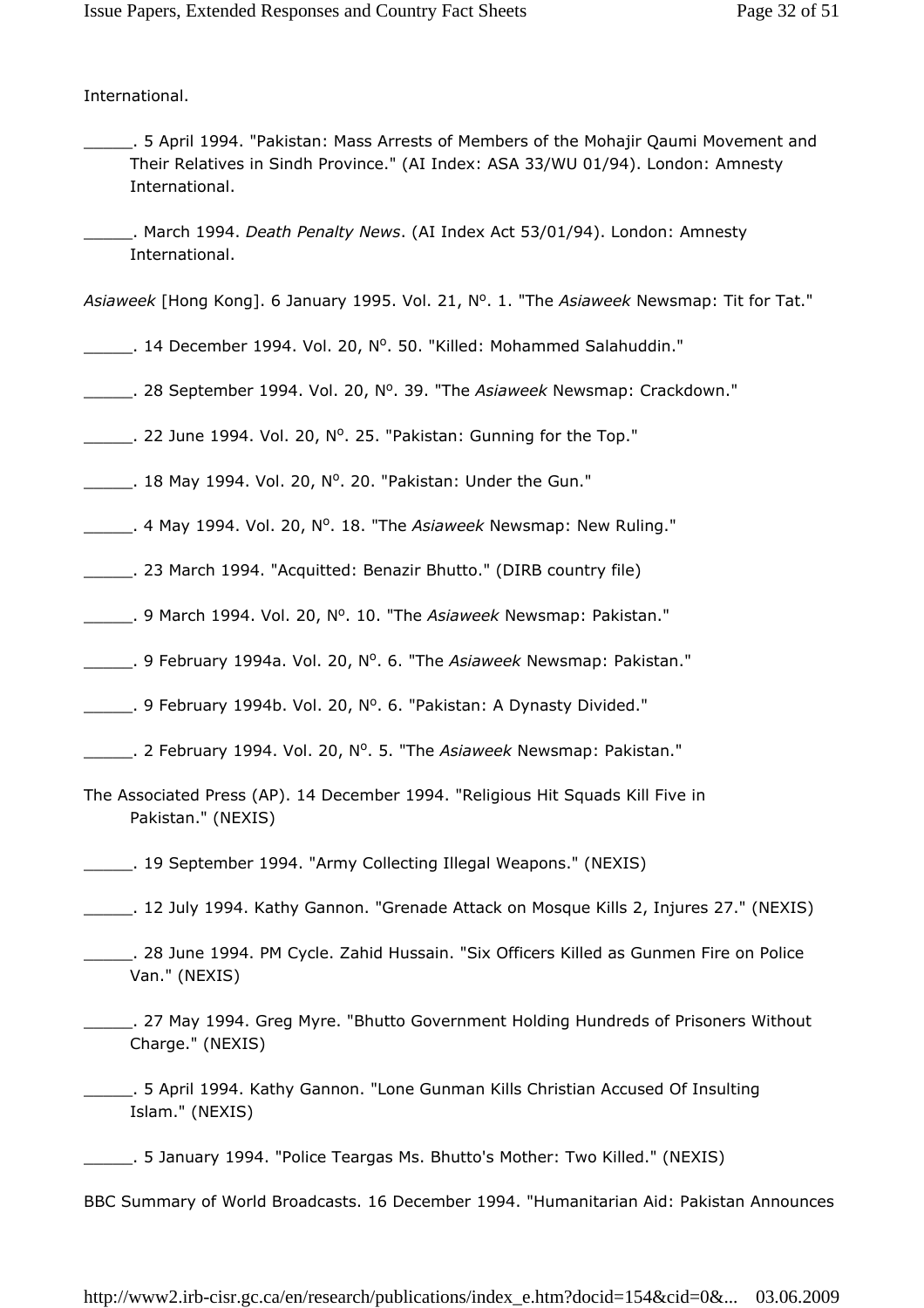5.5m Dollars in Aid for Refugees; UNHCR to Provide 3.5m." (NEXIS)

- \_\_\_\_\_. 27 October 1994. "Agreement Reached on Restoration of MQM's Political Activities." (NEXIS)
- \_\_\_\_\_. 5 May 1994. "Army Deployed in Karachi: At Least 20 Deaths, 200 Arrests Reported." (NEXIS)
- \_\_\_\_\_. 11 April 1994. "Afghan Ambassador Summoned on Abductions of Chinese and Pakistani Nationals." (NEXIS)
- \_\_\_\_\_. 31 March 1994a. "'At Least Two' People Reported Killed in Sporadic Firing in Karachi." (NEXIS)
- \_\_\_\_\_. 31 March 1994b. "Three 'Pakistani Intruders' Killed in Border Post Incident." (NEXIS)
- \_\_\_\_\_. 7 February 1994. "'Total Strike' in Pakistan and Kashmir Has Full Backing of Prime Minister Bhutto." (NEXIS)
- \_\_\_\_\_. 24 January 1994. "Five Killed in Attack on Shi'is in Punjab: Iran Blames Wahhabi Group." (NEXIS)
- Chicago Tribune. 28 July 1994. "Pakistan Urged to Alter Blasphemy Laws." (Web)

Committee to Protect Journalists (CPJ). 1992. Attacks on the Press 1992. New York: CPJ.

Country Reports on Human Rights Practices for 1994. 1995. United States Department of State. Washington, DC: United States Government Printing Office.

Current History [Philadelphia]. February 1995. No. 589. "The Month in Review: Pakistan."

\_\_\_\_\_. December 1994. No. 587. "The Month in Review: Pakistan."

\_\_\_\_\_. March 1994. No. 581. "The Month in Review: Pakistan."

- The Daily Telegraph [London]. 15 November 1994. Ahmed Rashid. "Uproar at Opening of Pakistan Parliament." (NEXIS)
- Dawn [Karachi, in English]. 13 February 1995. "JUP Chief Criticizes Move." (FBIS-NES-95-029 13 Feb. 1995, p. 70)
- \_\_\_\_\_. 12 February 1995. "Islamic Organizations Condemn 'Ousting'." (FBIS-NES-95-029 13 Feb. 1995, p. 70)
- \_\_\_\_\_. 7 February 1995. "Interior Minister Blames India for Karachi Deaths." (FBIS-NES-95-027 9 Feb. 1995, pp. 70-71)
- \_\_\_\_\_. 26 October 1994. "PRC Workers Halt Job on Canal After 'Heavy Firing'." (FBIS-NES-94- 209 28 Oct. 1994, p. 58)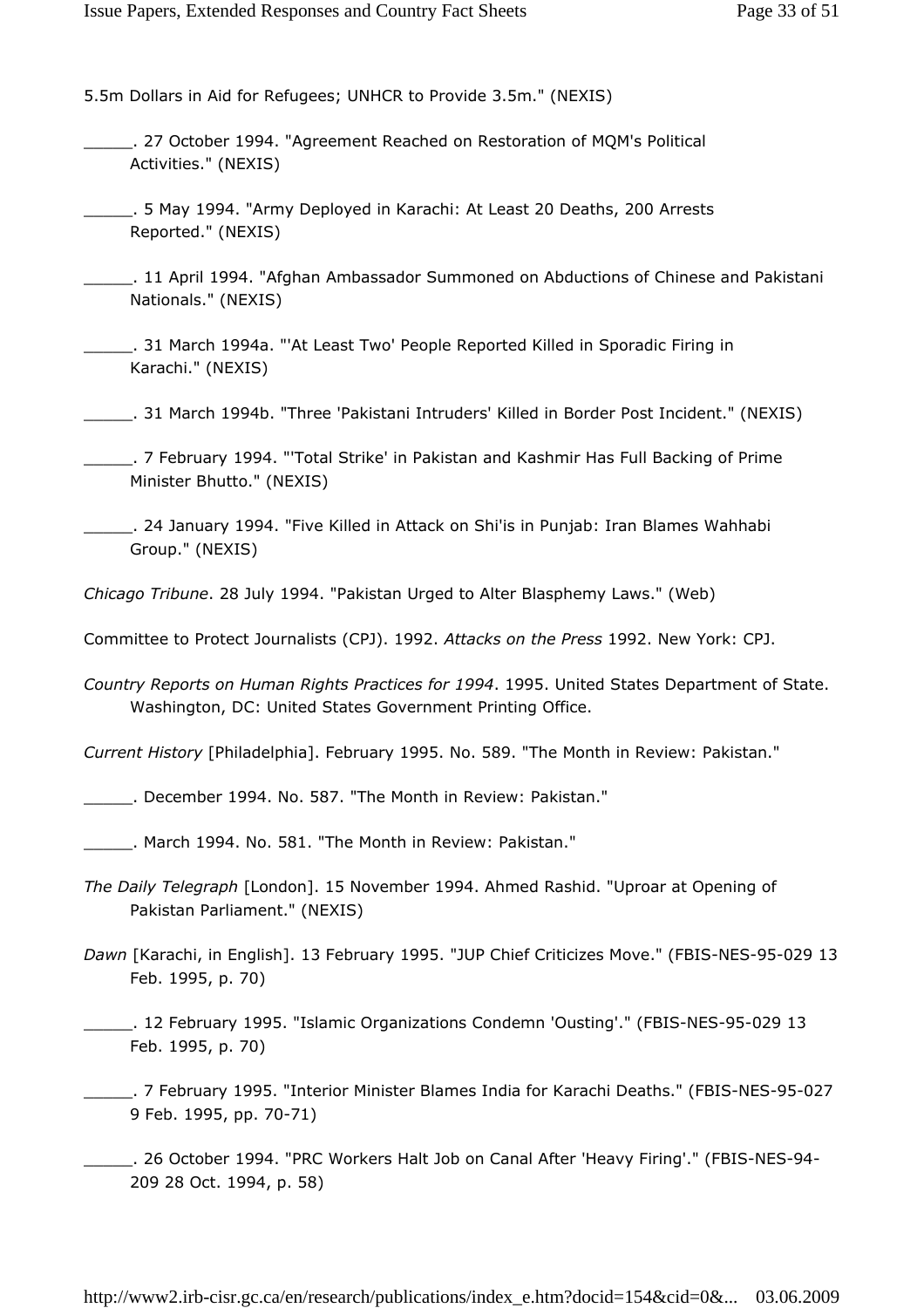- \_\_\_\_\_. 28 September 1994. "Nawaz Sharif Vows to Defy Ban." (FBIS-NES-94-188 28 Sept. 1994, p. 43)
- \_\_\_\_\_. 28 August 1994. "Government Bans Firearms in Karachi." (FBIS-NES-94-171 2 Sept. 1994, p. 58)
- \_\_\_\_\_. 24 January 1994. "Aliens to be Expelled to Prevent Terrorism." (FBIS-NES-94-017 26 Jan. 1994, p. 71)
- \_\_\_\_\_. 17 January 1994. "Benazir, Nusrat Bhutto Agree to 'Cease-Fire'." (FBIS-NES-94-012 19 Jan. 1994, pp. 74-75)
- Deutsche Presse-Agentur (DPA). 10 January 1995. BC Cycle. "Pakistan Sentences Two Afghans to Death for Blasphemy." (NEXIS)
- \_\_\_\_\_. 29 October 1994. Anwar Mansuri. "Elections Bring Hope but Not Full Rights to Northern Pakistan." (NEXIS)
- \_\_\_\_\_. 14 July 1994. "Pakistan, Egypt Sign Extradition Treaty." (NEXIS)
- \_\_\_\_\_. 12 July 1994. BC Cycle. "Violence in Lahore and Karachi Claims Five Lives, 30 Injured." (NEXIS)
- Le Devoir [Montréal]. 17 May 1994. "Fusillade sanglante au Pakistan." (DIRB Indexed Media Review [Ottawa], 17-23 May 1994, Vol. 7, Nº. 21)
- 4 May 1994. "Violences au Pakistan." (DIRB Indexed Media Review [Ottawa], 3-9 May 1994, Vol. 7, Nº. 19)
- Letter 2. February 1994. "Rideau sur les pendaisons." (DIRB Indexed Media Review [Ottawa], 1-7 Feb. 1994, Vol. 7, N<sup>o</sup>. 6)
- . 26 January 1994. "Un poste de police féminin." (*DIRB Indexed Media Review* [Ottawa], 25-31 Jan. 1994, Vol. 7, Nº. 5)
- The Economist [London]. 18-24 February 1995. "Pakistan: Contempt of Court." (DIRB Indexed Media Review [Ottawa], 21-27 Feb. 1995, Vol. 9, Nº. 8)
- . 22 July 1994. "Pakistan: The Retailers' Revolt." (*DIRB Indexed Media Review* [Ottawa], 19-25 July 1994, Vol. 8, Nº. 3)
- . 13 May 1994. "Pakistan: Prophet and Loss." (DIRB Indexed Media Review [Ottawa], 10-16 May 1994, Vol. 7, Nº. 20)
- \_\_. 4 March 1994. "Pakistan: Frontier Battle." (DIRB Indexed Media Review [Ottawa], 1-7 Mar. 1994, Vol. 7, Nº. 10)
- Federal Broadcast Information Service (FBIS). 11 July 1994. "Papers Report Muslim Protests." (FBIS-NES-94-132 11 July 1994, p. 87)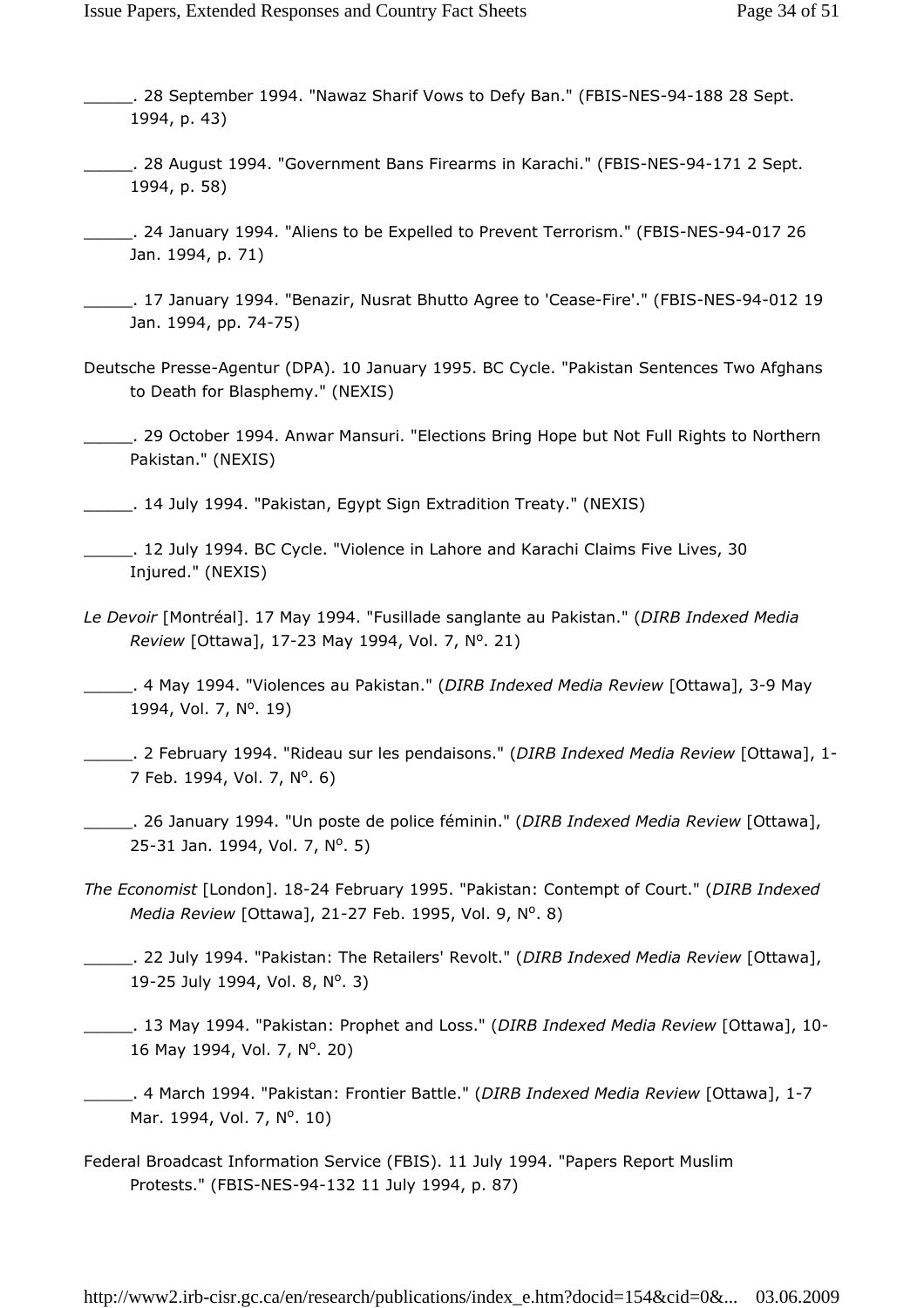- Far Eastern Economic Review (FEER) [Hong Kong]. 9 March 1995a. Ahmed Rashid. "The Great Divide: Shias and Sunnis Battle it Out in Pakistan."
- \_\_\_\_\_. 9 March 1995b. Ahmed Rashid. "Islam: March of the Militants."
- \_\_\_\_\_. 9 March 1995c. Ahmed Rashid. "Schools for Soldiers: Islamic Schools Mix Religion and Politics."
- \_\_\_\_\_. 23 February 1995. Ahmed Rashid. "No Mercy for Masih: A 14-Year-Old Gets Death for Blasphemy."
- \_\_\_\_\_. 12 January 1995. Ahmed Rashid. "Riches to Rubble: Karachi's Collapse Rocks Bhutto Government."
- \_\_\_\_\_. 1 December 1994. Ahmed Rashid. "Out of Control: Multiple Crises Put Prime Minister on the Spot."
- \_\_\_\_\_. 24 November 1994. Ahmed Rashid. "Pakistan: Sharif's Father Held."

\_\_\_\_\_. 3 November 1994. Ahmed Rashid. "Biting the Hand That Fed It."

- \_\_\_\_\_. 6 October 1994. Ahmed Rashid. "State of Strife: Bhutto's Rivals Call for the Military to Dismiss Her."
- \_\_\_\_\_. 8 September 1994. Ahmed Rashid. "Nuclear Gambit: Sharif's Bombshell Highlights Attempt to Unseat Bhutto."
- \_\_\_\_\_. 23 June 1994. Ahmed Rashid. "Double Whammy: Two Court Decisions Bode Ill for Benazir Bhutto."
- \_\_\_\_\_. 16 June 1994. "Regional Briefing: Pakistan; Bhutto's Brother Freed." \_\_\_\_\_. 26 May 1994. Ahmed Rashid. "In God's Name: Blasphemy Law Becomes a Tool of Personal Vendettas."
- \_\_\_\_\_. 12 May 1994. Ahmed Rashid. "Roll of Dishonour: Bank Scandal Taints Government and Opposition."
- \_\_\_\_\_. 5 May 1994. "Pakistan: Provincial Politics."
- \_\_\_\_\_. 28 April 1994. Ahmed Rashid. "Wheeler-Dealer: Opposition Baits Bhutto By Lashing Out at Her Husband."
- \_\_\_\_\_. 10 March 1994. Ahmed Rashid. "Divide and Rule: Prime Minister Bhutto Makes a Power-Grab."
- \_\_\_\_\_. 17 February 1994. "Pakistan: No Public Hanging."
- \_\_\_\_\_. 20 January 1994. Ahmad Rashid. "My Mother, My Enemy: Bhutto Family Feud Explodes into the Open."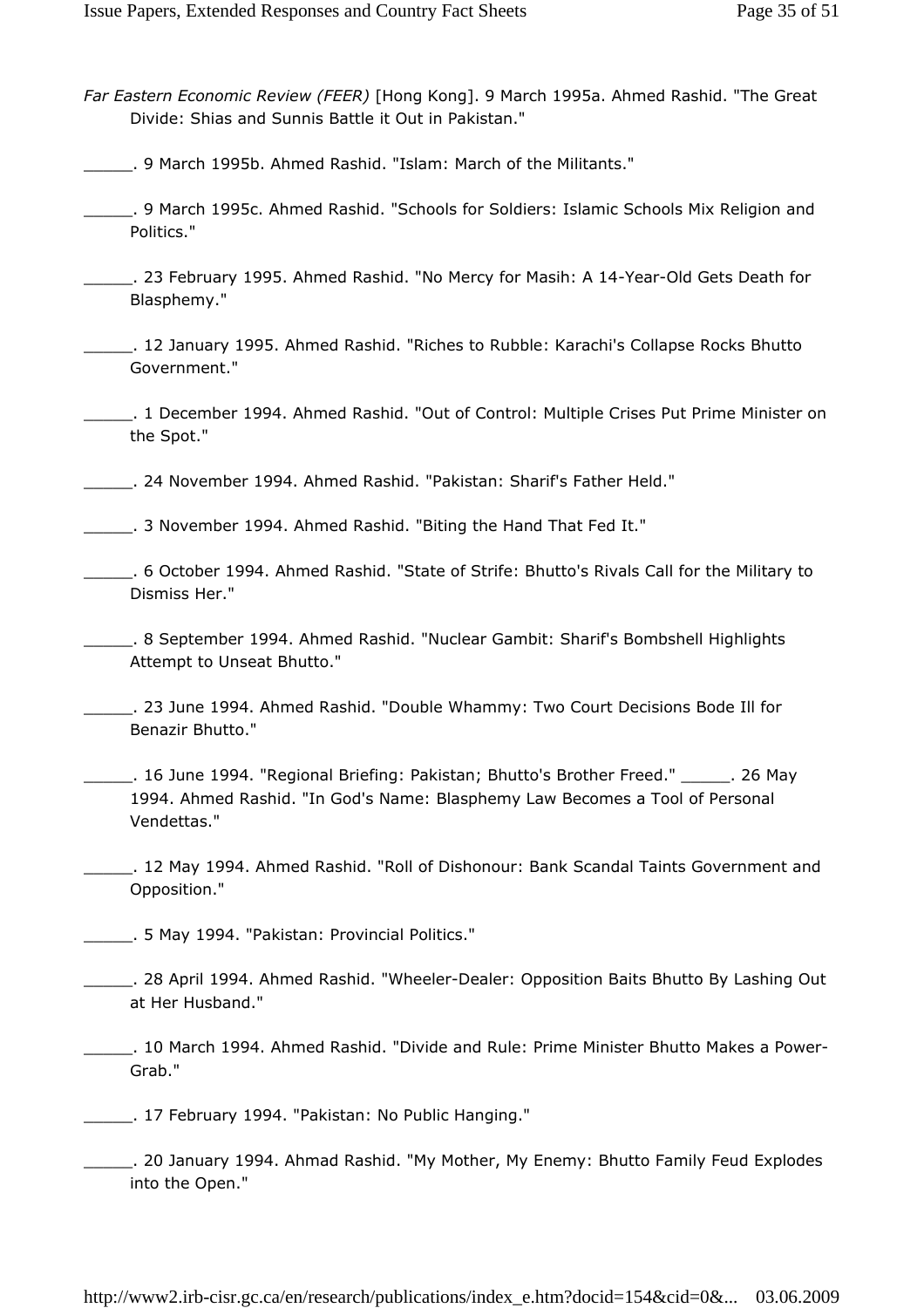- Financial Times [London]. 8 January 1994. Farhan Bokhari. "Benazir Holds the Cards in Dynasty Power Game: Bhutto Family Feud Leaves Pakistan Party Leadership and Military Unmoved." (NEXIS)
- The Frontier Post [Peshawar, in English]. 16 September 1994. "AJK Court Ruling on Northern Areas Issue Viewed." (FBIS-NES-94-180 16 Sept. 1994, p. 46)
- \_\_\_\_\_. 11 July 1994. "Editorial Views Protests over Blasphemy Law." (FBIS-NES-94-136 15 July 1994, p. 56)
- \_\_\_\_\_. 21 April 1994. "'Massive Crackdown' Forces Arab Nationals to Flee." (FBIS-NES-94-078 22 Apr. 1994, p. 57)
- The Gazette [Montréal]. 10 July 1994. Final Edition. Gerald Bourke. "A Shadow Over Sind: Tribal Warfare Might Spiral Out of Control." (NEXIS)

The Herald [Karachi]. February 1995a. Vol. 26, Nº. 2. Zaffar Abbas. "Helter Skelter."

- Letter 2015. The Straight Uplots: Lebruary 1995b. Vol. 26, N°. 2. Zaigham Khan. "Who's Afraid of Imran Khan?"
- Example 26, No. 26, No. 2. "Under Pressure."
- Letter 2010 Cohra Yusuf. "Under Pressure."
- $\_\_\_\_\_\$ . December 1994a. Vol. 25, N°. 12. Idrees Bakhtiar. "In the Line of Duty."
- Letter 2004 L 25, N°. 12. Idrees Bakhtiar. "Look Back in Anger."
- $\_\_\_\_\$ . December 1994c. Vol. 25, Nº. 12. Hasan Iqbal Jafri. "They Wanted to Use Me to Change the Faces at the Top'."
- Letter 2004 December 1994d. Vol. 25, N°. 12. H.I. Jafri and A. Abbas. "The Business of Fear."
- Letter 2010. December 1994e. Vol. 25,  $N^0$ . 12. Aamer Ahmed Khan. "Free to Kill?"
- Logger 2.0 November 1994a. Vol. 25, Nº. 11. Zaffar Abbas. "Conduct Unbecoming."
- Letter 2010. November 1994b. Vol. 25, Nº. 11. Zaffar Abbas. "Turban Guerrillas."
- November 1994c. Vol. 25, Nº. 11. Idrees Bakhtiar. "State of Seige."
- Letter 2014. Dune 1994. Vol. 25, N°. 6. Idrees Bakhtiar and Hasan Iqbal Jafri. "This is No Noora Kushti'."
- May 1994a. Vol. 25, N°. 5. Zaffar Abbas. "Showdown in Malakand."
- May 1994b. Vol. 25, N°. 5. Idrees Bakhtiar. "This is Genocide."
- May 1994c. Vol. 25, Nº. 5. Idrees Bakhtiar. "What Does the MQM Really Want?"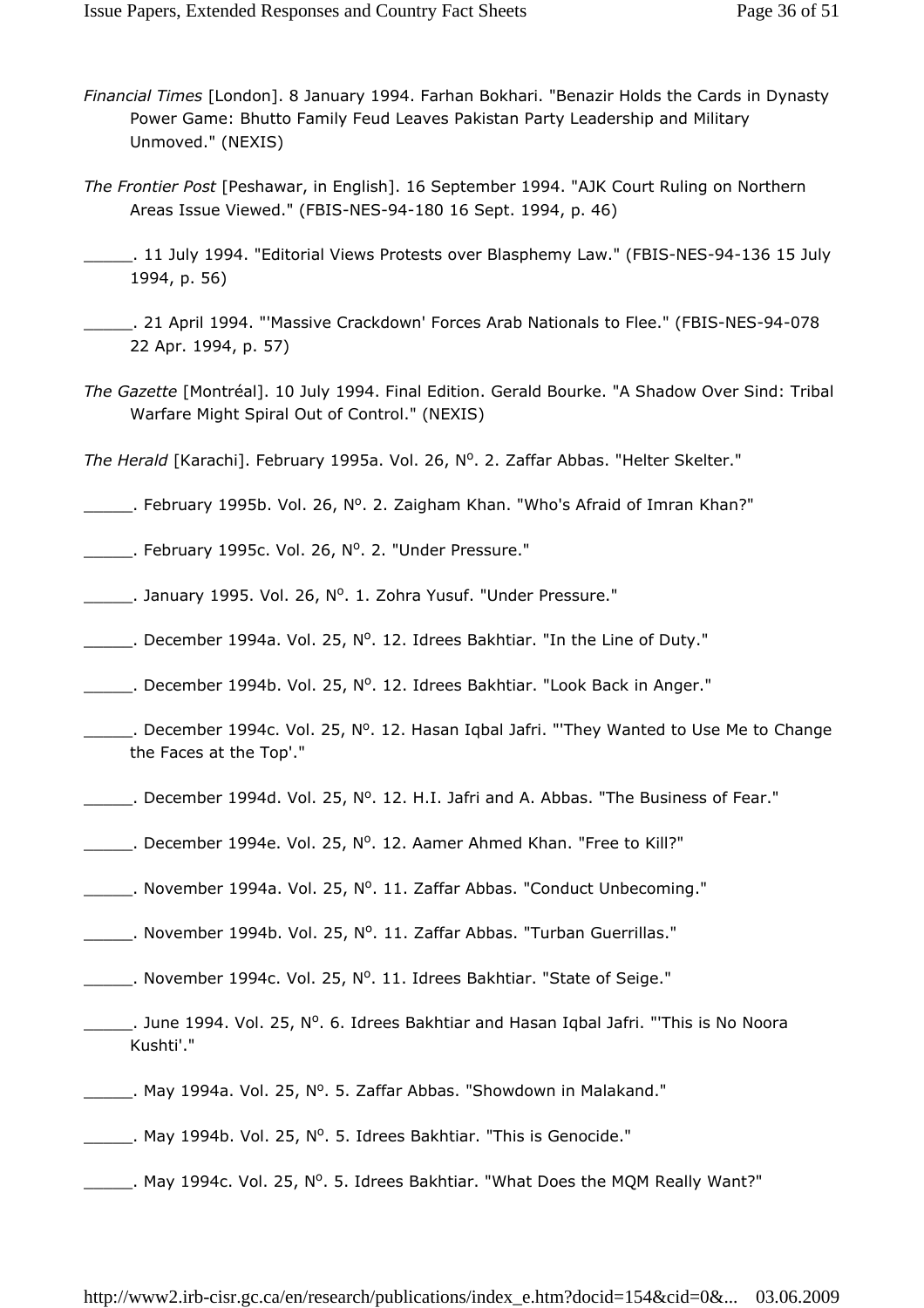- May 1994d. Vol. 25, Nº. 5. Idrees Bakhtiar and Hasan Iqbal Jafri. "'We Cannot Enter into a Dialogue with a Person Who is Instigating Crime'."
- May 1994e. Vol. 25, N°. 5. Aamer Ahmed Khan. "The Blasphemy Law: The Bigot's Charter?"
- May 1994f. Vol. 25, Nº. 5. Aamer Ahmed Khan. "Madness in Gujranwala."
- April 1994a. Vol. 25, Nº. 4. Saira Akhtar. "Room to Breathe."
- April 1994b. Vol. 25, Nº. 4. Idrees Bakhtiar. "Conduct Unbecoming."
- $\frac{1}{2}$ . April 1994c. Vol. 25, N°. 4. Zohra Yusuf. "In the Name of the Law."
- April 1994d. Vol. 25, Nº. 4. Hasan Zaidi. "Living Hell."
- March 1994a. Vol. 25, Nº. 3. Zaffar Abbas. "Hijacking the Future."
- March 1994b. Vol. 25, Nº. 3. Zaffar Abbas. "House Warming."
- March 1994c. Vol. 25, Nº. 3. Zaffar Abbas. "Irreconcilable Differences?"
- $\frac{1}{2}$ . March 1994d. Vol. 25, N°. 3. "Firing Line."
- $\_\_\_\_\_\$ . March 1994e. Vol. 25, N°. 3. Aftab Alexander Mughal. "Day of the Bigot."
- Letter 2. Aamer Ahmed Khan. "Down but Not Out."
- E Pebruary 1994b. Vol. 25, N<sup>o</sup>. 2. Aftab Alexander Mughal. "Bailing Out."
- $\frac{1}{2}$ . January 1994. Vol. 25, N°. 1. Idrees Bakhtiar. "Battle of the Bhuttos."
- The Houston Chronicle. 25 February 1995. 2 Star Edition. John Stackhouse. "Pakistan's Religious Minorities Fare Poorly." (NEXIS)
- \_\_\_\_\_. 16 January 1994. 2 Star Edition. John Stackhouse. "Pakistan's Political Soap Opera; Premier Bhutto, Mother and Brother Feud in Power Struggle." (NEXIS)
- Human Rights Commission of Pakistan (HRCP). 1994. State of Human Rights in Pakistan 1993. Lahore: HRCP.
- \_\_\_\_\_. 1992. State of Human Rights in Pakistan 1992. Lahore: HRCP.
- The Independent [London]. 19 February 1995. Tim McGirk. "Unholy Terror Puts a Boy on Death Row." (NEXIS)
- Index on Censorship [London]. January-February 1995. Vol. 24, Nº. 1. "Index: Pakistan."
- Letter 23, November-December 1994. Vol. 23, Nº. 6. "Index: Pakistan."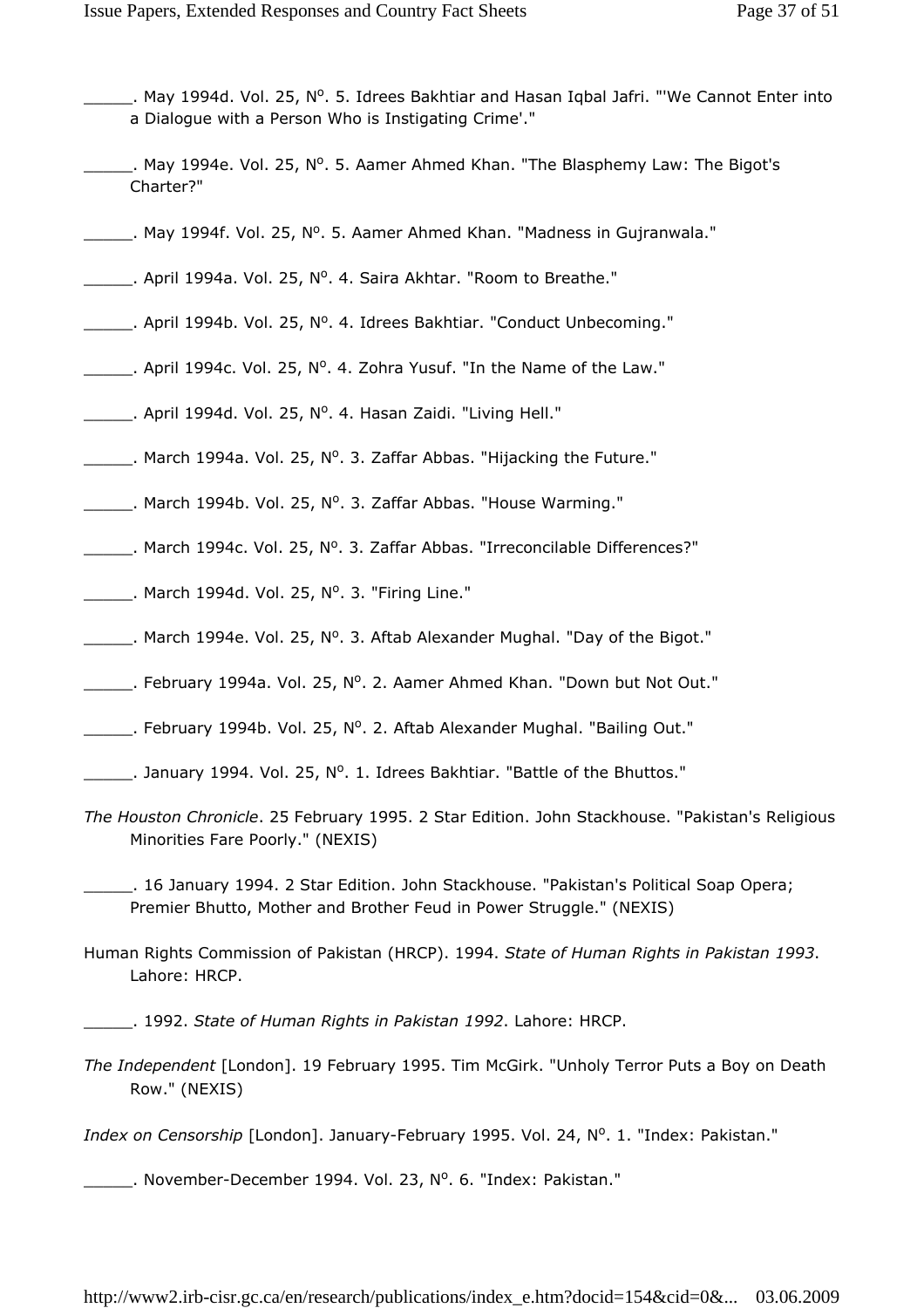- India Abroad. 3 June 1994. A.R. Deo. "Pakistan Still Divided by Sectarian Conflicts." (The Ethnic NewsWatch/NEXIS)
- India Today [New Delhi]. 15 February 1995. Vol. 20, Nº. 3. Zahid Hussain. "Imran Khan: Preparing His Pitch?"
- 15 December 1994. Vol. 19, Nº. 23. Zahid Hussain. "Pakistan: From One Crisis to Another."
- Inter Press Service. 4 January 1995. Beena Sarwar. "Pakistan-Religion: Celebrate and Be Damned." (NEXIS)
- \_\_\_\_\_. 21 September 1994. Beena Sarwar. "Pakistan: Opposition Calls Anti-Bhutto Strike a Success." (NEXIS)
- \_\_\_\_\_. 27 May 1994. Rahul Bedi. "Pakistan: Religious Right Puts Bhutto in a Spot." (NEXIS)
- International Herald Tribune [Neuilly-sur-Seine, Fra.]. 18 June 1994. John Ward Anderson. "Islamic Vigilante Justice: Critics Say Pakistani Blasphemy Laws Fuel a Rise in Religious Fanaticism." (NEXIS)
- Jang [Lahore, in Urdu]. 11 July 1994. "Editorial Urges End to Row over Law Minister Remarks." (FBIS-NES-94-136 15 July 1994, pp. 55-56)
- \_\_\_\_\_. 18 January 1994. "Spokesman Denies Border Closed, Views Aid." (FBIS-NES-94-011 18 Jan. 1994, p. 86)
- Japan Economic Newswire. 16 April 1994. "Six Injured in Grenade Attack on Karachi Mosque." (NEXIS)
- Journal of Commerce [New York]. 31 May 1994. "Pakistani Children Protest Child Labor." (NEXIS)
- Kayhan International [Tehran, in English]. 28 July 1994. "Concern Noted over Attacks on Pakistani Shiites." (FBIS-NES-94-151 5 Aug. 1994, p. 39)
- Keesing's Record of World Events [Cambridge]. December 1994a. Vol. 40, Nº. 12. "Pakistan: Closure of Indian Consulate."
- Letter 2010: Nol. 40, Nº. 12. "Pakistan: Renewed Violence in Karachi."
- Letter 2014 . November 1994a. Vol. 40, Nº. 11. "Pakistan: Tribal Insurgency."
- Letter 2010. Vol. 40, N°. 11. "Escalating Violence in Karachi."
- November 1994c. Vol. 40, Nº. 11. "Arrest of Sharif."
- Letter 2011. August 1994. Vol. 40, N°. 8. "Pakistan: Opposition Boycott of Parliamentary Committees."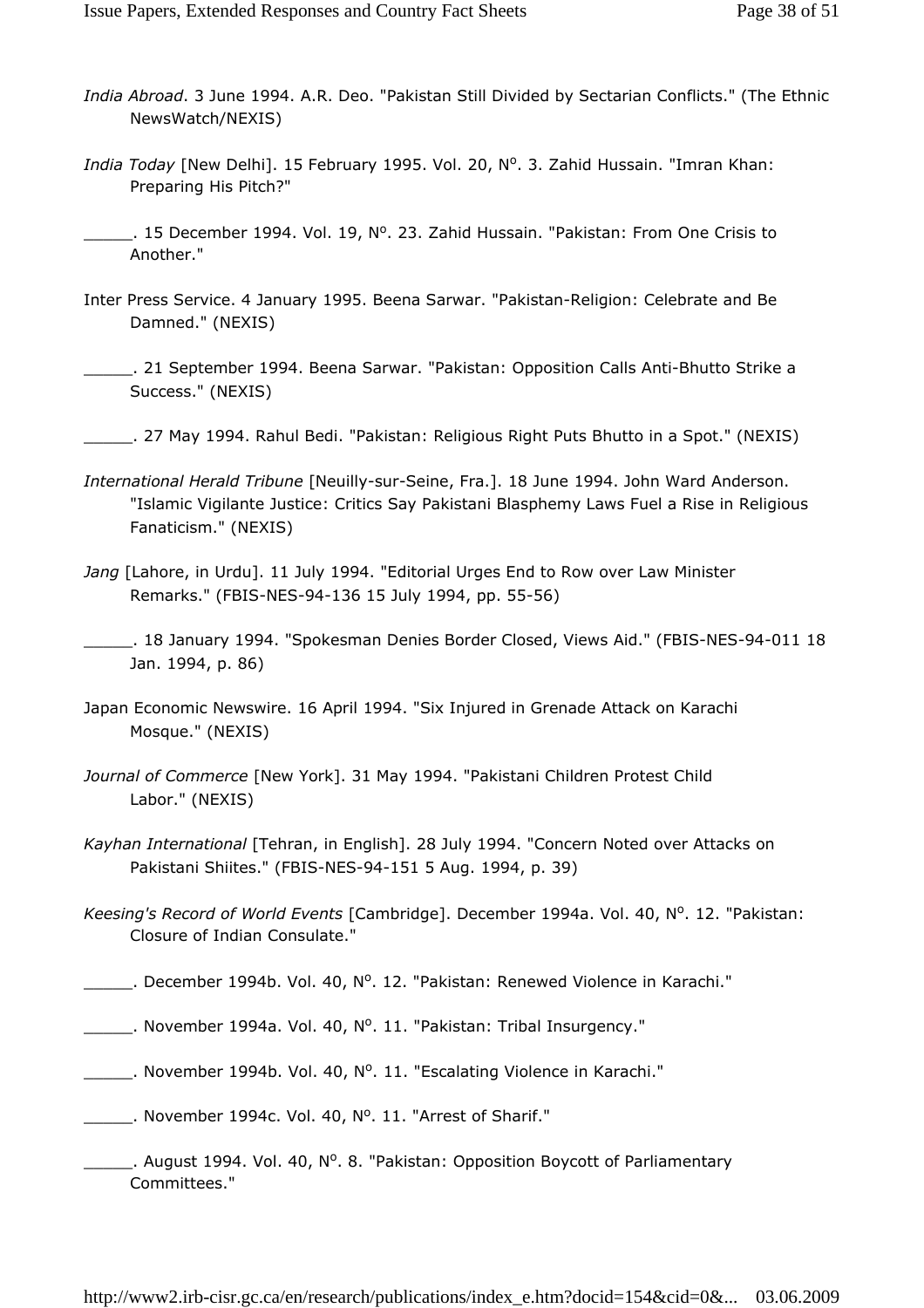- Letter 2. July 1994. Vol. 40, Nº. 7. "Pakistan: Sectarian Clashes."
- Letter 2011. Helease of Murtaza Bhutto."<br>
Letter A0, Nº. 6. "Pakistan: Release of Murtaza Bhutto."
- Letter 2010: Unne 1994b. Vol. 40, Nº. 6. "Pakistan: Renewed Violence."
- Lettuary 1994 a. Vol. 40, N°. 5. "Pakistan: Ending of Opposition Parliamentary Boycott."
- May 1994b. Vol. 40, Nº. 5. "Pakistan: Escalation in Political Violence."
- May 1994c. Vol. 40, Nº. 5. "Pakistan: Political Reform for Northern Areas (Azad Kashmir)."
- May 1994d. Vol. 40, Nº. 5. "Pakistan: Pro-Islamic Protest."
- April 1994a. Vol. 40, Nº. 4. "Pakistan: Further Acquittals of Bhutto."
- Letter 2011 April 1994b. Vol. 40, Nº. 4. "Pakistan: New PPP Government in NWFP-Unrest in Sindh."
- Letter 20. April 1994c. Vol. 40, Nº. 4. "Pakistan: Unrest in Sind."
- March 1994. Vol. 40, Nº. 3. "Pakistan: Senate Elections."
- Ellemiary 1994a. Vol. 40, Nº. 2. "Pakistan: Acquittal of Bhutto and Zardari."
- Letter 20 February 1994b. Vol. 40, N°. 2. "Pakistan: Federal Rule in NWFP-Government Defeat over Central Bank Independence."
- Lettian: Rebruary 1994c. Vol. 40, Nº. 2. "Pakistan: Re-election of Islamic Party Leader."
- February 1994d. Vol. 40, Nº. 2. "Pakistan: Relations With India."
- Letture Danuary 1994a. Vol. 40, Nº. 1. "Pakistan: Clashes Between Bhutto Supporters."
- Lettuary 1994b. Vol. 40, N°. 1. "Pakistan: Resignation of Islamic Party Leader."
- La lettre de Reporters sans frontières [Montpellier, Fra.]. December 1994. "Pakistan: 25 octobre; Opération militaire." (DIRB Indexed Media Review [Ottawa], 13-26 Dec. 1994, Vol. 8, Nº. 24)
- Libération [Paris]. 6 February 1995. "Pakistan: 21 personnes ont été tueés hier lors de la grève générale de solidarité avec les independistes." (DIRB Indexed Media Review [Ottawa], 7-13 Feb. 1995, Vol. 9, Nº. 6)
- \_\_\_\_\_. 12 December 1994. "Des Pakistanais se dressent contre la violence." (DIRB country file)
- \_\_\_\_\_. 28 November 1994. "Pakistan: Condamné à mort pour blasphème contre le prophète Mahomet." (DIRB country file)
- \_\_\_\_\_. 20 October 1994. "Pakistan: Des dizaines de personnes ont été tuées ces dernières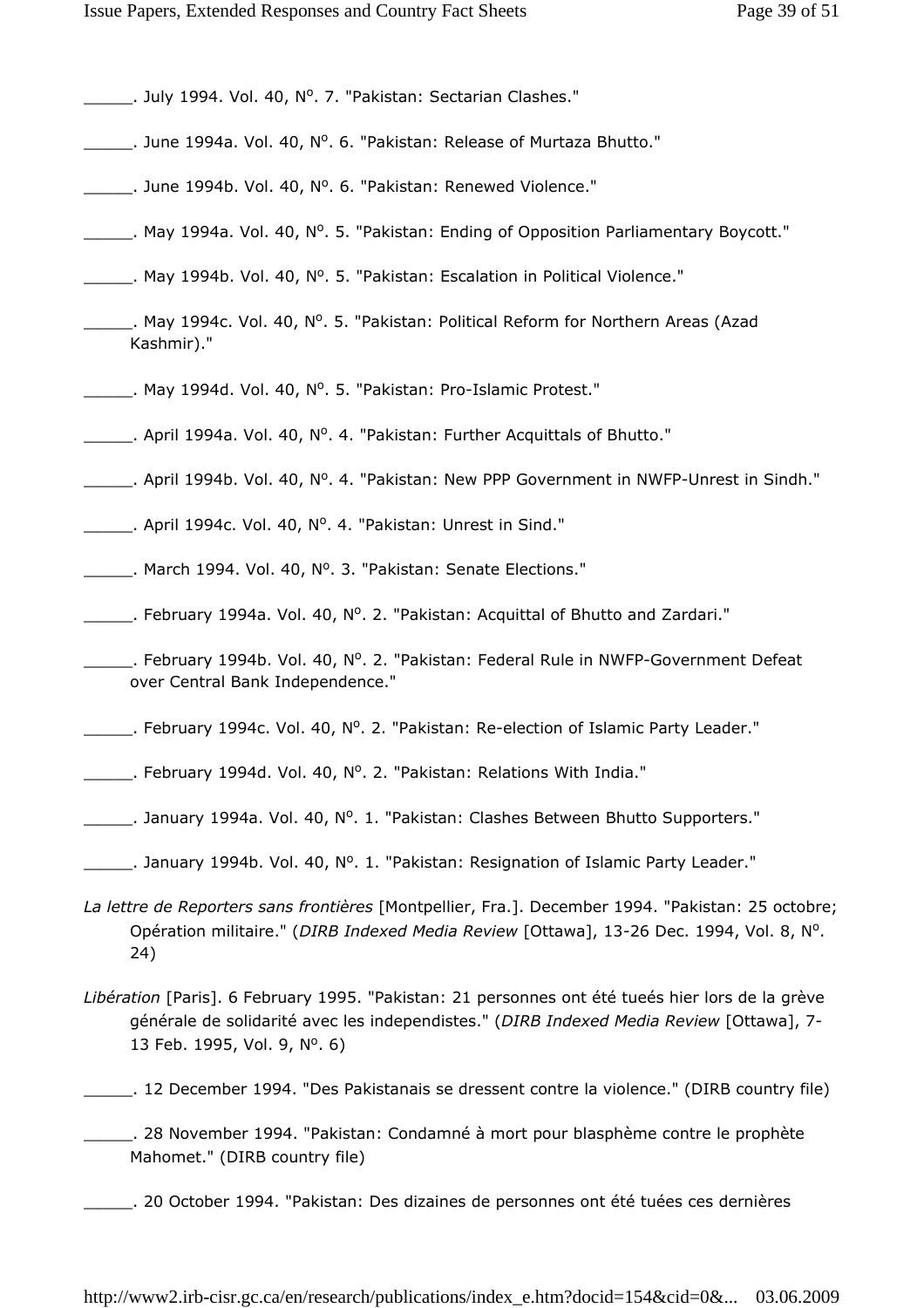semaines...." (DIRB Indexed Media Review [Ottawa], 18-24 Oct. 1994, Vol. 8, Nº. 16)

- \_\_\_\_\_. 19 October 1994. "Pakistan: Seize personnes, dont trois policiers, ont été tués dans des heurts inter-communautaires à Karachi...." (DIRB Indexed Media Review [Ottawa], 18-24 Oct. 1994, Vol. 8, N<sup>o</sup>. 16)
- \_\_\_\_\_. 7 October 1994. "Arrestations massives d'opposants au Pakistan avant la grève générale." (DIRB country file)
- \_\_\_\_\_. 11 February 1994. "Au moins douze personnes ont été tuées dans des affrontements ethniques...." (DIRB Indexed Media Review [Ottawa], 8-14 Feb. 1994, Vol. 7, Nº. 7)
- Los Angeles Times. 26 August 1994. Home Edition. "World in Brief: Pakistan; Expulsion of Illegal Immigrants Planned." (NEXIS)
- \_\_\_\_\_. 25 April 1994. John-Thor Dahlburg. "After Attacks, Christians Feel Threatened in Pakistan: Leaders of Religious Minority Denounce Government in Muslim Nation for Failing to Repeal Blasphemy Law." (NEXIS)
- MNS News. 7 November 1994. "Paramilitary Forces in Northwestern Pakistan...." (Web)
- Middle East International [London]. 29 May 1994a. "Afghan Arabs Pack Up in Pakistan." (DIRB Indexed Media Review [Ottawa], 24-30 May 1994, Vol. 7, Nº. 22)
- \_\_\_\_\_. 29 May 1994b. Jane Macartney. "Pakistan Moves to Restore Special Seats for Women." (DIRB Indexed Media Review [Ottawa], 24-30 May 1994, Vol. 7, Nº. 22)
- Middle East Times [Athens]. 10 December 1994. "Iran Says Stop the Attacks." (DIRB country file)
- \_\_\_\_\_. 10 July 1994. "Bhutto Tour Draws Thousands." (DIRB country file)
- \_\_\_\_\_. 19 June 1994. "Bhutto's Brother Predicts End of Government." (DIRB country file)
- \_\_\_\_\_. 24 April 1994. "Pakistan Plans Free Legal Aid for Abused Women." (DIRB country file)
- . 6 March 1994. "Bhutto Cleared of Power Abuse." (DIRB Indexed Media Review [Ottawa], 1-7 Mar. 1994, Vol. 7, Nº. 10)
- \_\_\_\_\_. 20 February 1994. "Bhutto Opens First All-Women Police Station." (DIRB country file)
- Le Monde [Paris]. 23 February 1994. "Pakistan: Un commando tue les trois preneurs d'otages afghans." (NEXIS)
- The Muslim [Islamabad, in English]. 7 January 1995. "Government Accused of 'Selling Out'." (FBIS-NES-95-005 9 Jan. 1995, pp. 65-66)
- \_\_\_\_\_. 29 December 1994. "Leghari, Jamaat Leader Discuss Anti-U.S Protest." (FBIS-NES-95- 002 4 Jan. 1995, p. 79)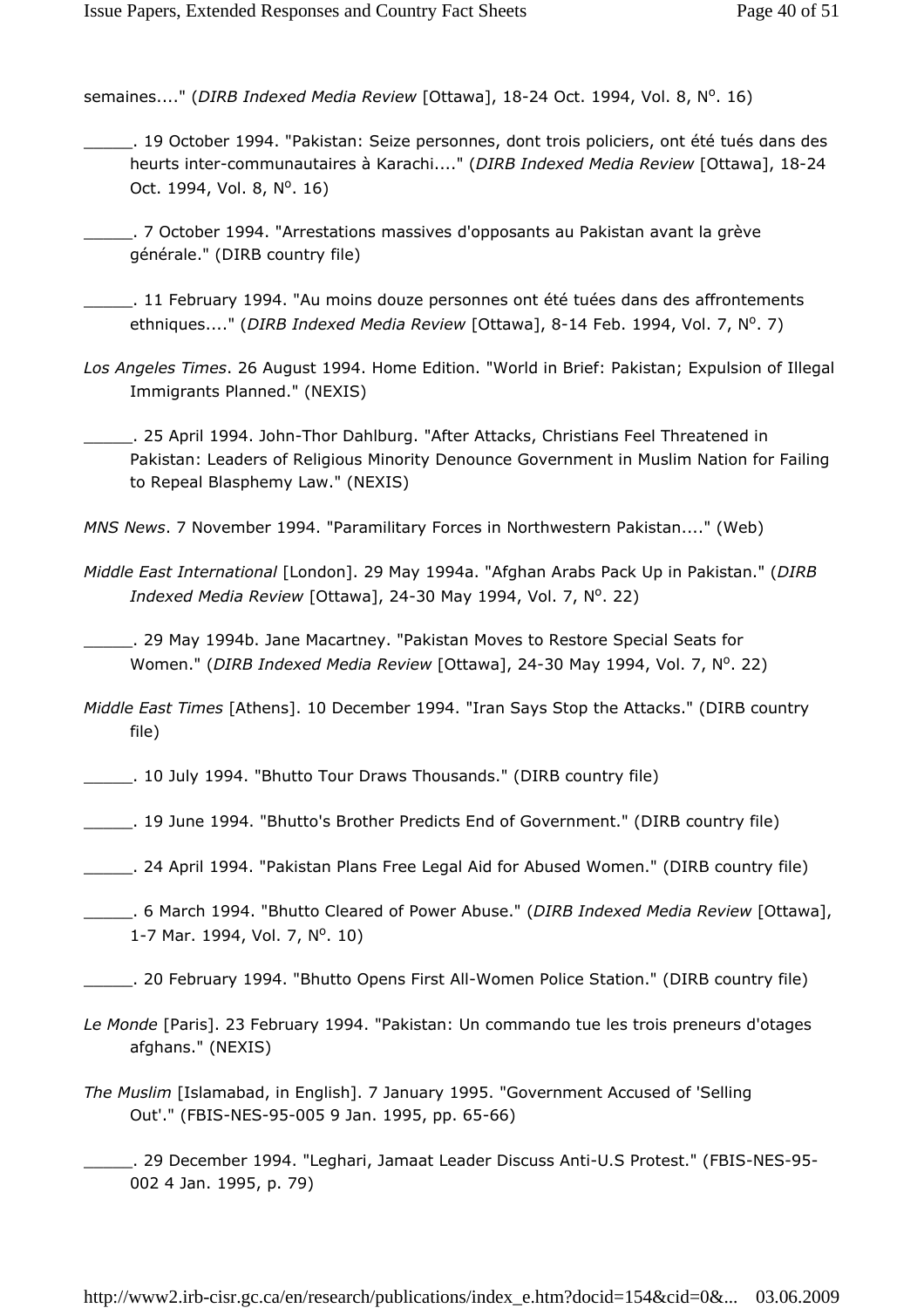- \_\_\_\_\_. 23 April 1994. "Thirty-Five Injured in Grenade Attack on Mosque." (FBIS-NES-94-079 25 Apr. 1994, pp. 88-89)
- \_\_\_\_\_. 14 January 1994. "Official: Balochistan Border Open." (FBIS-NES-94-010 14 Jan. 1994, pp. 54-55)
- \_\_\_\_\_. 9 January 1994. "Military Arrests Murtaza Bhutto Committee Member." (FBIS-NES-94- 007 11 Jan. 1994, pp. 57-58)
- The Nation [Islamabad, in English]. 13 February 1995. "Violation of International Conduct Seen." (FBIS-NES-95-029 13 Feb. 1995, pp. 70-71)
- \_\_\_\_\_. 10 February 1995. "Interior Minister Reviews Arrest." (FBIS-NES-95-028 10 Feb. 1995, pp. 65-66)
- \_\_\_\_\_. 24 October 1994. "Army Begins to Seize Illegal Arms in Karachi." (FBIS-NES-94-206 25 Oct. 1994, pp. 71-72)
- \_\_\_\_\_. 18 April 1994. "Flow of Afghan Refugees into Islamabad Continues." (FBIS-NES-94-076 20 Apr. 1994, p. 71)
- \_\_\_\_\_. 7 March 1994. "Efforts to Hold Off U.S. Trade Sanctions Noted." (FBIS-NES-94-045 8 Mar. 1994, p. 73)
- \_\_\_\_\_. 18 January 1994. "'Temporary Truce' Viewed." (FBIS-NES-94-012 19 Jan. 1994, p. 75)
- The News [Islamabad, in English]. 10 February 1995. "Two-Year 'Man-Hunt' Ends." (FBIS-NES-95-028 10 Feb. 1995, pp. 64-65)
- \_\_\_\_\_. 2 February 1995. "'Serious Split' Surfaces in Muslim League." (FBIS-NES-95-025 7 Feb. 1995, p. 81)
- \_\_\_\_\_. 24 October 1994. "Government Denies UNHCR Request to Settle Refugees." (FBIS-NES-94-206 25 Oct. 1994, p. 72)
- \_\_\_\_\_. 30 September 1994. "Opposition Rallies Mark Peaceful Protest Day." (FBIS-NES-94-190 30 Sept. 1994, pp. 55-56)
- \_\_\_\_\_. 21 September 1994. "Sharif Says Prime Minister 'An Economic Risk'." (FBIS-NES-94-184 22 Sept. 1994, p. 67)
- \_\_\_\_\_. 16 September 1994. "Nawaz Sharif Calls for Strike 20 Sept." (FBIS-NES-94-180 16 Sept. 1994, p. 46)
- \_\_\_\_\_. 15 September 1994. "Court Declares Northern Areas Part of Kashmir." (FBIS-NES-94- 179 15 Sept. 1994, pp. 57-58)
- \_\_\_\_\_. 6 July 1994. "Afghan Rocketi Warns More Kidnappings in Balochistan." (FBIS-NES-94- 131 8 July 1994, pp. 59-60)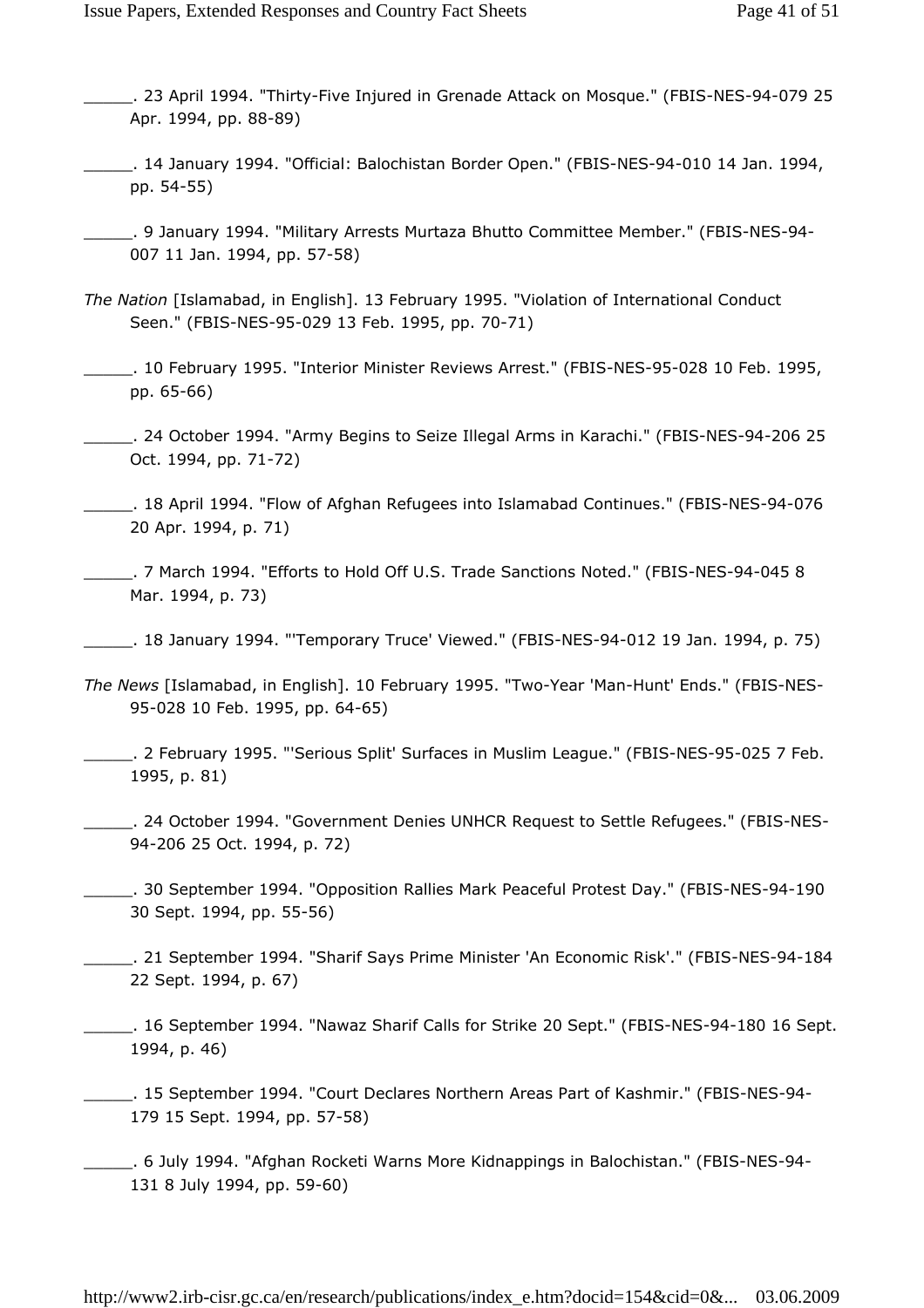- \_\_\_\_\_. 19 April 1994. "Arab Nationals from Afghanistan War Told to Leave." (FBIS-NES-94-076 20 Apr. 1994, p. 72)
- \_\_\_\_\_. 25 February 1994. "Rockets Reportedly Fired from Across Afghan Border." (FBIS-NES-94-038 25 Feb. 1994, pp. 44-45)
- \_\_\_\_\_. 13 January 1994a. "Army Likely to Stay in Sindh Until June." (FBIS-NES-94-009 13 Jan. 1994, pp. 43-44)
- \_\_\_\_\_. 13 January 1994b. "Border Sealed; Refugees Stranded." (FBIS-NES-94-010 14 Jan. 1994, p. 54)
- \_\_\_\_\_. 9 January 1994. "Bomb Explodes Near City Courts in Karachi." (FBIS-NES-94-006 10 Jan. 1994, pp. 72-73)
- \_\_\_\_\_. 4 January 1994. "Visa Restrictions Imposed on Afghans." (FBIS-NES-94-002 4 Jan. 1994, p. 60)
- News India. 2 September 1994. Raja Asghar. "Pakistan Plans To Oust 1 Million Immigrants." (The Ethnic NewsWatch/NEXIS)
- \_\_\_\_\_. 13 May 1994. Jane Macartney. "Benazir Seeks Women's Seats." (The Ethnic NewsWatch/NEXIS)
- Newsweek [New York]. 24 January 1994. Russell Watson and Fazal Qureshi. "'Dynasty' Meets 'Family Feud': South Asia: Politics Divides Some Ruling Houses." (DIRB Indexed Media Review [Ottawa], 18-24 Jan. 1994, Vol. 7, Nº. 4)
- The Ottawa Citizen. 6 February 1995. Gerald Bourke. "20 Sunnis Die Defending Cause of Kashmir's Muslim Separatists; Bhutto Government Calls General Strike to Show Solidarity." (NEXIS)
- Pakistan News Service. 21 July 1994. Rehan Haque. "37 Quetta Lawyers Arrested." (DIRB country file)
- \_\_\_\_\_. 3 June 1994. "Police Opened Fire at a Crowd of Demonstrators...." (DIRB country file)
- \_\_\_\_\_. 20 May 1994. "11 Killed in Malakand." (DIRB country file)
- The Pakistan Observer [Islamabad, in English]. 11 July 1994a. "Security Increased for Haider." (FBIS-NES-94-132 11 July 1994, p. 87)
- \_\_\_\_\_. 11 July 1994b. "Law Minister: 'No Proposal' to Weaken Blasphemy Law." (FBIS-NES-94- 136 15 July 1994, p. 55)
- Le Point [Paris]. 24 September 1994. "Pakistan: Révélations compromettantes." (DIRB country file)
- PTV Television Network [Islamabad, in English]. 26 January 1995. "Islamabad TV Reports on Jammu Bombing." (FBIS-NES-95-018 27 Jan. 1995, p. 65)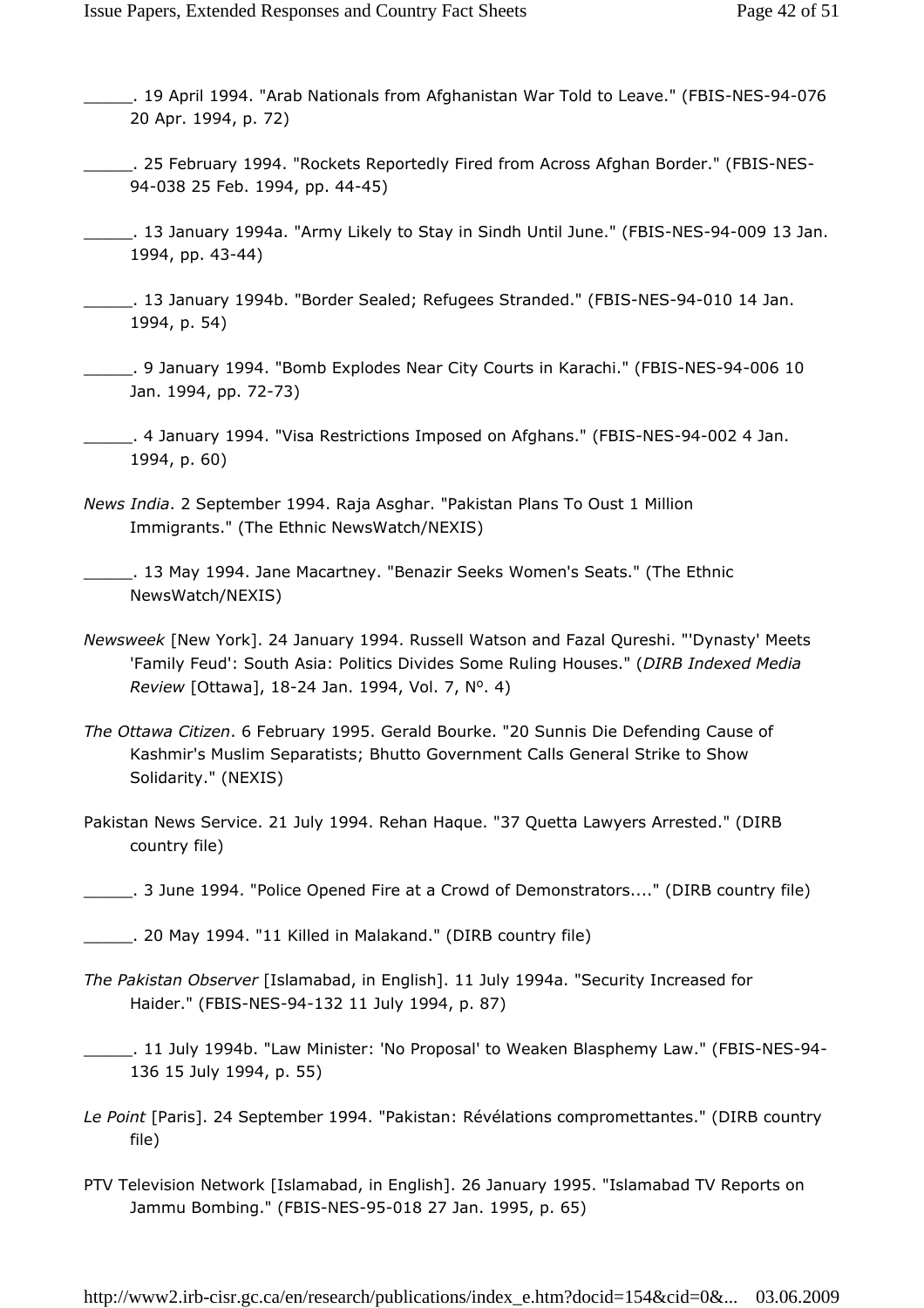- \_\_\_\_\_. 23 January 1995. "Bhutto Serves Notice to Paper for False Reporting." (FBIS-NES-95- 015 24 Jan. 1995, pp. 55-56)
- \_\_\_\_\_. 22 January 1995. "High-Level Meeting Held on Sectarianism." (FBIS-NES-95-014 23 Jan. 1995, p. 71)
- \_\_\_\_\_. 11 October 1994. "Response to Strike Call Reviewed." (FBIS-NES-94-197 12 Oct. 1994, p. 90)
- \_\_\_\_\_. 11 July 1994. "Cabinet Rules Out Amendment to Blasphemy Law." (FBIS-NES-94-136 15 July 1994, p. 54)
- \_\_\_\_\_. 27 June 1994. "Strike Enters Second Day." (FBIS-NES-94-124 28 June 1994, pp. 85-86)
- \_\_\_\_\_. 29 May 1994. "Bhutto Lauds Opposition for Ending Assembly Boycott." (FBIS-NES-94- 105 1 June 1994, pp. 73-74)
- \_\_\_\_\_. 9 May 1994. "Two Indian 'Terrorists' Arrested; Explosives Found." (FBIS-NES-94-090 10 May 1994, p. 56)
- \_\_\_\_\_. 24 April 1994. "Bhutto Defends Election." (FBIS-NES-94-079 25 Apr. 1994, pp. 87-88)
- \_\_\_\_\_. 20 March 1994. "Opposition Leader Escapes Assassination Attempt." (FBIS-NES-94-054 21 Mar. 1994, pp. 70-71)
- \_\_\_\_\_. 24 February 1994. "Ministry Debates Temporary Closure of Embassy in Kabul." (FBIS-NES-94-038 25 Feb. 1994, p. 44)
- \_\_\_\_\_. 5 February 1994. "'Complete Strike' Held in Solidarity with Kashmir." (FBIS-NES-94-025 7 Feb. 1994, pp. 70-71)
- \_\_\_\_\_. 13 January 1994. "Government to Open Relief Camps in Afghanistan." (FBIS-NES-94- 010 14 Jan. 1994, p. 53)
- Radio Pakistan Network [Islamabad, in Urdu]. 21 February 1995. "Another UN Observer 'Fired At' by Indian Troops." (FBIS-NES-95-035 22 Feb. 1995, p. 71)
- \_\_\_\_\_. 27 September 1994. "Nawaz Sharif, Others Barred from Entering Sindh." (FBIS-NES-94- 188 28 Sept. 1994, p. 42)
- \_\_\_\_\_. 11 September 1994. "Government Calls March 'Unwarranted'." (FBIS-NES-94-177 13 Sept. 1994, p. 88)
- \_\_\_\_\_. 16 August 1994. "Nawaz Sharif Demands New Elections, Threatens Ouster." (FBIS-NES-94-159 17 Aug. 1994, p. 56)
- \_\_\_\_\_. 23 July 1994. "Former ISI Chief Forms New Political Party." (FBIS-NES-94-143 26 July 1994, p. 68)
	- \_\_\_\_\_. 16 June 1994. "Mob Stones Opposition Leader Sharif's Car." (FBIS-NES-94-116 16 June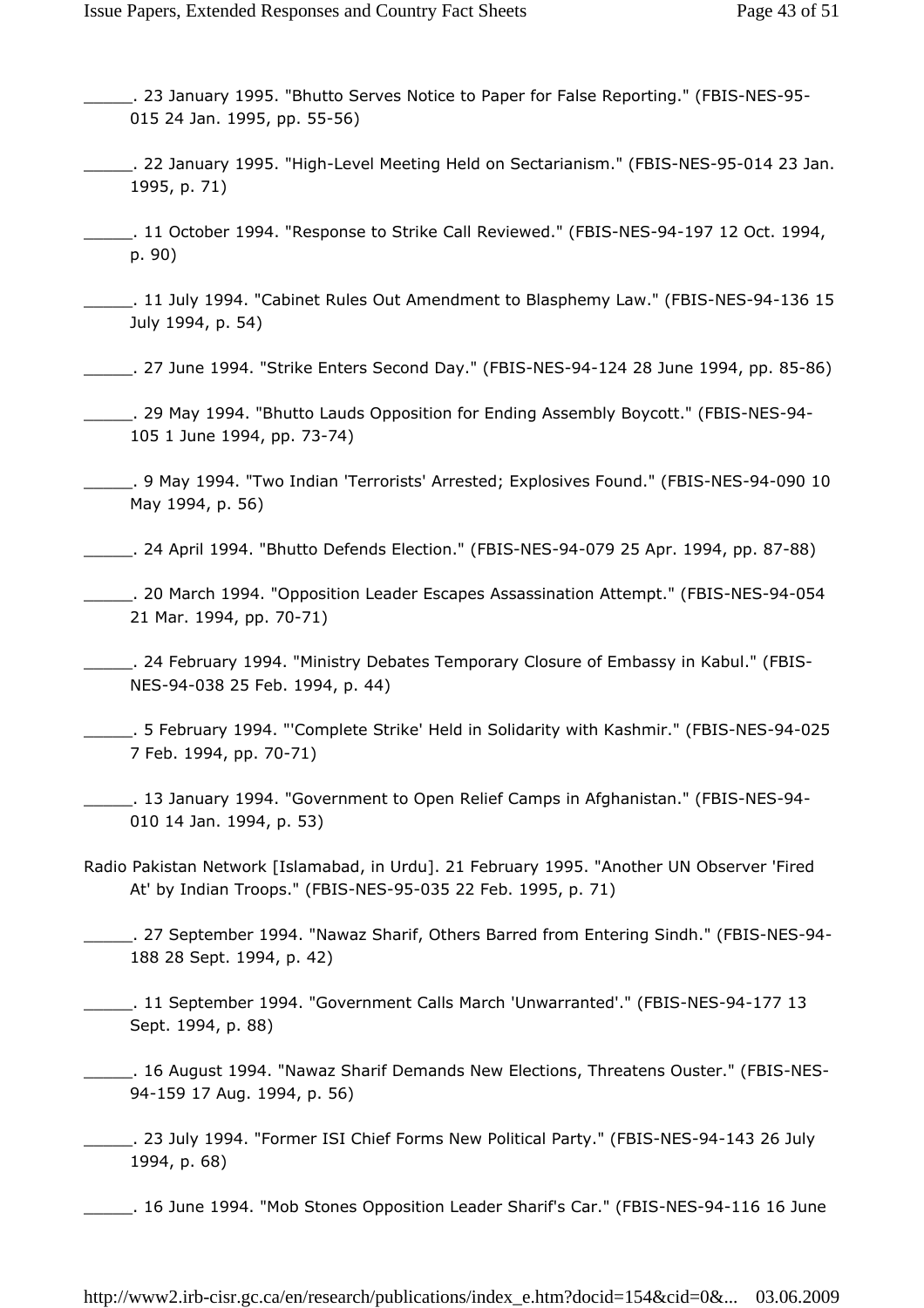1994, p. 43)

- \_\_\_\_\_. 5 May 1994. "Karachi Situation Updated; MQM Leaders Arrested." (FBIS-NES-94-087 5 May 1994, p. 58)
- \_\_\_\_\_. 4 May 1994. "Army Deployed to Help Situation." (FBIS-NES-94-086 4 May 1994, p. 67)
- \_\_\_\_\_. 3 May 1994a. "Intermittent Sniper Fire Reported in Karachi; 2 Killed." (FBIS-NES-94-086 4 May 1994, p. 67)
- \_\_\_\_\_. 3 May 1994b. "Sindh Chief Expresses Commitment To Eliminate 'Terrorism'." (FBIS-NES-94-086 4 May 1994, p. 72)
- \_\_\_\_\_. 2 May 1994. "Violence Continues to Affect Karachi Districts." (FBIS-NES-94-085 3 May 1994, p. 81)
- \_\_\_\_\_. 25 April 1994. "Bhutto Calls for Reconciliation." (FBIS-NES-94-080 26 Apr. 1994, p. 57)
- \_\_\_\_\_. 10 March 1994. "Indian Forces Fire Across Control Line; 1 Killed." (FBIS-NES-94-047 10 Mar. 1994, p. 45)
- \_\_\_\_\_. 2 March 1994. "Bhutto Party Wins 16 Seats in Senate Elections." (FBIS-NES-94-042 3 Mar. 1994, p. 45)
- \_\_\_\_\_. 31 January 1994b. "Two Killed, Five Injured in Karachi Violence." (FBIS-NES-94-021 1 Feb. 1994, p. 59)
- \_\_\_\_\_. 26 January 1994. "Secretary Denies Borders with Afghanistan Closed." (FBIS-NES-94- 017 26 Jan. 1994, p. 71)
- \_\_\_\_\_. 9 January 1994. "Government, UN Respond to Afghan Refugees." (FBIS-NES-94-006 10 Jan. 1994, pp. 69-70)
- Radio Pakistan Network [Islamabad, in English]. 20 February 1995. "UN Observers 'Miraculously' Escape Shooting." (FBIS-NES-95-034 21 Feb. 1995, p. 94)
- \_\_\_\_\_. 9 February 1995. "Nawaz Sharif's Party MP Sentenced to 7 Years." (FBIS-NES-95-028 10 Feb. 1995, p. 70)
- \_\_\_\_\_. 7 February 1995. "Minister Says Karachi Events Linked to Kashmir." (FBIS-NES-95-026 8 Feb. 1995, p. 70)
- \_\_\_\_\_. 5 February 1995. "Rallies, Violence Mark Pro-Kashmir Strike." (FBIS-NES-95-024 6 Feb. 1995, p. 70)
- \_\_\_\_\_. 26 October 1994. "Unofficial Results Announced." (FBIS-NES-94-209 28 Oct. 1994, p. 56)
- \_\_\_\_\_. 22 July 1994. "Captive Pakistanis, Chinese Released." (FBIS-NES-94-141 22 July 1994, pp. 55-56)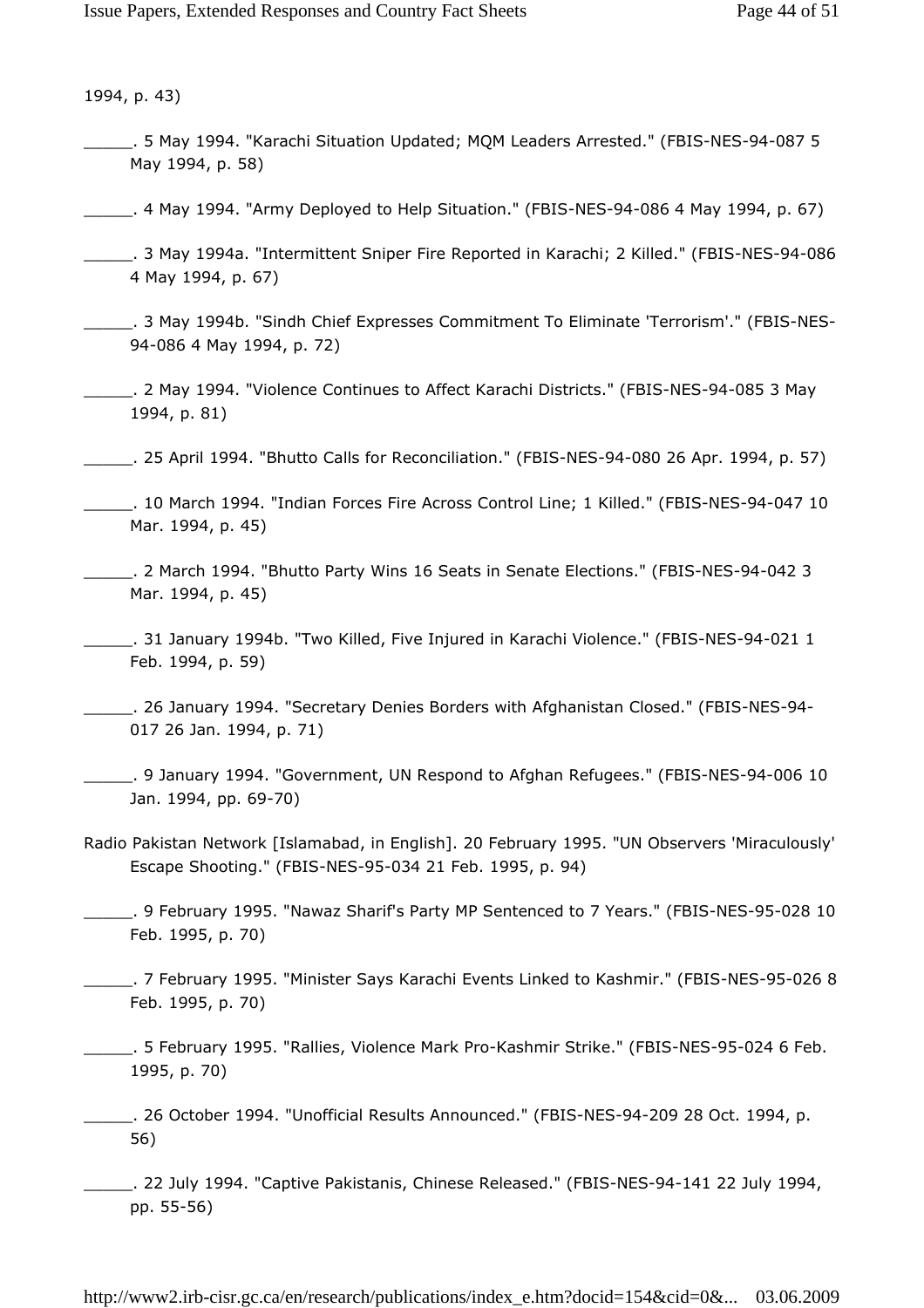- \_\_\_\_\_. 28 June 1994. "Unidentified Gunmen Kill 6 Police Officers." (FBIS-NES-94-124 28 June 1994, p. 83)
- \_\_\_\_\_. 5 June 1994. "Court Grants Bail for Mir Murtaza Bhutto." (FBIS-NES-94-108 6 June 1994, p. 84)
- \_\_\_\_\_. 28 April 1994. "Commentary Views Reform Package for Northern Areas." (FBIS-NES-94- 085 3 May 1994, p. 83)
- \_\_\_\_\_. 27 March 1994. "5 Vehicles Burned in Karachi; 2 Killed in Shooting." (FBIS-NES-094-060 29 Mar. 1994, p. 60)
- \_\_\_\_\_. 31 January 1994a. "Further on Incidents." (FBIS-NES-94-021 1 Feb. 1994, p. 59)
- Radio Pakistan Overseas Service [Islamabad, in English]. 11 July 1994. "Government Affirms Commitment to Blasphemy Law." (FBIS-NES-94-136 15 July 1994, p. 54)
- \_\_\_\_\_. 26 June 1994. "Chambers of Commerce Members Strike Over Budget: Commerce Minister Comments." (FBIS-NES-94-124 28 June 1994, p. 85)
- \_\_\_\_\_. 24 April 1994. "Bhutto's Aide Elected Leader of NWFP Assembly." (FBIS-NES-94-079 25 Apr. 1994, p. 87)
- \_\_\_\_\_. 13 January 1994. "Reports on Clashes with India 'Baseless'." (FBIS-NES-94-009 13 Jan. 1994, pp. 44-45)
- Reporters Sans Frontières (RSF). 1994. 1994 Reports: Freedom of the Press Throughout the World. London: John Libbey & Co.
- Reuters. 27 February 1995. BC Cycle. Tahir Ikram. "Freed Pakistani Christians Fly to Germany-Sources." (NEXIS)
- \_\_\_\_\_. 24 February 1995. BC Cycle. "Riots Erupt After Pakistanis Cleared of Blasphemy." (NEXIS)
- \_\_\_\_\_. 13 February 1995. BC Cycle. "Bhutto Vows to Change Death-Penalty Blasphemy Law." (NEXIS)
- \_\_\_\_\_. 10 February 1995. BC Cycle. "Seven More Die in Continuing Karachi Violence." (NEXIS)
- \_\_\_\_\_. 24 December 1994. BC Cycle. "Bus Bomb Kills Three in Pakistan." (NEXIS)
- 19 November 1994. BC Cycle. "Seven Killed, Eight Wounded in Karachi Violence." (NEXIS)
- \_\_\_\_\_. 17 November 1994. BC Cycle. "Pakistan Releases Opposition Leader's Ill Father." (NEXIS)
- \_\_\_\_\_. 3 November 1994. BC Cycle. "Islamic Activists Said to Kill Deputy in Pakistan." (NEXIS)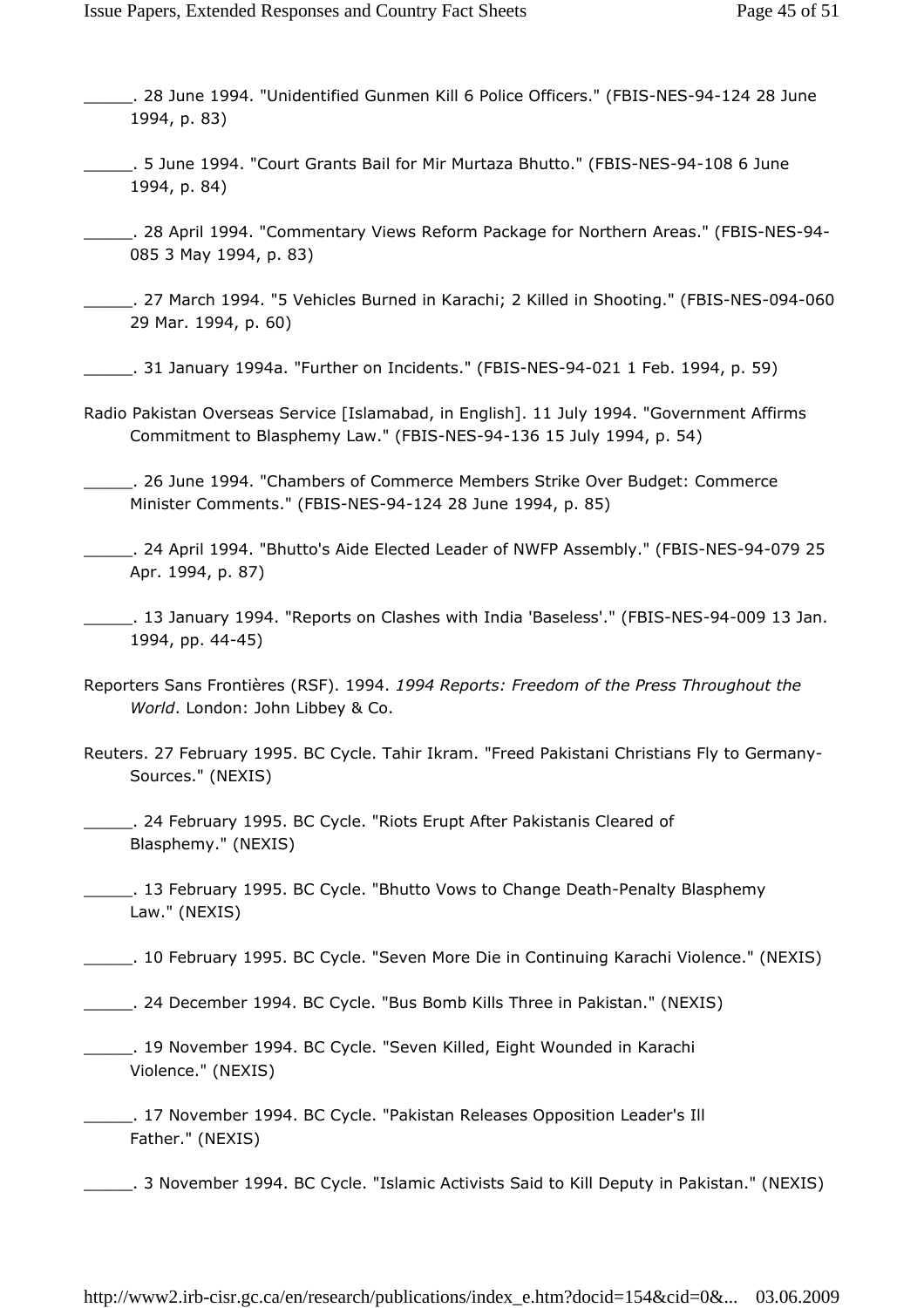- \_\_\_\_\_. 11 October 1994. BC Cycle. "U.S. Lawmakers Want Pakistan on Terrorism List." (NEXIS)
- \_\_\_\_\_. 28 September 1994. BC Cycle. "Pakistani Opposition Says Hundreds Held by Police." (NEXIS)
- \_\_\_\_\_. 15 September 1994. BC Cycle. "Bomb Kills 10 in Pakistani Kashmir Refugee Camp." (NEXIS)
- \_\_\_\_\_. 25 August 1994. BC Cycle. Raja Asghar. "Pakistan Plans to Oust 1 Million Immigrants." (NEXIS)
- \_\_\_\_\_. 26 July 1994. BC Cycle. "Pakistan Passes Law on Death for Drug Trafficking." (NEXIS)
- \_\_\_\_\_. 22 July 1994. BC Cycle. "Former Pakistan Spy Chief Jumps into Politics." (NEXIS)
- \_\_\_\_\_. 14 July 1994. BC Cycle. "Pakistan, Egypt Sign Pact to Extradite Fugitives." (NEXIS)
- \_\_\_\_\_. 26 June 1994. BC Cycle. "Pakistan Shi'ite-Sunni Clash Kills One, Injures 16." (NEXIS)
- \_\_\_\_\_. 27 May 1994. BC Cycle. "Pakistani Children Protest Against Child Labor." (NEXIS)
- \_\_\_\_\_. 17 May 1994. BC Cycle. Sanaullah Khan. "Pakistan Introduces Islamic Law to Halt Protests." (NEXIS)
- \_\_\_\_\_. 16 May 1994. BC Cycle. "Pakistan Tribesmen Block Road to Demand Islamic Law." (NEXIS)
- \_\_\_\_\_. 2 May 1994. BC Cycle. Ovais Subhani. "Pakistan Recalls Army to Violence-Hit Karachi." (NEXIS)
- \_\_\_\_\_. 1 May 1994. BC Cycle. Ibrahim Khan. "Ethnic Protestors Burn Bus Driver in Pakistan." (NEXIS)
- \_\_\_\_\_. 28 April 1994. BC Cycle. "Pakistan Wants to Restore Special Women Seats." (NEXIS)
- \_\_\_\_\_. 25 April 1994. BC Cycle. "Pakistani Police Arrest Three Senators." (NEXIS)
- \_\_\_\_\_. 22 April 1994. BC Cycle. "One Killed, 25 Injured in Pakistani Violence." (NEXIS)
- \_\_\_\_\_. 21 April 1994. BC Cycle. Aurang Zeb. "Pakistani Christians March Against Blasphemy Law." (NEXIS)
- \_\_\_\_\_. 16 April 1994. BC Cycle. "Bomb Attack on Pakistani Mosque Injures Five." (NEXIS)
- \_\_\_\_\_. 15 April 1994. BC Cycle. "Gunmen Kill Former Pakistan Parliament Member." (NEXIS)
- \_\_\_\_\_. 17 March 1994. BC Cycle. "Pakistan Arrests 55 People After Karachi Violence." (NEXIS)
- \_\_\_\_\_. 19 February 1994. BC Cycle. "Court Clears Pakistan's Bhutto of Power Abuse Charge." (NEXIS)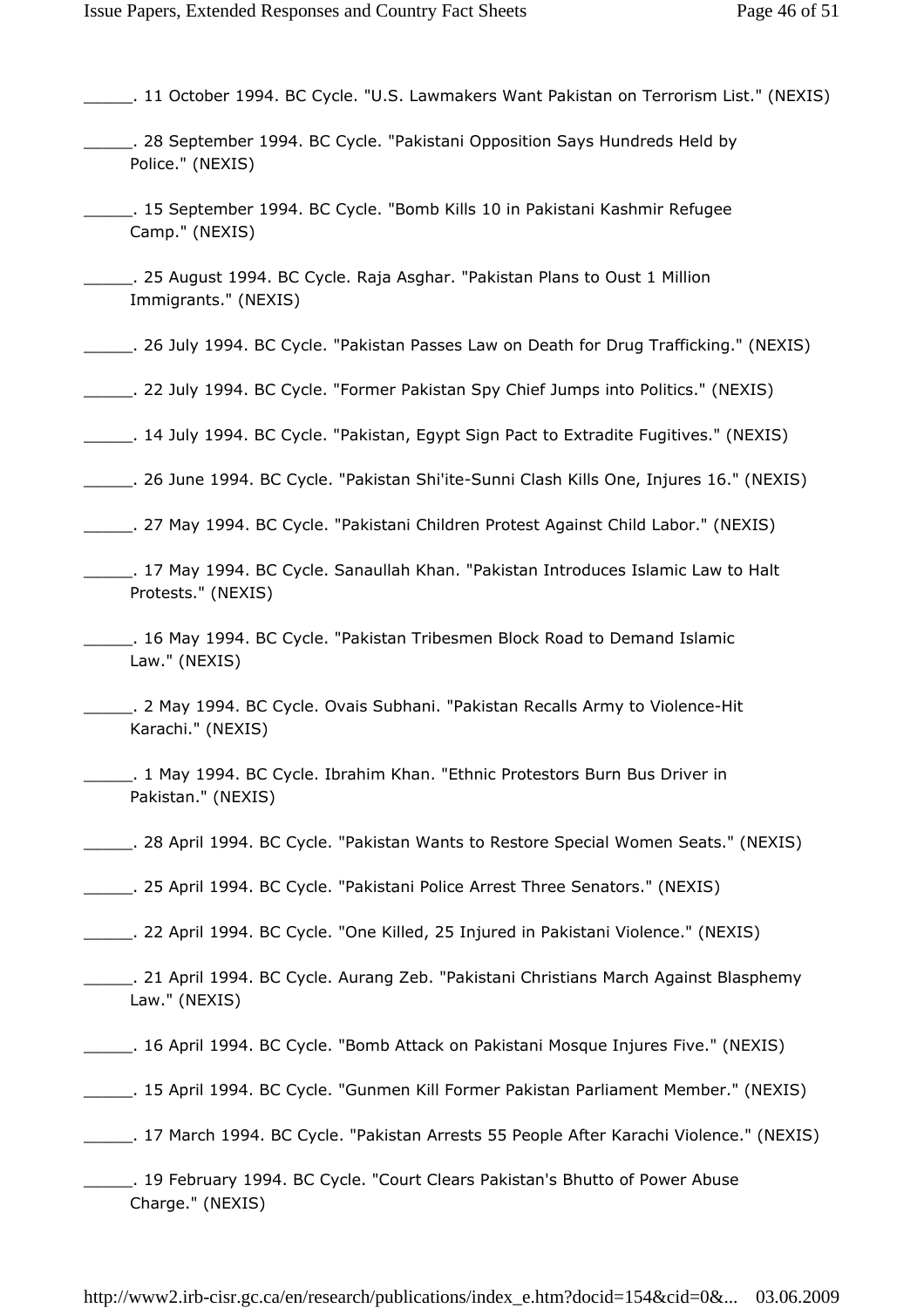\_\_\_\_\_. 10 February 1994. BC Cycle. "Twelve Killed in Pakistan Tribal Feuds." (NEXIS)

- \_\_\_\_\_. 5 February 1994. BC Cycle. "Shiites Kill Two in Pakistan Sunni Mosque-Police." (NEXIS)
- \_\_\_\_\_. 31 January 1994. BC Cycle. "Gunmen Shoot Dead Two in Pakistani Bus Attack." (NEXIS)
- \_\_\_\_\_. 5 January 1994. BC Cycle. Ibrahim Khan. "Pakistan Police Kill One, Injure 9 in Bhutto Feud." (NEXIS)
- The San Francisco Chronicle. 9 June 1994. Final Edition. Rahul Bedi. "Bhutto Gives in to Militants: Approval of Islamic Law in Tribal Area Criticized." (NEXIS)

The Serials Directory. 1993. Vol. 1. Birmingham, Alabama: Ebsco Publishing.

Time [New York]. 7 February 1994. "Chronicles: Talk of the Streets."

- \_\_\_\_\_. 17 January 1994. Marguerite Michaels. "Pakistan: Uneasy Wears the Crown."
- United Nations Commission on Human Rights (UNCHR). 14 February 1994. (E/CN.4/1994/53). Final Report on the Situation of Human Rights in Afghanistan. (United Nations Information Database)
- United Nations High Commissioner for Refugees (UNHCR), Geneva. 14 January 1994. "Pakistan at a Glance." (DIRB country file)
- The United Press International (UPI). 27 February 1995. BC Cycle. Anwar Iqbal. "Protest Against Pakistan's Blasphemy Law." (NEXIS)
- \_\_\_\_\_. 18 February 1995. BC Cycle. "Opposition Leader Jailed in Pakistan." (NEXIS)
- \_\_\_\_\_. 22 December 1994. BC Cycle. "At Least 8 Killed in Karachi." (NEXIS)
- \_\_\_\_\_. 19 December 1994. BC Cycle. Anwar Iqbal. "Bhutto Vows to Fight Karachi Violence." (NEXIS)
- \_\_\_\_\_. 10 December 1994. BC Cycle. Anwar Iqbal. "Pakistanis Protest Against Violence." (NEXIS)
- \_\_\_\_\_. 9 December 1994. BC Cycle. Anwar Iqbal. "Journalists Strike Throughout Pakistan." (NEXIS)
- \_\_\_\_\_. 7 December 1994. BC Cycle. Anwar Iqbal. "Pakistan Asks Afghan Refugees to Leave." (NEXIS)
- \_\_\_\_\_. 13 November 1994. BC Cycle. "Pakistan Police Arrest Sharif's Father." (NEXIS)
- \_\_\_\_\_. 30 October 1994. BC Cycle. "Eight Die in Pakistan Violence." (NEXIS)
- \_\_\_\_\_. 16 September 1994. BC Cycle. "Pakistanis Destroy Minority Mosque." (NEXIS)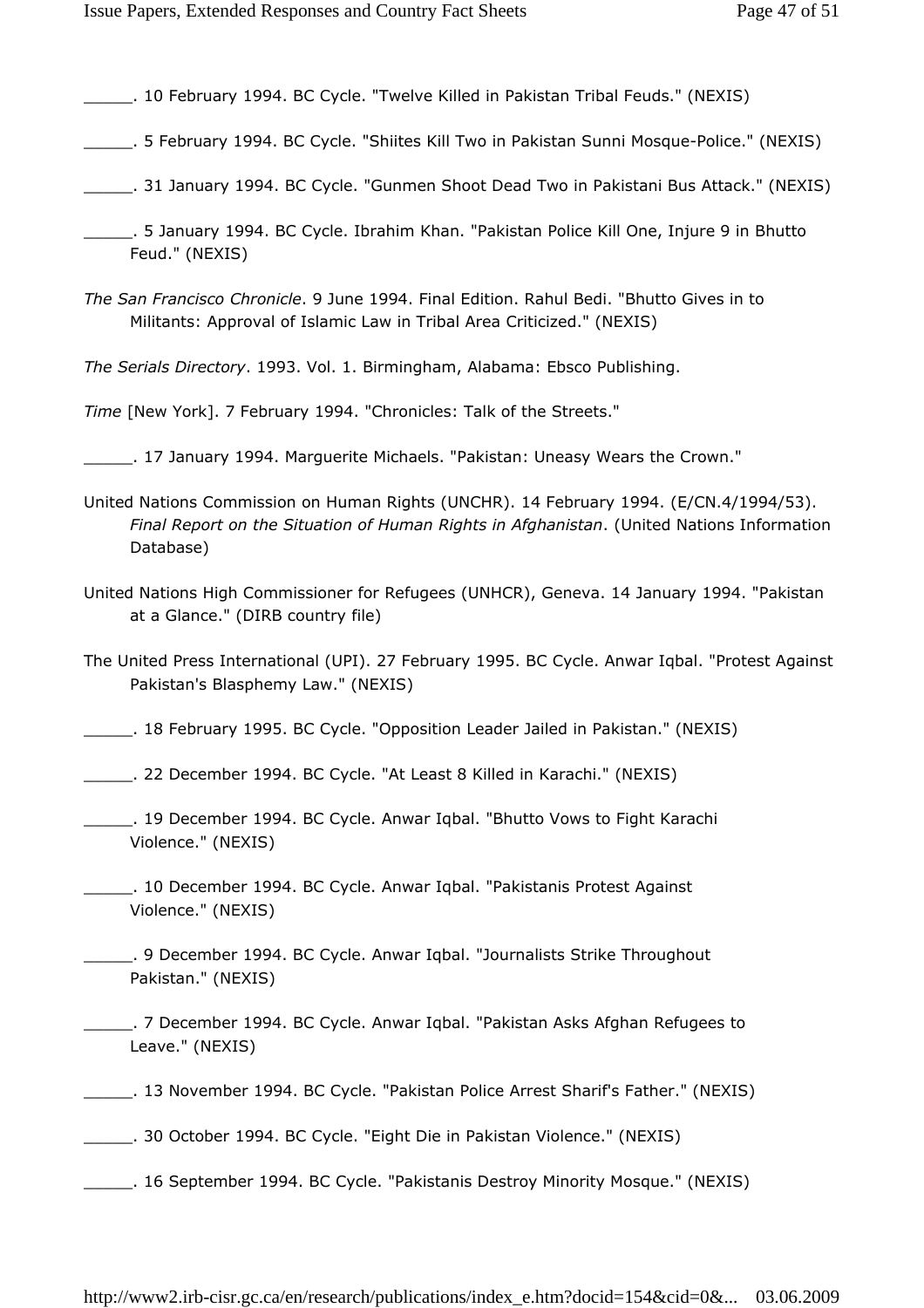- \_\_\_\_\_. 14 September 1994. BC Cycle. "Pakistan Denies Army Involved in Drugs." (NEXIS)
- \_\_\_\_\_. 27 August 1994. BC Cycle. "Tribal Clash in Pakistan Kills 9." (NEXIS)
- \_\_\_\_\_. 30 July 1994. BC Cycle. Anwar Iqbal. "Strike Causes Gas Crisis in Pakistan." (NEXIS)
- \_\_\_\_\_. 25 July 1994. BC Cycle. Anwar Iqbal. "Pakistani Opposition Cancels Talks." (NEXIS)
- \_\_\_\_\_. 24 July 1994. BC Cycle. "Pakistani Parliament Rejects Religion Bill." (NEXIS)
- \_\_\_\_\_. 10 July 1994. BC Cycle. Anwar Iqbal. "Pakistani Minister Gets Death Threats." (NEXIS)
- \_\_\_\_\_. 27 June 1994. BC Cycle. Anwar Iqbal. "Pakistani Government Offers Concessions to Strikers." (NEXIS)
- \_\_\_\_\_. 26 June 1994. BC Cycle. Anwar Iqbal. "Pakistani Tribals Kill Three Arabs." (NEXIS)
- \_\_\_\_\_. 16 June 1994. BC Cycle. "Pakistan Posts Troops to Prevent Riots." (NEXIS)
- \_\_\_\_\_. 12 June 1994. BC Cycle. Anwar Iqbal. "Abused Pakistani Woman Returns Home." (NEXIS)
- \_\_\_\_\_. 10 June 1994. BC Cycle. "Gunmen Kill Three in Karachi." (NEXIS)
- \_\_\_\_\_. 7 June 1994. BC Cycle. Anwar Iqbal. "Pakistani Religious Fundamentalists Resist Change." (NEXIS)
- \_\_\_\_\_. 16 May 1994. BC Cycle. Anwar Iqbal. "Pakistan Troops Kill 8 Muslim Activists." (NEXIS)
- \_\_\_\_\_. 29 April 1994. BC Cycle. "Three Die in Demonstration in Pakistan." (NEXIS)
- \_\_\_\_\_. 17 April 1994. BC Cycle. Anwar Iqbal. "Lesser Penalty for Killing Wife in Pakistan." (NEXIS)
- \_\_\_\_\_. 5 April 1994. BC Cycle. Anwar Iqbal. "Pakistani Gunmen Kill Accused Blasphemer." (NEXIS)
- \_\_\_\_\_. 27 March 1994. BC Cycle. "Police Arrest Hundreds of Strikers in Pakistan." (NEXIS)
- 121 March 1994. BC Cycle. "Pakistan Prime Minister Tastes Defeat in Parliamentary Election." (NEXIS)
- \_\_\_\_\_. 19 March 1994. BC Cycle. "Pakistani Women Demand End to Religion in Politics." (NEXIS)
- \_\_\_\_\_. 2 March 1994a. BC Cycle. Anwar Iqbal. "Pakistani Senate Elections Improve Bhutto's Position." (NEXIS)
- \_\_\_\_\_. 2 March 1994b. BC Cycle. "Pakistani Opposition Launching Protests of Bhutto." (NEXIS)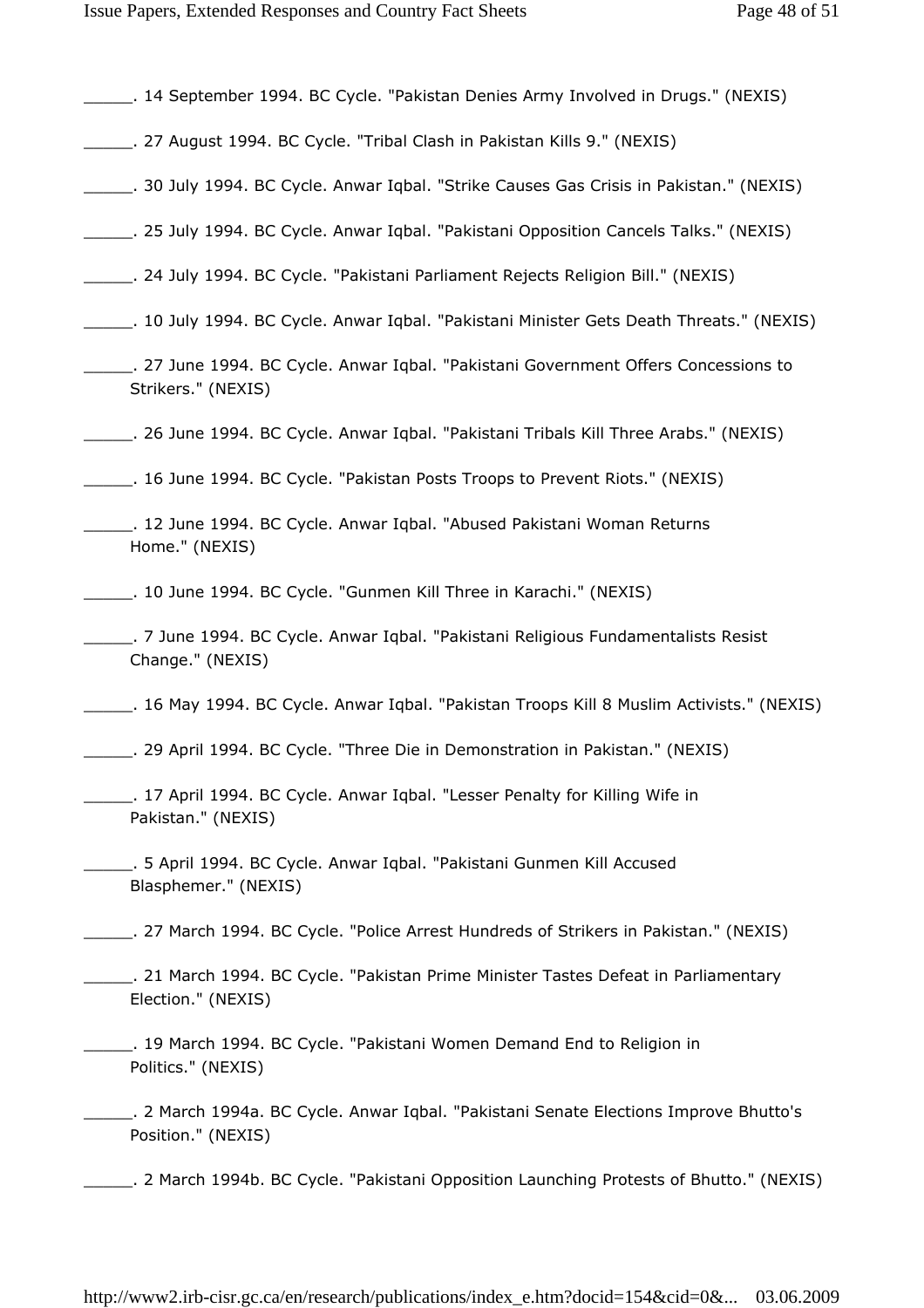- \_\_\_\_\_. 23 February 1994. BC Cycle. Anwar Iqbal. "Fight Breaks Out Among Pakistani Lawmakers." (NEXIS)
- \_\_\_\_\_. 26 January 1994. BC Cycle. "Pakistan Offers Extradition Treaty to Arabs." (NEXIS)
- \_\_\_\_\_. 22 January 1994. BC Cycle. "Fundamentalist Pakistani Leader Quits After Election Defeat." (NEXIS)
- U.S. Department of State, Office of the Spokesman. 14 November 1994. "State Department Travel Information: Pakistan." (Compuserve)
- \_\_\_\_\_. 8 November 1994. "State Department Travel Information: Pakistan." (Compuserve)
- Voice of America (VOA). 7 January 1995. Jennifer Griffin. "Pakistan Edhi." (Web)
- \_\_\_\_\_. 9 December 1994a. Jennifer Griffin. "Karachi Edhi." (Web)
- \_\_\_\_\_. 9 December 1994b. Jennifer Griffin. "Karachi Strike." (Web)
- \_\_\_\_\_. 8 December 1994. Douglas Bakshian. "Karachi Unrest." (Web)
- \_\_\_\_\_. 11 October 1994. Douglas Bakshian. "Pakistan Strike." (Web)
- \_\_\_\_\_. 10 October 1994. Douglas Bahskian. "Pakistan Strike." (Web)
- . 23 August 1994. Douglas Bakshian. "Pakistan 8<sup>th</sup> Amendment." (Web)
- \_\_\_\_\_. 11 August 1994. Douglas Bakshian. "Karachi Violence." (Web)
- \_\_\_\_\_. 24 July 1994. Douglas Bakshian. "Karachi Violence." (Web)
- \_\_\_\_\_. 23 July 1994. Douglas Bakshian. "Pakistan Bus." (Web)
- \_\_\_\_\_. 28 June 1994. Douglas Bakshian. "Pakistan/Arabs." (Web)
- \_\_\_\_\_. 30 May 1994. Douglas Bakshian. "Pakistan: Water Riot." (Web)
- \_\_\_\_\_. 15 May 1994. Douglas Bakshian. "Sukkur Killings." (Web)
- Voice of the Islamic Republic of Iran First Program Network [Tehran, in Persian]. 21 January 1994. "Wahhabis Blamed for Punjab Mosque Attack." (FBIS-NES-94-015 24 Jan. 1994, pp. 74-75)
- The Washington Post. 12 September 1994. John Ward Anderson and Kamran Khan. "Heroin Plan by Top Pakistanis Alleged."
- WIN News [Lexington, Mass.] Autumn 1994. Vol. 20, Nº. 4. I.A. Rehman and Shirkat Gah. "Pakistan: National Convention for Legal Reforms."

The World's News Media. 1991. Edited by Harry Drost. The High, Harlow, Essex: Longman Group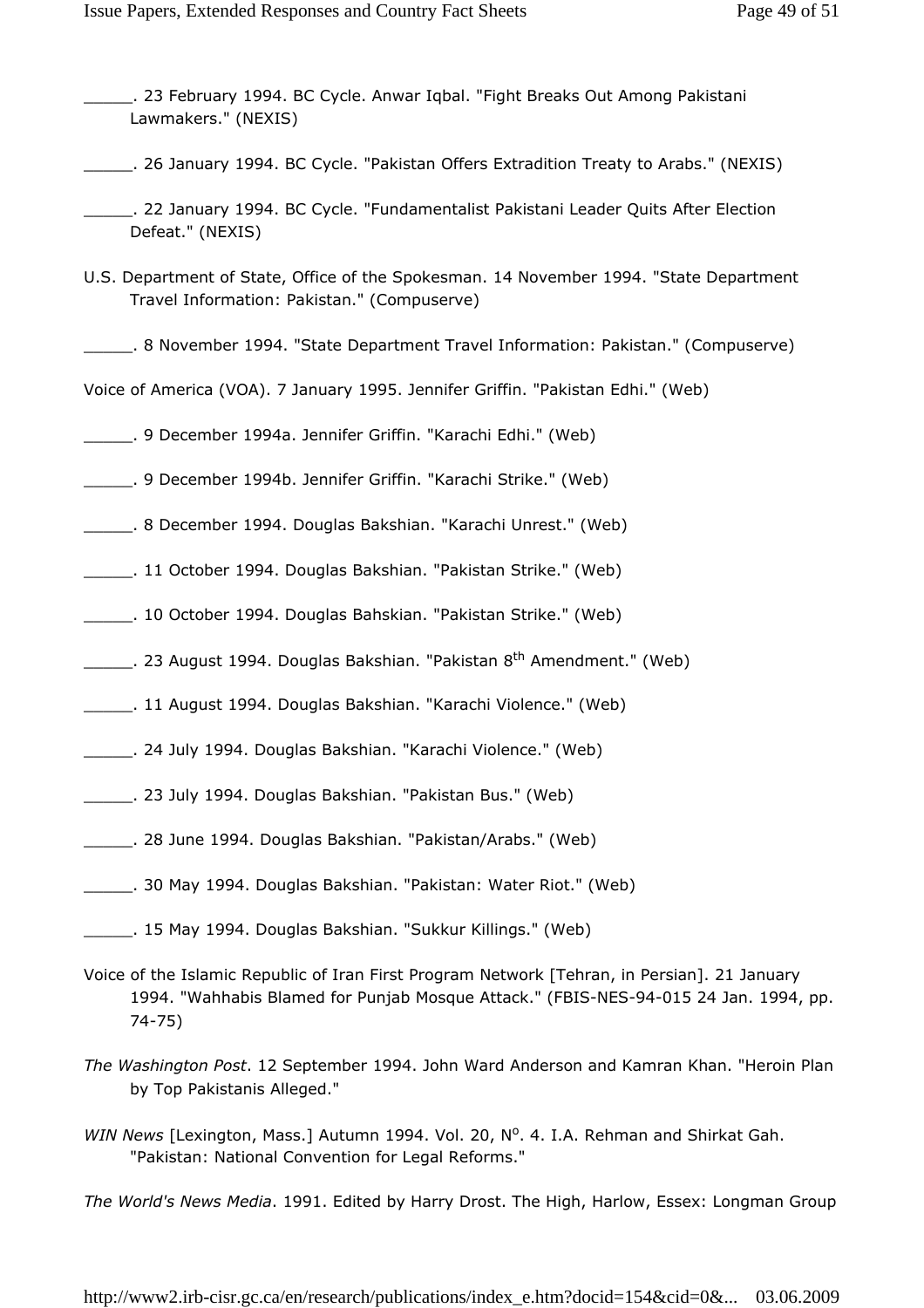UK.

- The Xinhua News Agency. 26 January 1995. "Ten Killed in Karachi in Fresh Violence Wave." (NEXIS)
- \_\_\_\_\_. 5 January 1995. "91 Arrested in Karachi, Pakistan." (NEXIS)
- \_\_\_\_\_. 7 December 1994. "Pakistan to Restore Women's Seats in Parliament." (NEXIS)
- \_\_\_\_\_. 5 December 1994a. "Pakistan Urges Afghan Refugees to Go Home." (NEXIS)
- \_\_\_\_\_. 5 December 1994b. "Weekly Editor Assassinated in Pakistan." (NEXIS)
- \_\_\_\_\_. 27 November 1994. Hu Xiaoming. "Roundup: Violence Rampant in Karachi." (NEXIS)
- \_\_\_\_\_. 14 November 1994. "Pakistan Opposition Stages Protest in Joint Session." (NEXIS)
- \_\_\_\_\_. 29 October 1994. "Pakistan Opposition Boycotts Parliament Session." (NEXIS)
- \_\_\_\_\_. 16 October 1994. "Pakistan to Monitor Child Abuses." (NEXIS)
- \_\_\_\_\_. 16 September 1994. "Pakistan Opposition Calls for Nationwide Strike." (NEXIS)
- \_\_\_\_\_. 22 August 1994. "Benazir Rules Out Fresh Elections." (NEXIS)
- \_\_\_\_\_. 11 August 1994. "Five Killed in Karachi Factional Clash." (NEXIS)
- \_\_\_\_\_. 24 July 1994. "Death Toll of Karachi Violence Rises to [Ten]." (NEXIS)
- \_\_\_\_\_. 14 July 1994. "Pakistan-Egypt Sign Extradition Treaty." (NEXIS)
- \_\_\_\_\_. 9 June 1994. "Pakistan Political Party Leaders Sentenced." (NEXIS)
- The Xinhua General Overseas News Service. 19 June 1994. "Two Killed in Karachi Sectarian Violence." (NEXIS)
- \_\_\_\_\_. 12 June 1994. "Two Killed in Factional Clash in Karachi." (NEXIS)
- \_\_\_\_\_. 31 May 1994. "Three Police, One Civilian Killed in Karachi." (NEXIS)
- \_\_\_\_\_. 9 May 1994. "2 Indian Terrorists Apprehended in Pakistan." (NEXIS)
- \_\_\_\_\_. 3 May 1994. "Troops Called Out in Karachi." (NEXIS)
- \_\_\_\_\_. 28 April 1994. "Judge's Cousin Killed by Masked Men in Karachi." (NEXIS)
- \_\_\_\_\_. 3 April 1994. "Pakistan Not to be Used for Terrorism: Minister." (NEXIS)
- \_\_\_\_\_. 27 March 1994. "3 Confirmed Killed in Karachi Firing." (NEXIS)